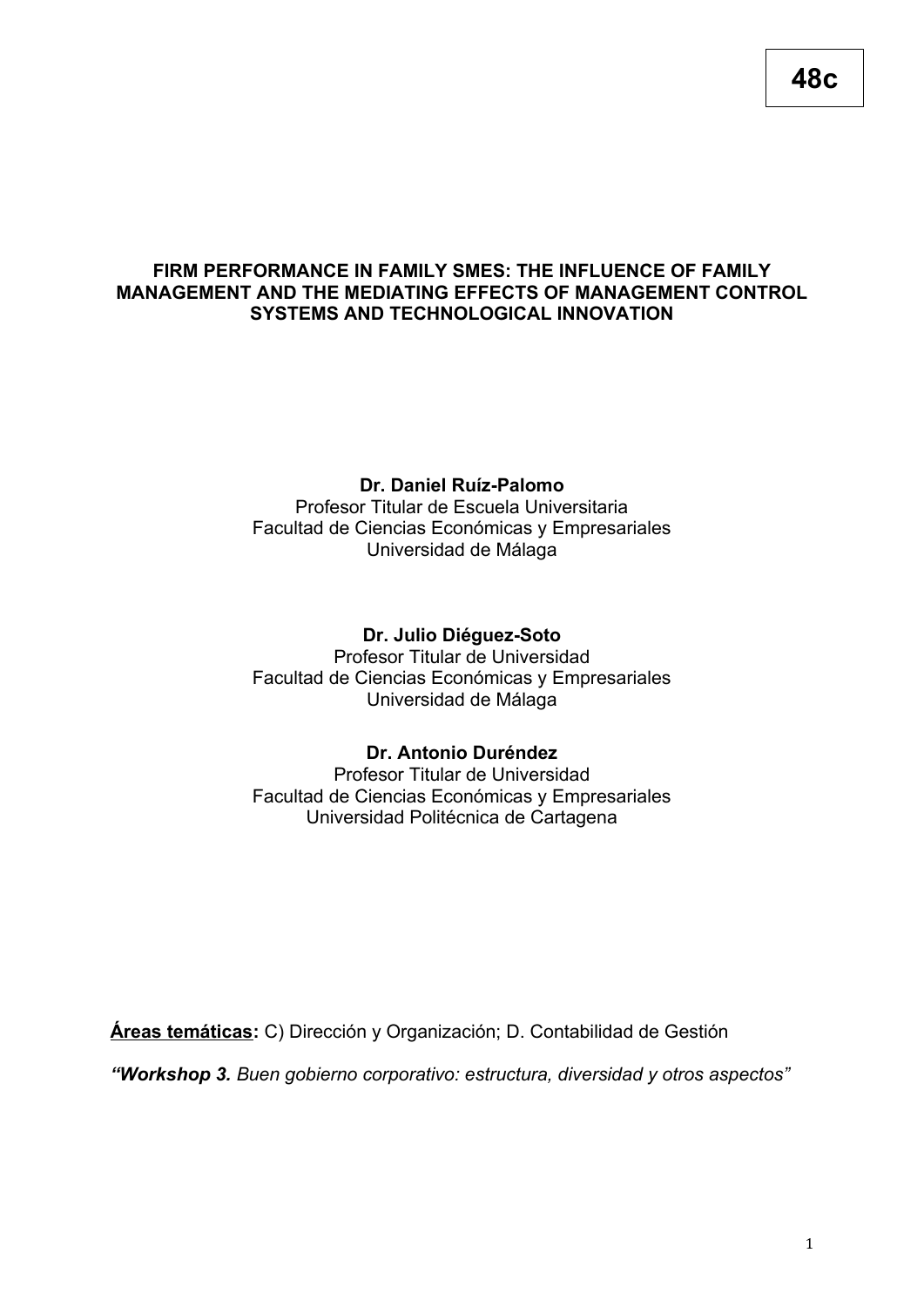### **FIRM PERFORMANCE IN FAMILY SMES: THE INFLUENCE OF FAMILY MANAGEMENT AND THE MEDIATING EFFECTS OF MANAGEMENT CONTROL SYSTEMS AND TECHNOLOGICAL INNOVATION**

# **Abstract**

This article aims to study the influence of family management on firm performance in family SMEs. We find empirical support for a positive mediating influence of MCS and TI on the relation between family management and firm performance. Hence, the higher is the use of MCS and the greater the creation of TI, the more likely it is that family-managed firms perform better.

# *Keywords*

Family Management, Firm Performance, Management Control Systems, Technological Innovation, PLS-SEM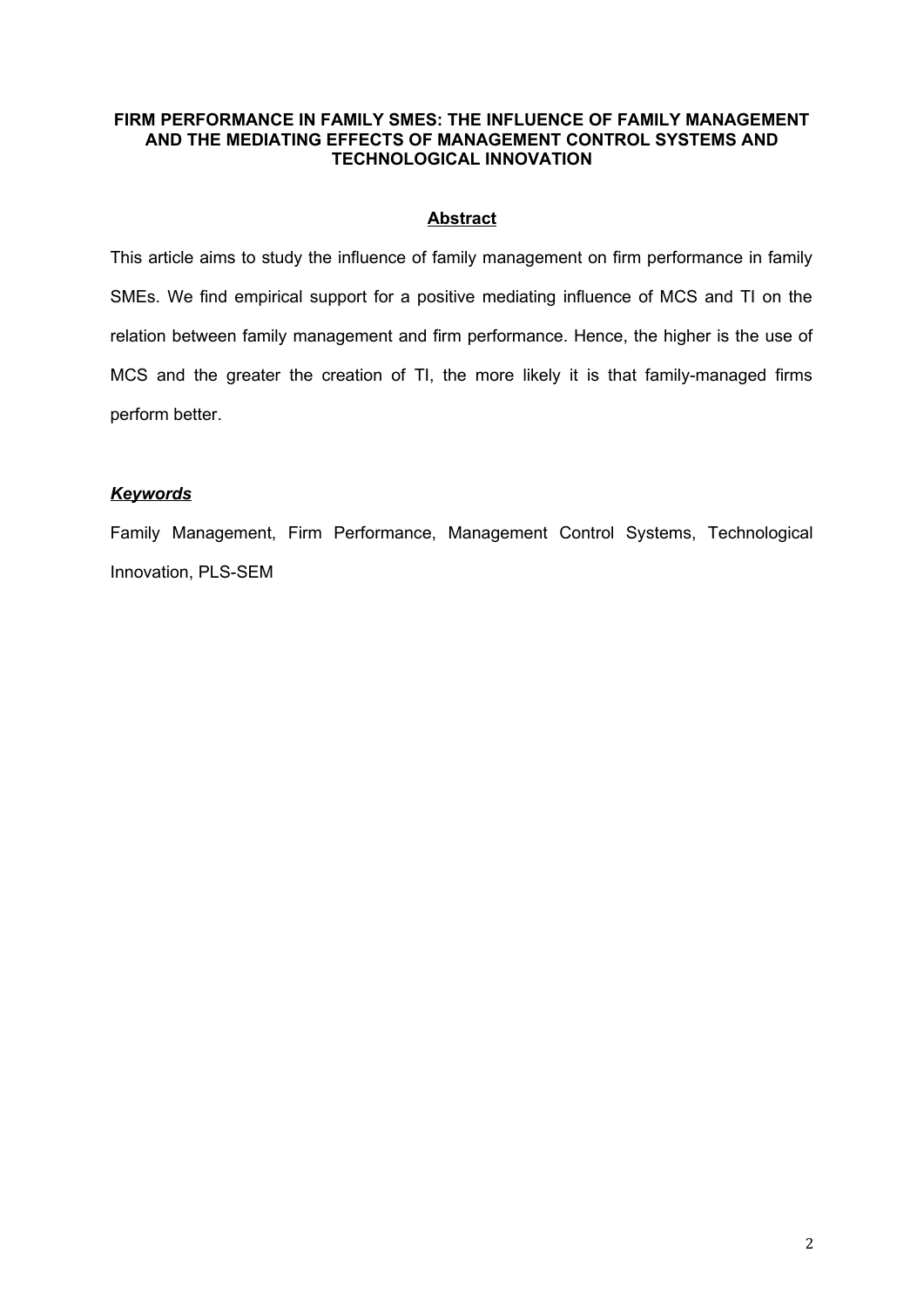#### **1. Introduction**

Literature has found contradictory results regarding the influence of family involvement on firm performance (Dyer, 2006, among others). The findings have not been enough consistent when the particular impact of family management on firm performance has been tested (Westhead & Howorth, 2006; Sciascia & Mazzola, 2008). These inconclusive results suggest that the explanation of the former relationship is intricate and might be moderated or mediated by variables not taken into account in former empirical research. Thus, recent research has started to utilize moderators and mediators in acceptance of the heterogeneity of family firms (Chua, Chrisman, Steier & Rau, 2012) and some authors have claimed that studies should be more focused on the mediators and moderators of family involvement effect's and firm performance (Chrisman Chua, Pearson & Barnett, 2012).

This study concentrates on Management Control Systems (MCS) and Technological Innovation (TI) as mediator factors in the relationship between family management and firm performance of family-owned SMEs, following calls for going beyond input– output models and the lack of studies on private SMEs (Bammens, Voordeckers & van Gils, 2011).

We initially explain in two steps how family management impacts on firm performance through the use of MCS: firstly justifying how family management influences the use of MCS and secondly arguing regarding how MCS impacts on firm performance. MCS become key tools that managers should take for planning, budgeting, analysing, measuring and evaluating useful information for a proper decision making process (Dávila and Foster, 2005) and are considered a sustainable competitive advantage, when they are correctly developed and structured (Barney, 1991). However, previous literature reveals MCS have not been sufficiently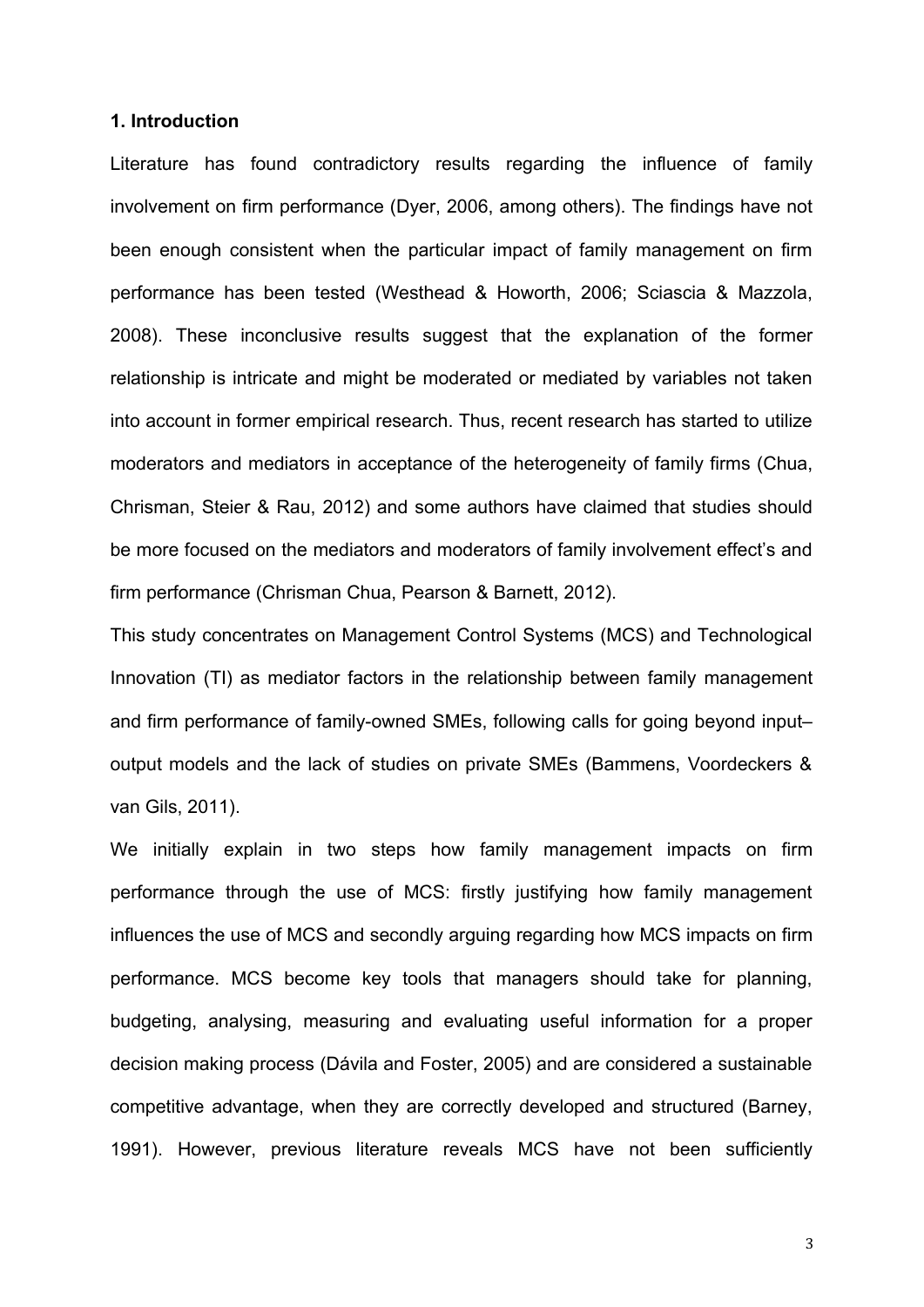considered in family firms research (Helsen, Lybaert, Steijvers, Orens, & Dekker, 2016) and the scarce previous studies confirmed family firms use MCS to a lesser extent compared to non-family firms (Chua, Chrisman and Steier, 2003).

Secondly, we propose that family management can impact on TI through the utilization of MCS. Once demonstrated the effect of family management on MCS, now we focus on the effect of family management on the TI through the utilization of MCS. TI has been usually conceptualized as the set of activities through which a firm conceives, designs, manufactures, and introduces a new product, service, or technique (Freeman, 1976). It has been also defined as all change in the things (products/service) which an organization offers (product innovation) and all change in the way in which they are created and delivered (process innovation) (Souitaris, 2003). Prior literature has pointed out mixed results regarding the influence of family management on TI (Classen, Carree, Van Gils, & Peters, 2014; Matzler, Veider, Hautz, & Stadler, 2015). In order to clarify the former varied findings, some recent studies have opted for focusing on the impact of family management on the relationship between TI inputs and outputs (Duran, Kammerlander, Van Essen and Zelweger, 2016; Diéguez-Soto, Manzaneque and Rojo-Ramírez, 2016), but this influence continues being an open question. Differently, we choose discussing the mediating effect of MCS on the connection between family management and TI as a mean to shed light on this unclear association.

Finally, we consider the mediating role of both MCS and TI in the relationship between family management and firm performance because, firstly, there is an emerging stream of research showing how MCS can play an important role in the management of innovation (Bedford, 2015). Secondly, prior research has confirmed that the obtaining of TI makes firms outperforming (Geroski, Machin, & Van Reenen,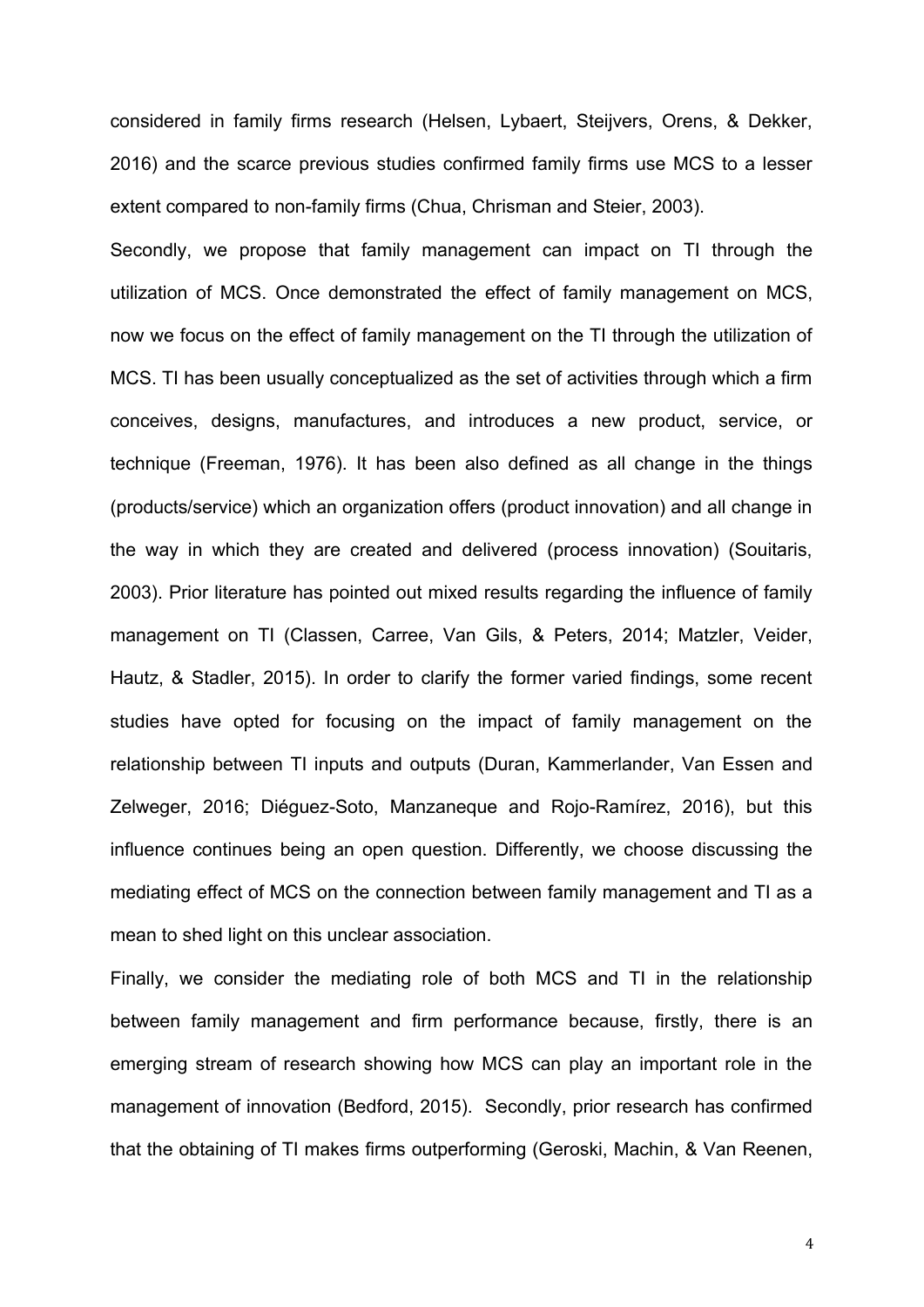1993) and it is an essential factor to achieve a continued better performance (Blundell, Griffiths, & Van Reenen, 1999). Therefore, an understanding of the influence of family management on the obtaining of technological innovation is a crucial requisite to really understand the performance of family-managed firms and their performance differences with regard to other family firms and non-family firms. We tested our hypotheses using a sample of 617 family-owned, private, small and medium-size enterprises, while former literature has focused attention in public firms primarily. We analysed this specific group because prior research suggests that large and SME family businesses may differ from each other (Hamelin 2011; Romano, Tanewski and Smyrnios, 2001), most businesses are private, SMEs, and they contribute significantly to the economies worldwide.

We contribute to the former research by demonstrating how decisions made by family managers regarding the use of MCS and the achievement of TI may influence firm performance in family SMEs. With this approach, we overcome the excessive traditional dependence on basic input-output models. In particular, our findings suggest that the utilization of MCS and the obtaining of TI mediate the relationship between family management and firm performance. We highlight that the utilization of MCS can assist to reduce specific agency costs in family-managed firms and to find the right balance between economic and non-economic goals, improving the obtaining of TI outputs and firm performance. Moreover, we recognize that is crucial to consider heterogeneity in family firms. Specifically, family management becomes an important attribute that may condition the use of MCS and the occurrence of TI, influencing in firm performance eventually. In short, this study contributes to the debate on the antecedents of performance in family firms, highlighting that firm performance is not dependent only in their decision to hire family or non-family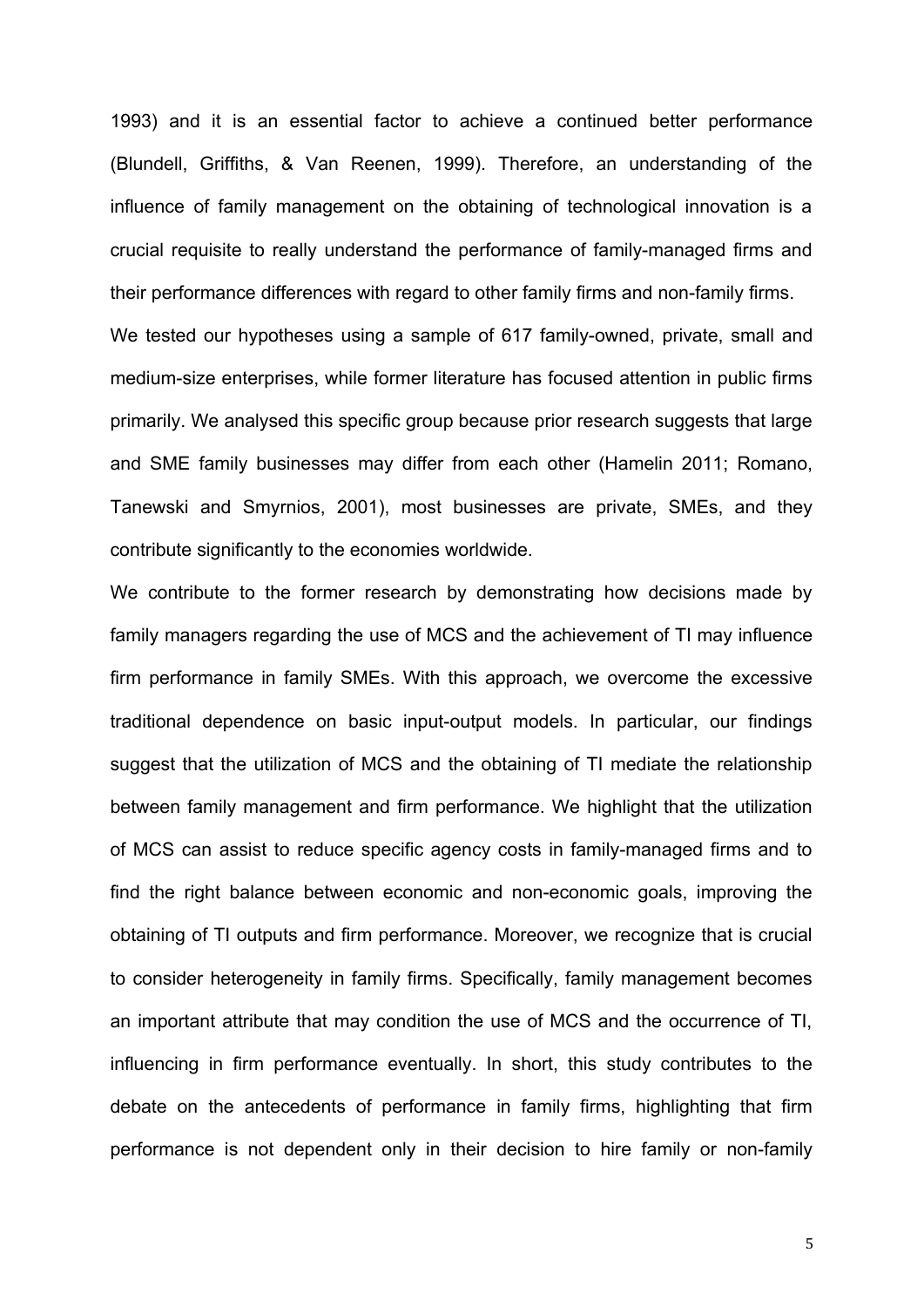managers but it is exhibiting that the utilization of MCS and the achievement of TI are essential to illuminate performance deviation between family-managed and nonfamily managed firms and even among family-managed firm group.

After this introductory section, section 2 analyses the main theoretical aspects of family management and firm performance, as well as the role of the use of MCS and TI in this relationship. Section 3 offers the research design and methodology. Section 4 presents the results of the analysis. Finally, Section 5 provides the concluding remarks, the primary implication for future research, and the limitations of this study.

#### **2. Theoretical background and hypotheses development**

# **2.1. Family management and firm performance**

In the context of family business, the involvement and the role of family members in the firm's management has been proved to have a great influence on firm performance and a handful of arguments have been used to explain its incidence on it. Thus, literature has produced mixed and contradicting results regarding the sense of this impact. The active presence of family CEOs and top managers has been considered an advantage because it can easily align both the family and the firm interests (Anderson & Reeb, 2003) avoiding agency costs of non-family managed firms. Additionally, family-managed firms possess competitive advantages because of own family-business subsystem generating a bundle of unique resources and capabilities (Habberson, Williams, & MacMillan, 2003). Thus, family management enhances monitoring and top managerial incentives due to they may have a profound knowledge regarding the business (Miller & Le Breton-Miller, 2005). Moreover, they have positive features related to social capital, protecting family name and reputation, which includes better customer service or long-term relationships with stakeholders (Dyer, 2006), and as a consequence, a higher firm performance.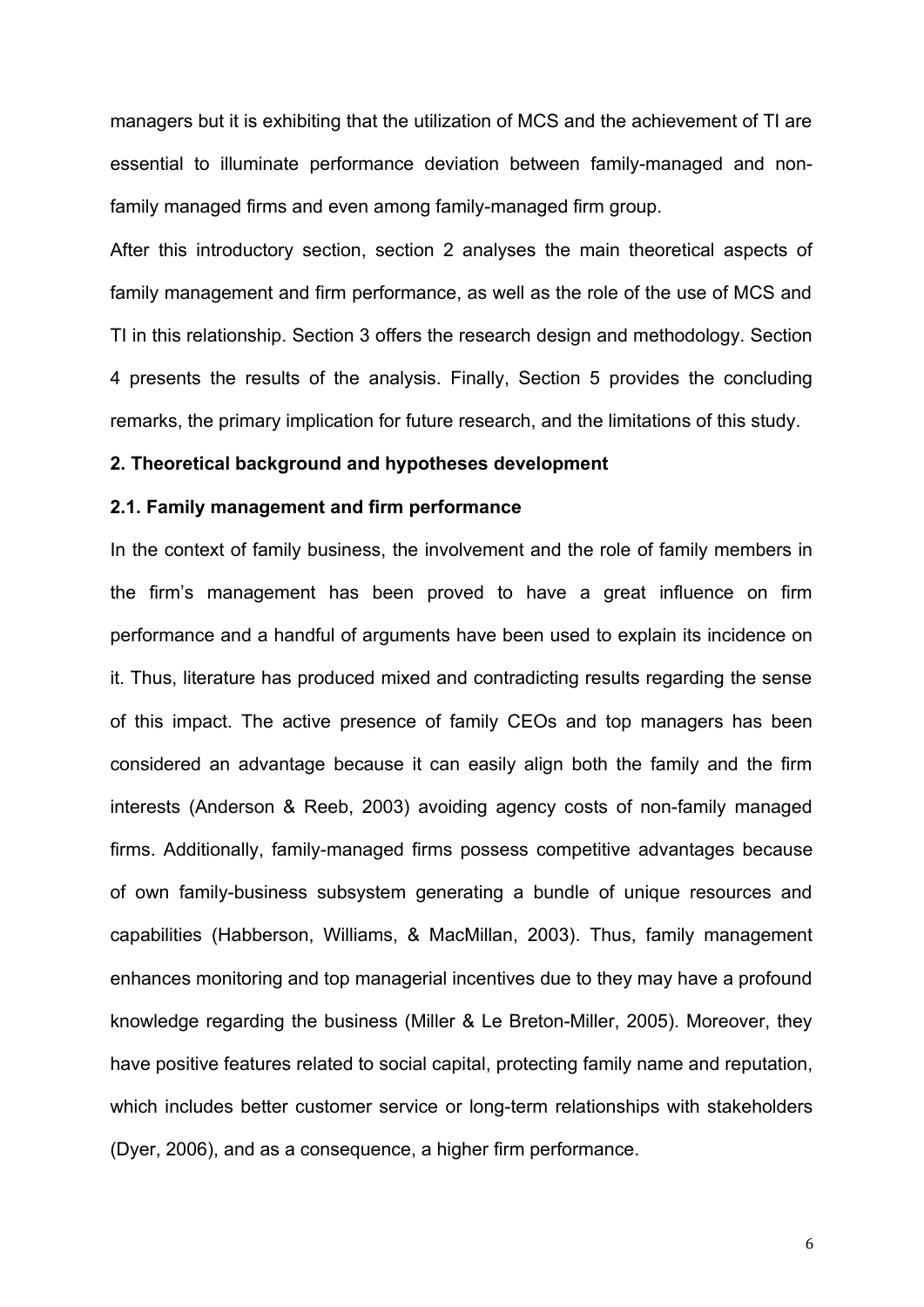However, specific costs for family-managed firms, far from traditional agency costs, can arise having a negative impact on the firm performance (Gomez-Mejia, Haynes, Nunez-Nickel, Jacobson & Moyano-Fuentes, 2001; Schulze, Lubatkin & Dino, 2002). Owner-control relationship of family firms engenders other agency problems because the effectiveness of external control mechanisms can be compromised. Hence, family management may imply a lack of executive talent, conservatism, nepotism and/or altruism (Bertrand & Schoar, 2006), which is detrimental for firm performance. The active involvement of family members may also limit human capital (Burkart, Pannunzi & Shleifer, 2003), and discretion and latitude of non-family managers (Zahra, 2005) and even might increase family conflicts (Kellermanns & Eddleston, 2004). Furthermore, family-managed firms may erode performance, making business decisions based on enhancing socioemotional wealth at the expense of economic objectives (Berrone, Cruz, Gomez-Mejia, & Larraza-Kintana, 2010).

The vast majority of prior studies regarding the effect of family influence on firm performance have mainly used data collected from public firms and have explored the direct effect of family management on firm performance. Moreover, previous empirical research focused on private firms has not provided a uniform answer as to whether family-managed firms outperform non-family-managed firms, being the results mixed. While some studies did not find significant differences regarding performance between family and non-family managed firms (Westhead and Howorth, 2006; Blanco-Mazagatos, de Quevedo-Puente, and Castrillo, 2007), other research observed a negative relationship between the active involvement of family members in management and firm performance (Sciascia and Mazzola, 2008). Despite recognizing the relevant contribution of these studies to literature on family firm performance, we observe an overreliance on input-output models and they are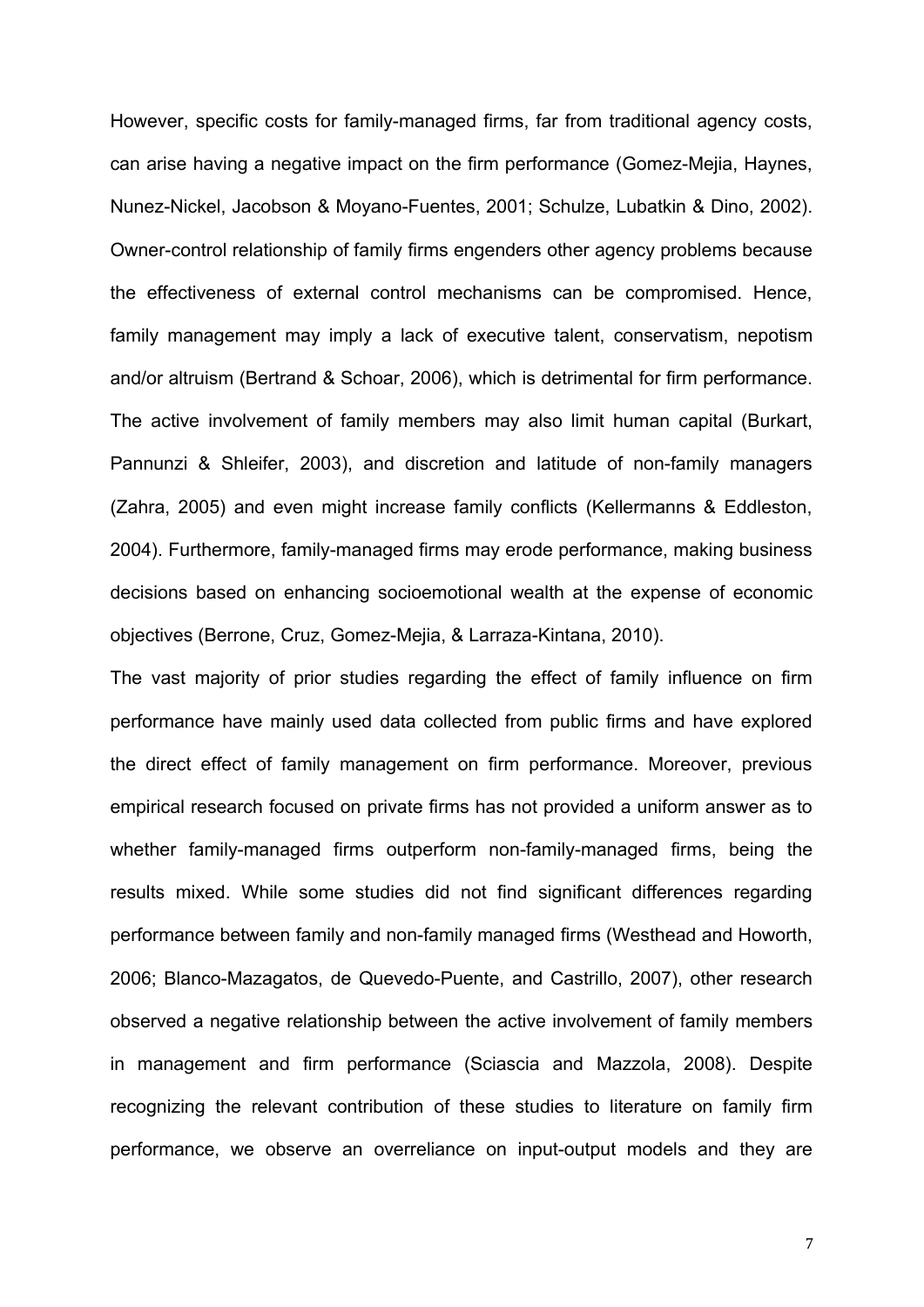focused mainly in public firms. As a consequence, we believe that taking into account the mediating role of the utilization of MCS and the obtaining of TI may imply a significant advance in our understanding of the role of family management and its implications for firm performance.

Based on the above arguments and given that the results achieved in previous literature showed the positive and negative effects of family management on firm performance, being ambiguous the net effect, we set the following hypotheses:

*H1a: Family management is positively associated with firm performance*

*H1b: Family management is negatively associated with firm performance.*

# **2.2. The mediating role of MCS on the relationship between family management and firm performance**

#### *2.2.1. Family management and the use of MCS*

Previous literature has shown that the use of MCS is not widespread enough in family businesses. A variety of empirical studies have found that there are differences in the implementation of the MCS between family and non-family businesses that need further research (Kotey, 2005). In fact, family influence is an important and distinct factor that has not been sufficiently considered by most MCS studies, being relatively few studies on MCS making the distinction between family and non-family firms (Senftlechner, Martin, and Hiebl, 2015; Helsen et al., 2016). The scarce previous studies have found that family firms are characterized by using MCS to a lesser extent compared to non-family businesses, giving them a different use (Perren, Berry and Partridge, 1999; Chua et al., 2003; Kotey, 2005).

In that sense, Jorissen, Laveren, Martens and Reheul (2005) suggested that family firms use MCS to a lesser extent for several reasons: first, because of the overlap of the owner-manager relationship and centralized decision-making; secondly, due to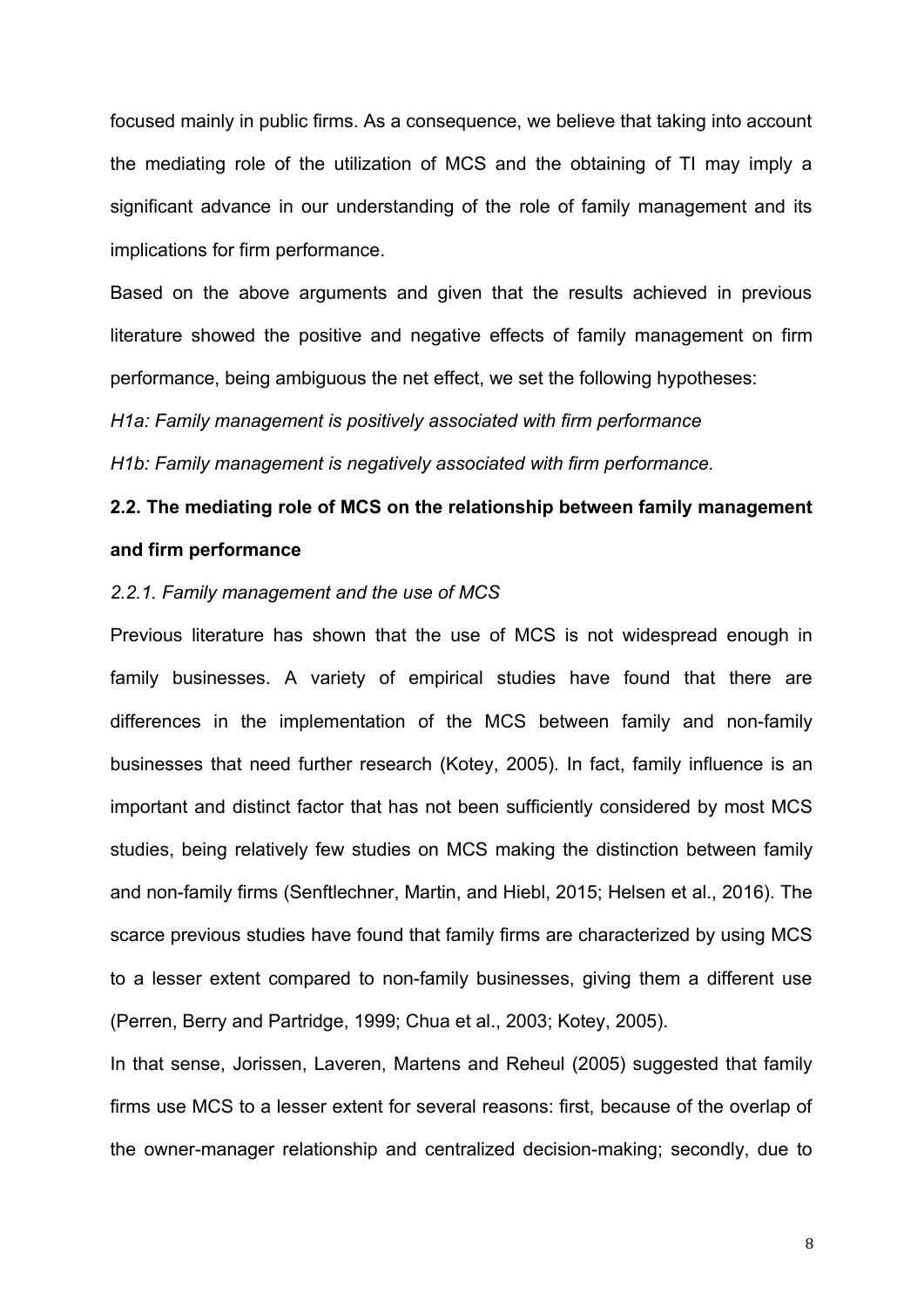the individual authority of the owner, and thirdly, owing to the interaction between the family and the company. Furthermore, Hopper, Tsamenyi, Uddin, and Wickramasinghe (2009) have shown that family firms consider the use of informal and subjective management controls as the prevalent system of MCS. Informal and family-based controls usually remain well-established throughout the organization's operations (Ansari & Bell, 1991) and MCS are often used only for internal interests (family members) (Uddin, 2009). In addition, the likely involvement in management of family members, and the consequent trust within the management team (informal organization), the family firm long-term orientation and the emphasis on non-financial goals, may influence on the choice of MCS (Senftlechner et al., 2015).

Since, previous evidence indicates less use of MCS, because family firms developed more informal management control systems, it is essential to face the dynamic process of transitioning from an informal management system to the development of a well-established MCS. Due to, MCS becomes a critical factor to the success of organizations (Dávila and Foster, 2005), particularly, when small family firms (ownermanager) move from informal methods in the decision-making process to more formal according to the business life cycle (Perren et al., 1999). Therefore, business growth seems to be another factor that determines the change towards a more formalized and transparent control system. At the same time, MCS may also be used to transmit and strengthen the culture of family businesses through the organization and strategically for decision-making (Flamholtz, 1983).

# *2.2.2. MCS and firm performance*

It is unquestionable that any kind of organization needs to implement MCS according to its strategies and objectives. Nevertheless, the development of MCS is not enough, the next step consist of considering a formal performance measurement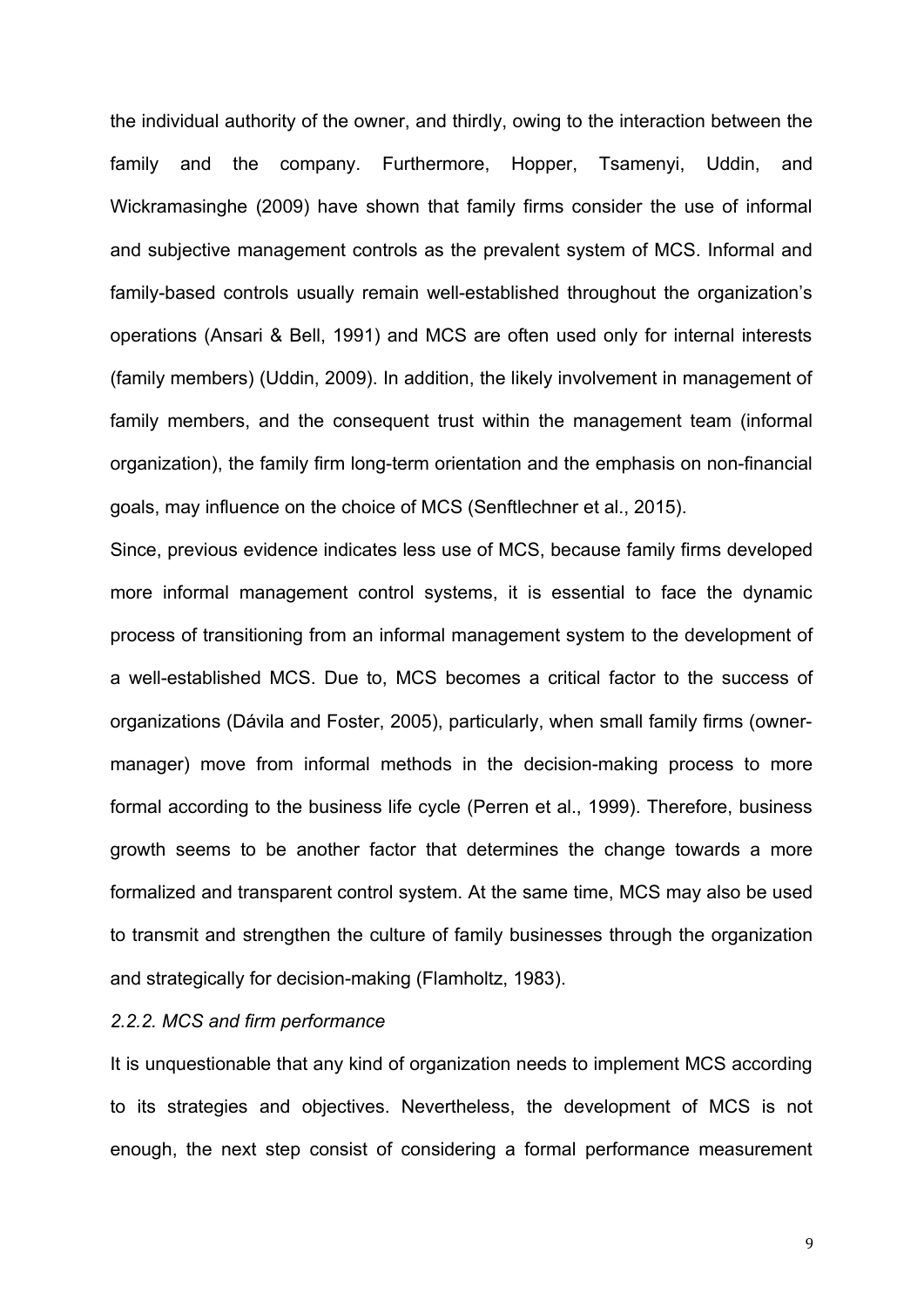system, in order to use a mechanism to make explicit the set of means-end relationships that the company has followed to achieve its strategic intent (Otley, 1999). According to Otley (1999), any performance measurement system should be capable of dealing with five dimensions referred to objectives, strategies and plans, targets, rewards and feedback.

In that sense, Chenhall (2003) suggested behavioural and organizational outcomes related to the usefulness of MCS. This is because of when MCS are useful, for the members of the organization providing enhanced information, then the decisionmaking process reach improved decisions achieving better organizational goals. Furthermore, according to Chenhall (2003), the link between improved organizational performance and MCS may depend on the suitability of the design of MCS in the specific context of the organization.

Previous empirical research confirmed the positive relationship between the implementation of MCS and performance measures in the context of business organizations. In that respect, McMahon and Davies (1994) stated a positive correlation between amplitude and frequency of accounting information elaborated by the company and the net profit per employee. Chenhall and Langfield-Smith (1998) also found evidence on the positive relation between the use of MCS and the company performance. Similarly, Piercy, Cravens & Morgan (1999) showed that the greater the extent of behaviour-based management control, the higher is the outcome performance of employees concerned.

In the same sense, Dávila (2000) positively related MCS with performance, through a qualitative research, with 10 case studies in Europe and US, designed to evaluate a diversity of product development projects and MCS. Adler Everett & Waldron (2000) showed, after analysing 165 industrial companies of New Zealand, that MCS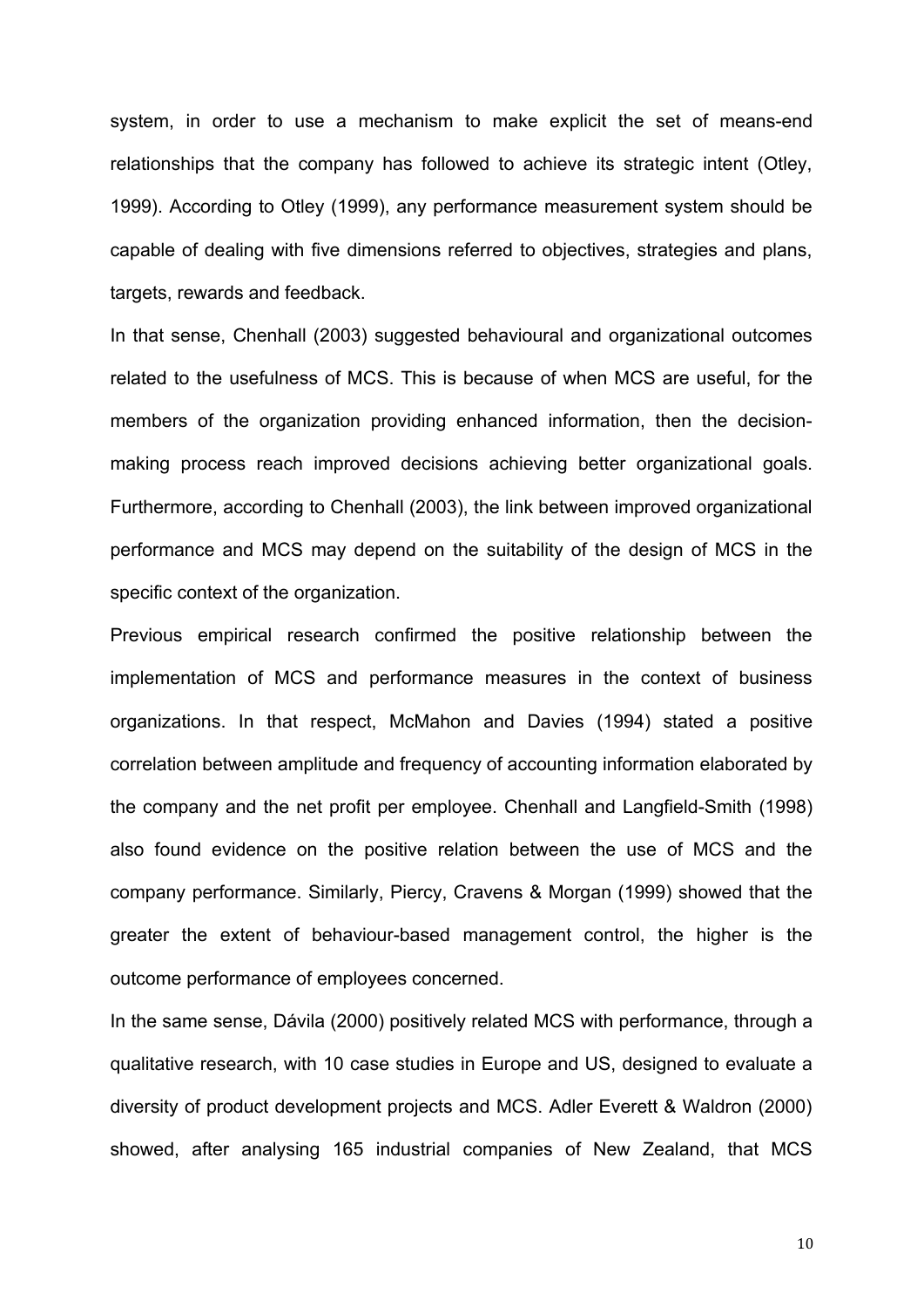positively influences product performance. Eventually, Kennedy and Affleck-Graves (2001) indicated how the implementation of ABC cost control systems had a positive effect on performance. Besides, Sandino (2007) used a survey and face-to-face interviews with a sample of 131 CEOs of US based retailers in early-stage firms with the intention of exploring the kind of MCS implemented during the initial stage that better fits with their strategy. The result obtained demonstrates that the right fit of initial MCS are very useful for manager and more likely to increase performance.

Recently, Bedford (2015) developed an empirical research collecting a survey addressed to top managers of 400 Australian firms and the author' findings showed that the patterns of use and interdependencies among control levers associated with superior performance differ depending on the mode of innovation (exploitation versus exploration).

The above arguments are formally stated in the following hypothesis:

*H2: The use of MCS mediates the relationship between family management and firm performance*

# **2.3. The mediating role of MCS on the relationship between family management and technological innovation**

# *2.3.1. Family management and technological innovation*

The analysis of both ability and willingness can be utilized to explain whether family governance has an overall positive or negative effect on innovation performance (Chrisman, Chua, De Massis, Frattini, & Wright, 2015). Literature is divided as to the answer of the former question (Chin, Chen Kleinman & Lee, 2009; Sciascia, Nordqvist, Mazzola, & De Massis, 2015).

Some studies argue that family managers are common source of socioemotional wealth for a family (Block, Miller, Jaskiewicz & Spiegel, 2013) and have as an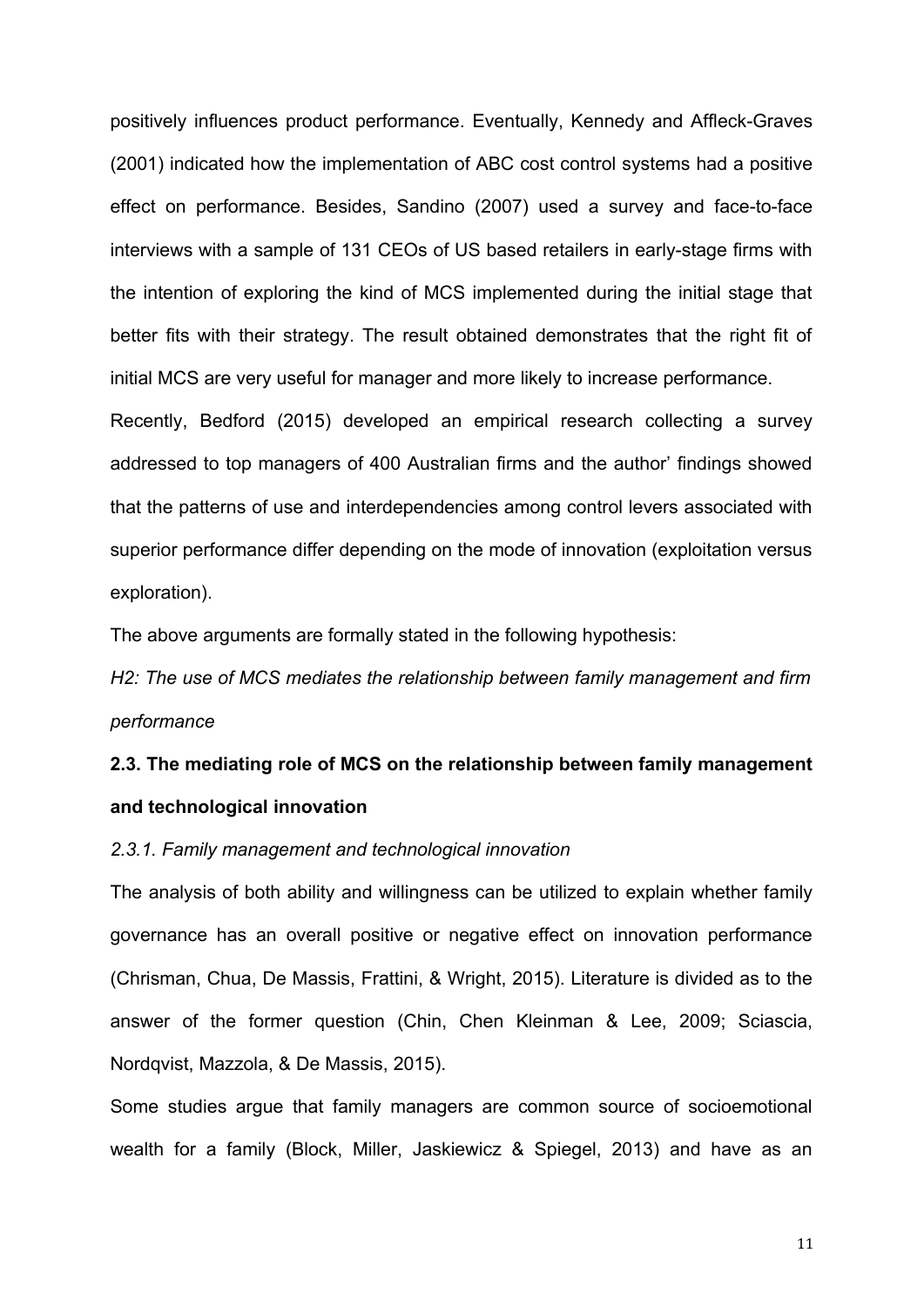essential and vital objective, to protect the family affective endowment (Gomez-Mejia, Haynes, Nuñez-Nickel, Jacobson, & Moyano-Fuentes, 2007). Consequently, familymanaged firms opt for making lower investments in R&D (Classen, Carree, Van Gils & Peters, 2014) to limit the requirements of external financing, given non-family capital might endanger the control of the firm and the latitude and discretion of family management (Classen, Van Gils, Bammens, & Carree, 2012). Therefore, familymanaged firms may have lower willingness to innovate due to risk-aversion, disinclination to share control and socioemotional issues. As a consequence, and given family managed firms often will prefer to restrict R&D expenses, the likelihood of obtaining TI will be obviously more reduced. Moreover, the family firm's ability to innovate may be influenced by the combination of certain negative aspects usually associated with family management. Family-managed firms may encourage the hiring and entrenchment of unmerited managers and workers, succumb to altruism and/or nepotism or even intensify the disputes inside the family and the firm (Bertrand & Schoar, 2006; Kellermanns & Eddleston, 2004).

However, other research has maintained that the presence of a family CEO results in higher innovation because the innovation process that obtains innovation outputs from innovation inputs is more impacted by firm`s resource orchestration and less affected by resource allocation preferences (Duran, Kammerlander, van Essen & Zellweger, 2016). Family CEO increases the willingness and ability to monitor the innovation process (Anderson and Reeb, 2003) and the establishment of long and trusted relationships with stakeholders, accessing to external knowledge (Phelps, 2010) and so generating greater innovation output. Furthermore, family management provides higher tacit knowledge (Von Krogh, Ichijo, & Nonaka, 2000), which produces higher innovation outcomes (Carnes & Ireland, 2013).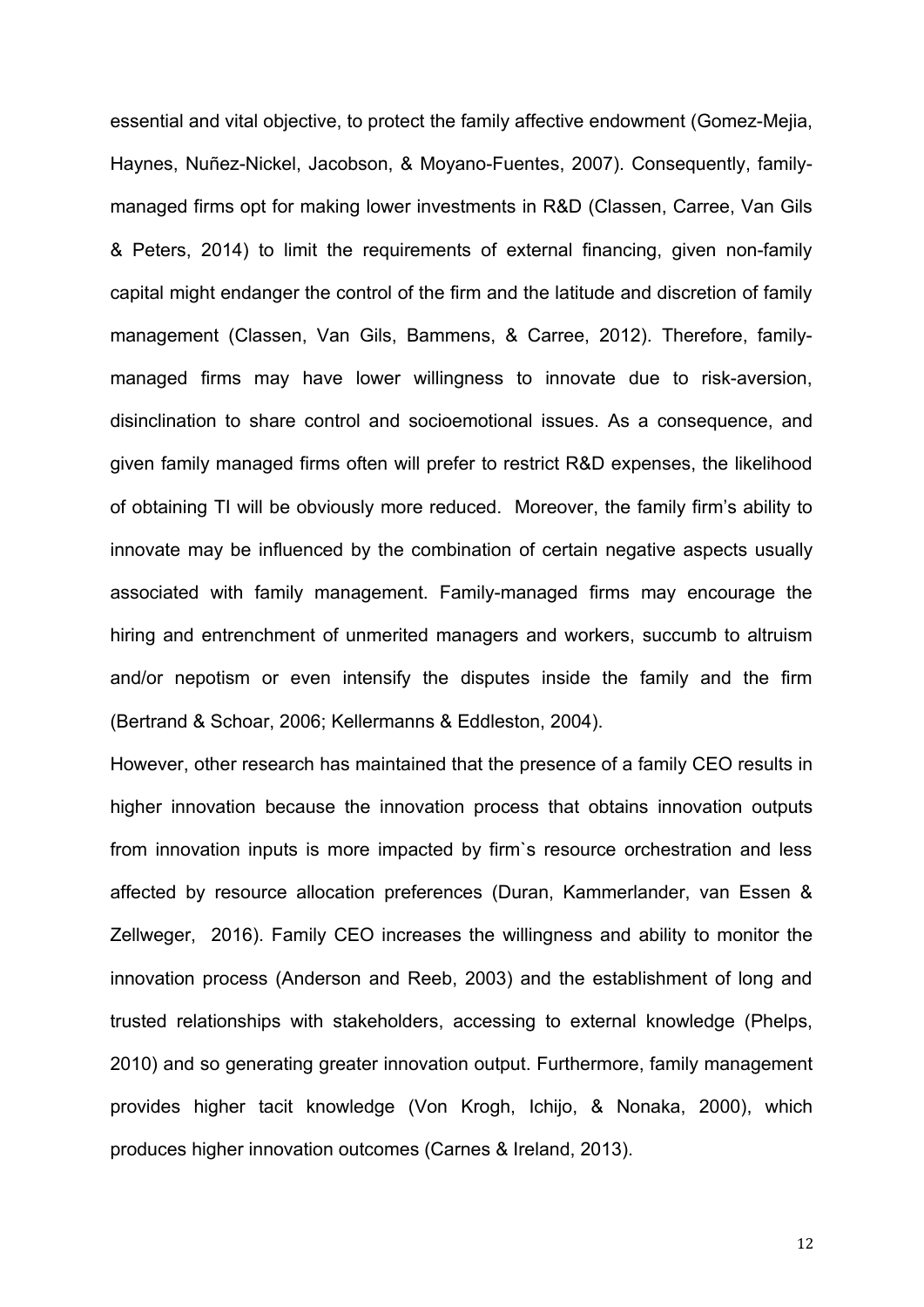Thus, we expect that family management influences on TI. Nevertheless, previous reasoning on literature is inconclusive regarding the expect sign of the relationship.

### *2.3.2. MCS and Technological Innovation*

According to Bedford (2015), an emerging stream of research has discovered how MCS can play an important role in the management of innovation, when formal control systems are efficiently implemented. In that sense, Simsek (2009) and Smith and Tushman (2005) showed that the use of MCS (developing a levers of control framework) by top management is necessary, due to they have a pivotal role for successful innovation and the learning process within the business organizations. In that respect, Hall (2010) affirmed that the interactive use of formal information systems assists the exchange of tacit knowledge and promote the development of new technologies.

Furthermore, the essence of MCS is to manage the inherent organizational tension between creative innovation and predictable goal achievement (Henri, 2006). In this sense, Chapman (1997) argues that innovation requires adequate use of MCS. Additionally, Dávila (2000) positively related MCS with innovation and performance because of they are necessary to ensure innovation effectiveness (Simons, 1995). Bright et al. (1992) found a relationship between the development of new cost techniques and the improvement of product performance. In this sense, Bisbe and Otley (2004) showed that the greater the use of MCS, the greater is the effect of innovation on SME's performance.

Similarly, in the specific case of TI through new products development, the experiment of Hertenstein and Platt (2000), with 75 industrial design managers, confirmed that MCS play an important role in TI process. The authors focused on three specific MCS: positioning innovation in products within organizational structure,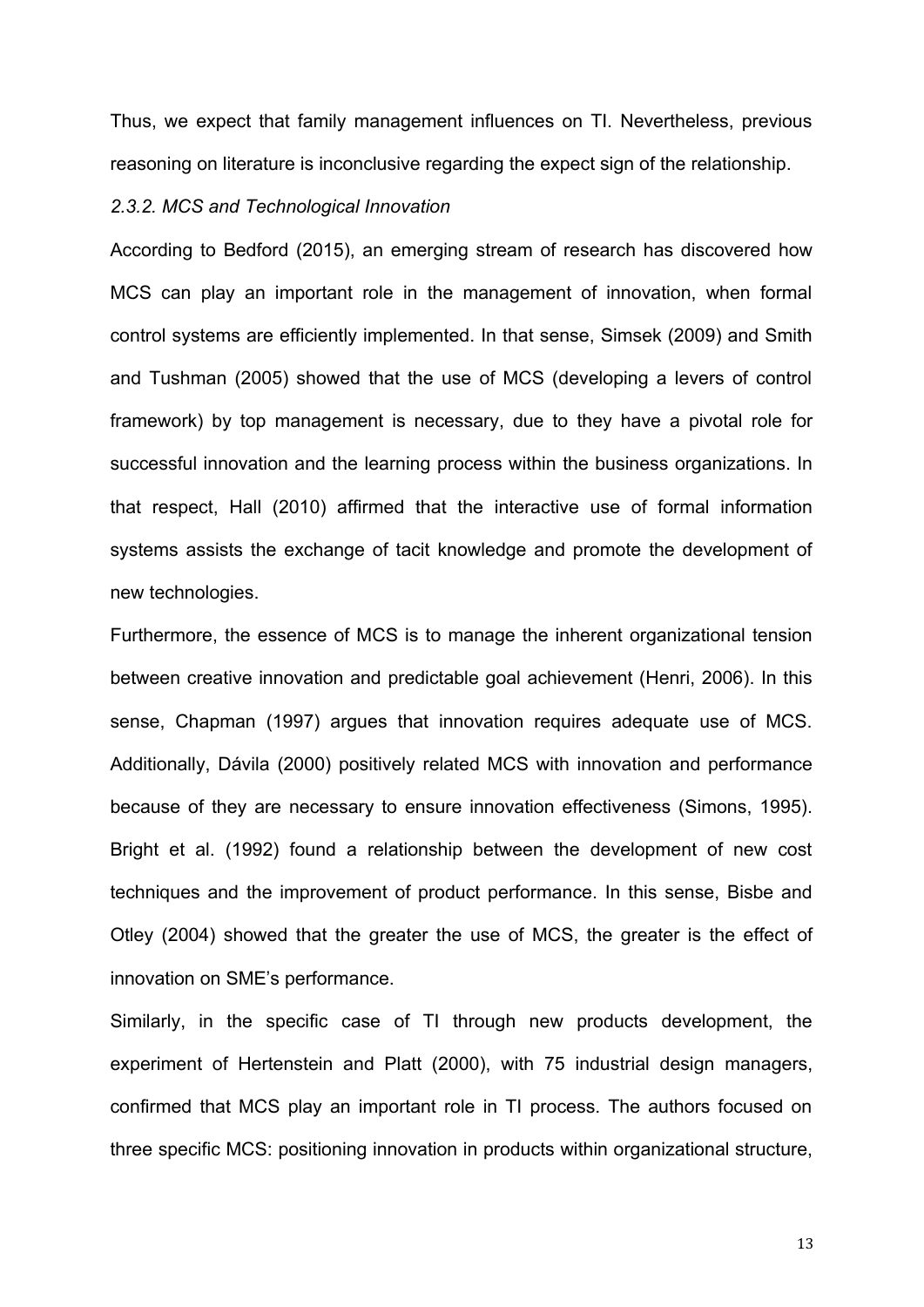the product development process and performance measurement. Ylinen and Gullkvist (2014) developed an empirical research, in Finland with 119 project managers, testing the effects of organic and mechanistic control in exploratory (radical) and exploitative (incremental) innovations. They found that control mechanism systems have effect on both type of innovation, enhancing the performance of the innovation projects.

Nevertheless, according to Bedford (2015) remains unclear if same MCS are similarly effective across distinct types of innovation, as well as how MCS run when implementing multiple and potentially conflicting innovation modes.

Based on the previous reasoning, we propose the following hypothesis:

*H3: The relationship between family management and TI is mediated by the use of MCS.* 

# **2.4. The mediating role of technological innovation on the relationship between family management and firm performance**

Innovating technologically is an indispensable requisite to explore new opportunities (Rauch, Wiklund, Lumpkin & Frese, 2009), enter into competition superbly (Ireland, Hitt, Camp & Sexton, 2001) and become a competent contender in the global market (Subramaniam & Venkatraman, 1999). Previous literature has confirmed that firms engaged in TI generate growth, create value and outperform (Amit & Zott, 2001) and that it is an imperative driving of firm's competitive advantage (Ernst, 2002) and national development (Tidd, Bessant & Pavitt, 2001).

Prior researchers have found that achieving TI contributes decisively to generate more performance (Irwin, Hoffman & Lamont, 1998). Specifically, strategy and product innovation (Strecker, 2009) and process innovation (Klomp & van Leeuwen, 2001) have been showed to have also a positive impact on firm performance.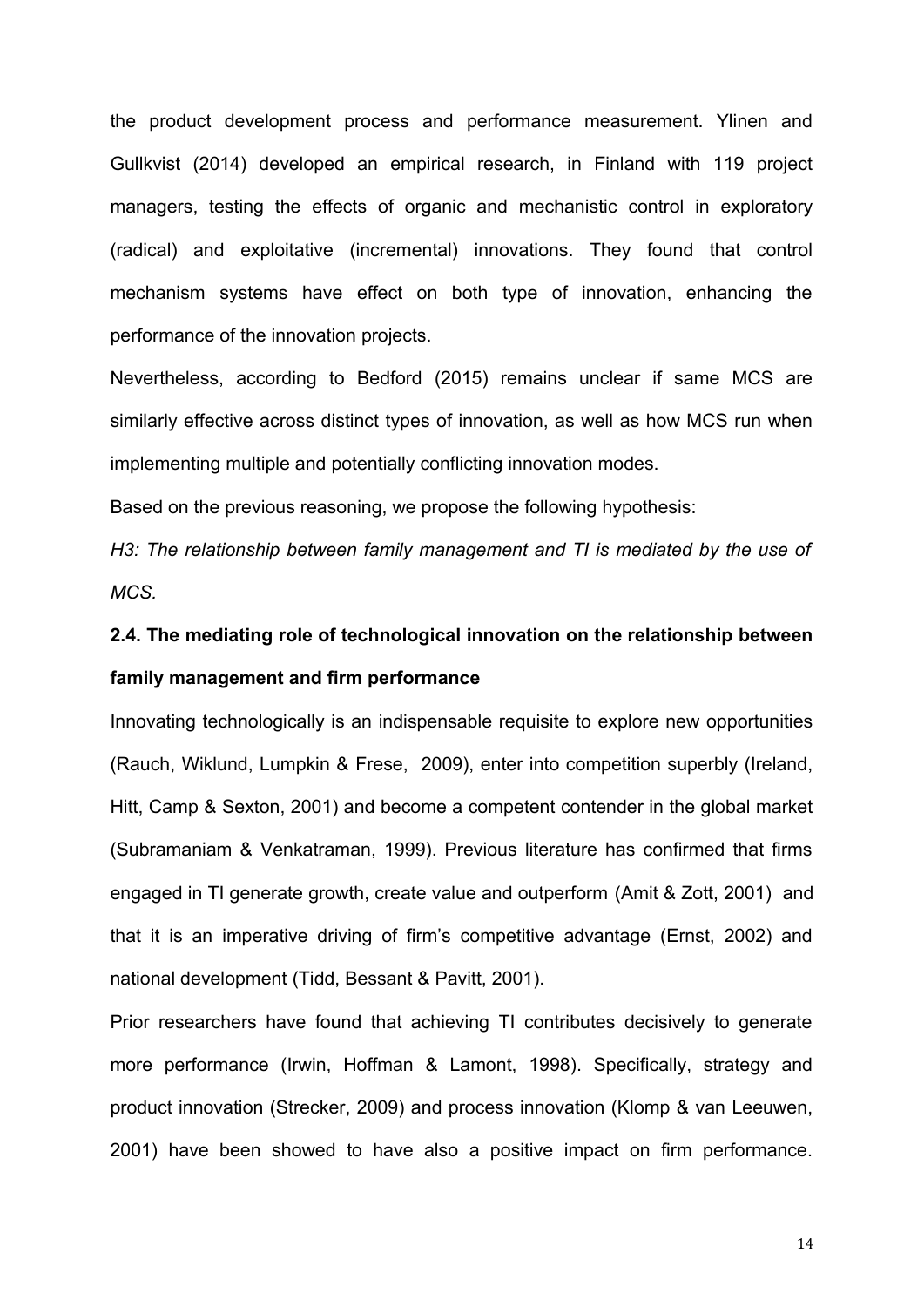Whereas, other studies have highlighted the influence of product advantage on market performance (Li and Calantone, 1998) or the moderating role exerted by the business' operating environment in the relationship between technology strategy and performance (Zahra, 1996). Thus, we propose the following hypothesis:

*H4: TI mediates the relationship between family management and Firm Performance*  In view of the above mentioned theory and empirical evidence, family management will be related to the financial performance through, first of all, the use of MCS and, then, the TI. Integrating these two models with mediation generates a three-path mediation model (see Fig. 1) (Hayes, 2009; Taylor, MacKinnon & Tein, 2008). To sum up, we test whether the use of MCS and TI sequentially mediate the relationship between family management and financial performance. In other words, family management impacts on the use of MCS and this will influence the intensity of TI, which will improve the firm performance of the firm. Thus:

*H5. The use of MCS and TI sequentially mediate the relationship between family management and firm performance.*

# **3. Methodology**

### **3.1. Data collection and representativeness**

We collected data through a survey questionnaire addressed to 617 managers of family firms in Murcia (Spain) as a part of a long term research activity promoted by the "*Observatorio Económico de la PYME,*" a Research Centre for SME's funded by the *Instituto de Fomento de la Region de Murcia -*public institution that belongs to the Spanish Industry, Firm and Innovation Office *-.* We defined the size of the firms following the European Commission's recommendation 2003/361/CE of  $6<sup>th</sup>$  May 2003 (European Union, 2003).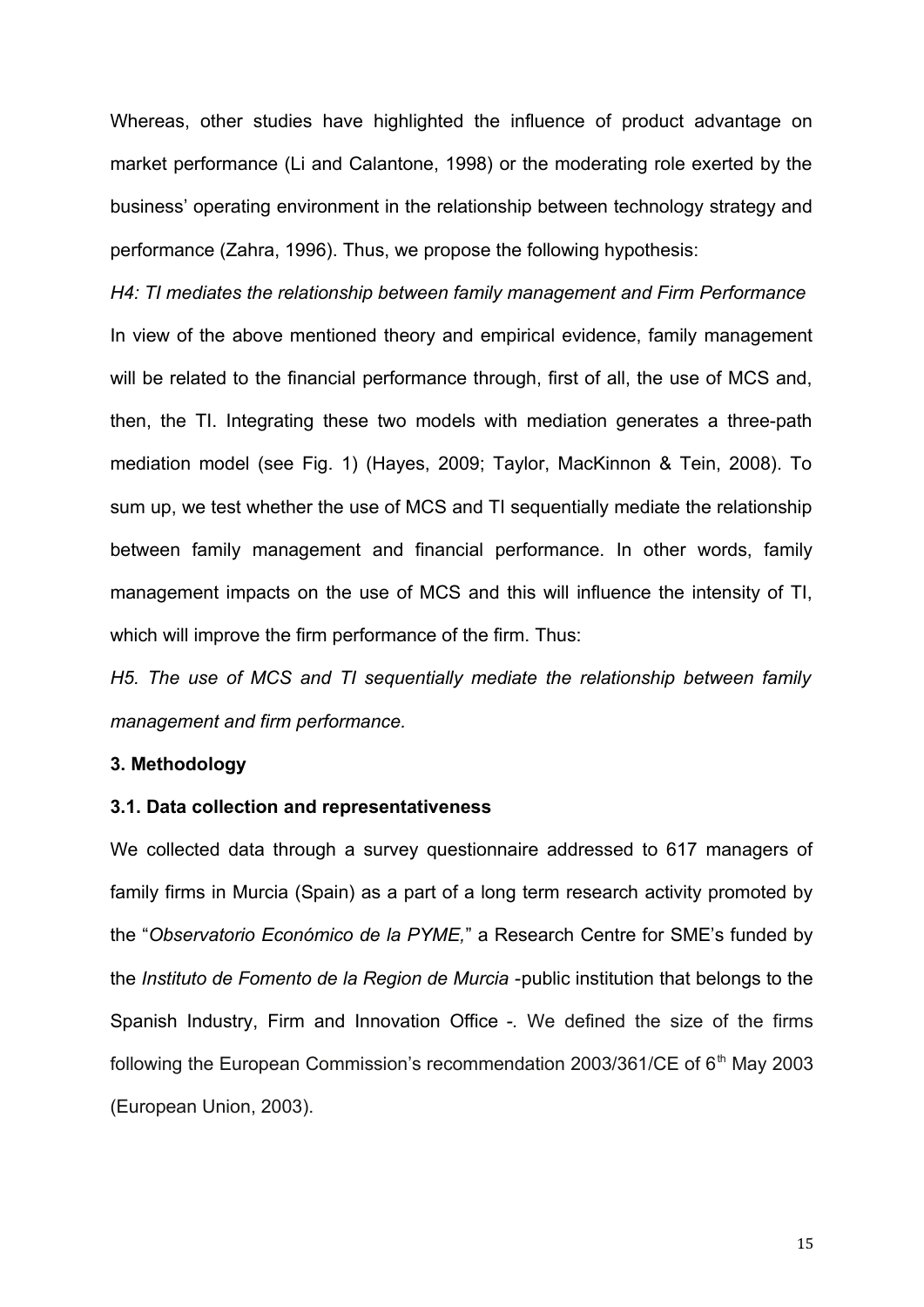A sample selection process was designed to characterize the structure of the region following the stratified sampling principles in finite populations. The population of firms was segmented by industry and size. The number of firms in each stratum was implemented according to the information contained in the Companies Registration Office following the criteria of the Spanish statistical Office. The final sample included two research groups: the first with 556 family companies managed by family members and the second with 61 family companies managed by professional external managers. The percentage of professionalized family firms of the sample was very similar to the proportion found by other academic works (Huybrechts, Voordeckers, & Lybaert, 2013). Sample distribution is very similar between familymanaged and non-family managed family firms in terms of percentage of businesses belonging to manufacturing (51-56%), construction (10%-10%) and services (38%- 34%) industries. In contrast, family-managed firms appear relatively smaller than non-family managed family firms. Thus, around 88% of family-managed firms are small businesses while only the 66% of non-family managed counterparts are smallsized firms. As far as business maturity is concerned, around 64% of family-managed firms are 25 years old or less in comparison to 56% of non-family managed family firms.

We replaced companies that chose not to participate in the project with similar (random selection) firms in the same industry and geographic area. We collected information through personal interviews with firm managers between April 2010 and July 2010 using a questionnaire addressed to the firms' CEOs. SME managers are the most important decision makers (Van Gils, 2005), and managerial perceptions influence to a significant degree the firm's strategic behavior (O'Regan & Sims, 2008).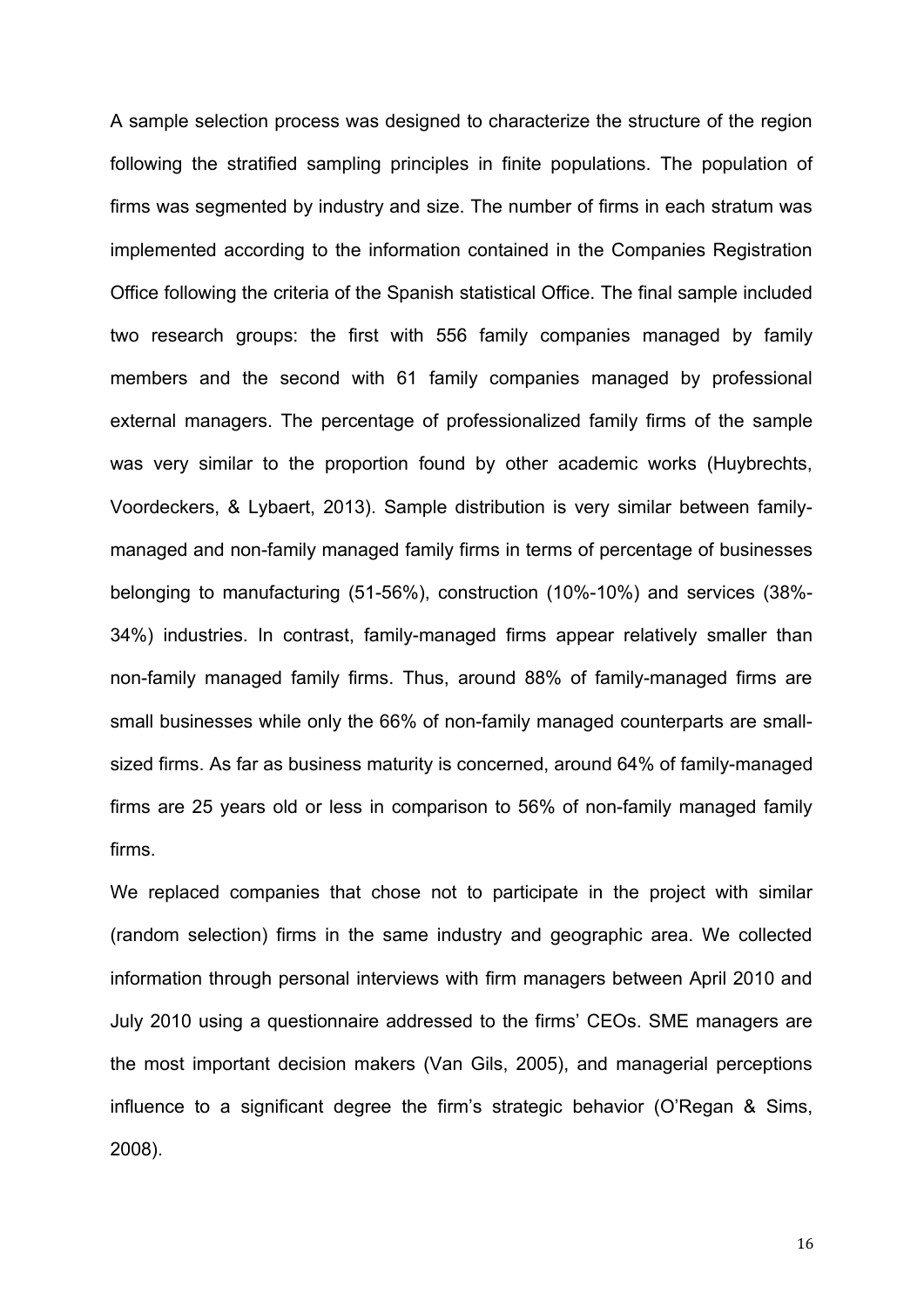#### **3.2. Measurement variables**

#### *3.2.1. Firm Performance*

Firm performance is measured building three indicators from the perception of managers regarding the competitive position of their own companies. With this purpose, we utilized three likert-scale questions concerning the growth in market share, improvements on profitability and improvements on productivity. We followed Quinn & Rohrbaugh (1983) "rational model" (see Van Auken, Madrid & García-Pérez de Lema, 2008). Faced with the alternative of using indicators from accounting information, this model is justified for different reasons: if we use accounting information, a number of intangibles, valuable and vital to the competitive success of companies assets are omitted (Kaplan and Norton, 1992 & 1993), and a time lag occurs between the date of the survey and obtaining accounting information, not officially available until the company publishes its annual accounts. Finally, competitive success is a relative term, thus the position of the company against the competition is established as one of the key indicators of success or failure.

# *3.2.2. Family management*

The involvement of the family in business and in ownership defines a firm as a family firm (Chua, Chrisman, & Sharma, 1999). The former demand is a basic requirement, but an insufficient condition. The involvement of the family is a preliminary condition for a long-term shared conception of the business, which is transferred from one generation to another (Chrisman, Chua, and Sharma, 2005). Nevertheless, shared vision and goals are specially associated with the level of family involvement (Chrisman, Chua, Pearson, and Barnett, 2012). We use family management as a proxy of family influence on decision making since we have not a direct estimation of family vision and goals (Diéguez-Soto, López-Delgado, and Rojo-Ramírez, 2015).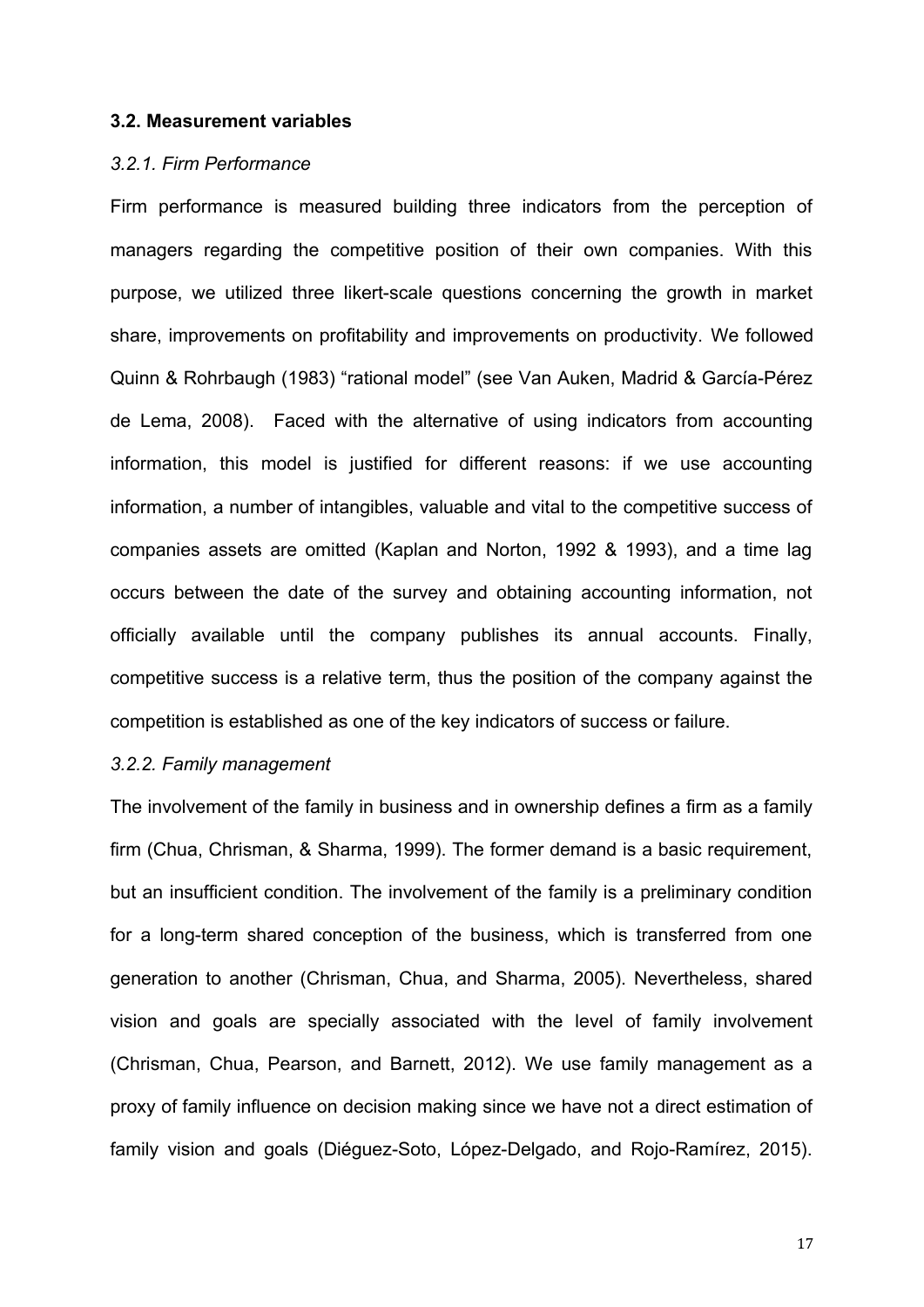Particularly, we use a dummy variable that takes value 1 whether the CEO of the family firm is a family member, and 0 when the family firm is managed by a professional manager, outside of the family. This variable has also been measured and used in previous studies in order to consider the influence of the family in the company through management positions (Schmidt, Achleitner, Ampenberger & Kaserer, 2014, among others).

#### 3.2.3. *Management Control Systems*

To analyse the degree of implementation of MCS a measure of subjective perception of the company manager is required, similarly to Chenhall and Morris (1986), among others. To this end, the questionnaire included a section that applies a 1-5 Likert type scale on five items: The degree of implementation and use of: (1) Managerial Accounting; (2) Budget control; (3) Financial Statements Analysis; (4) Enterprise Resources Planning (ERP) or Balanced Score Cards (BSC); and (5) Internal Auditing.

### 3.2.4. *Technological innovation*

To measure the TI level of the firm, we used a subjective approach rooted on the firm's manager or owner's judgment regarding the innovative activity of the business. This option appears pertinent in samples composed mainly by SMEs since the objective approaches seem to minimize the innovative attempts of this particular type of firms (Hughes, 2001). In particular, we used three dimensions for TI, namely the importance of current products innovations, new products development, and innovations in processes, as well as other studies previously did (Diéguez-Soto, Duréndez, García-Pérez de Lema & Ruiz-Palomo, 2016). In consequence, we included six items in the questionnaire as follows: "a) Did your firm made any improvement in your existing products in the last year? [0/1] If yes, please indicate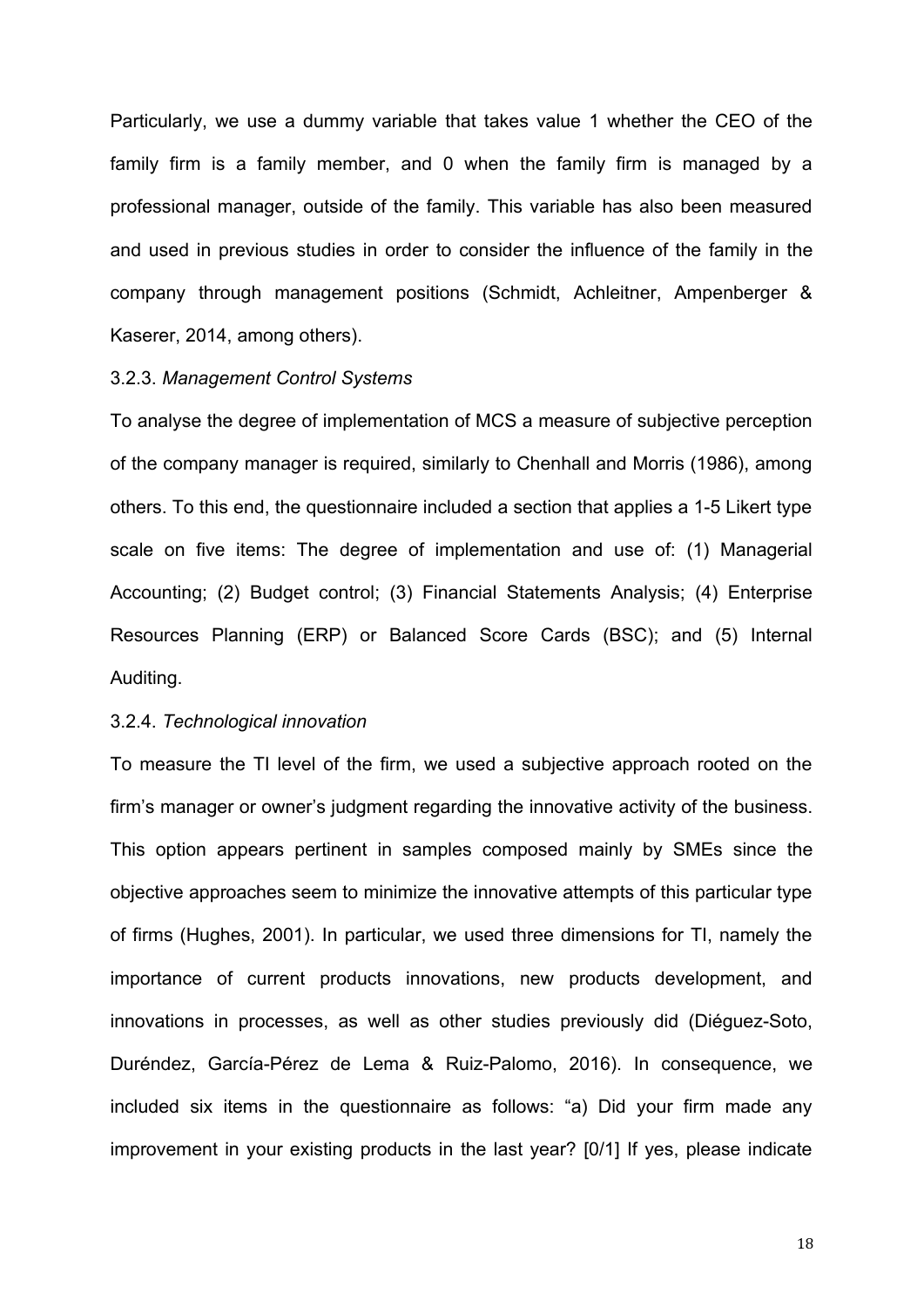the degree of importance of these changes for your company [from 1 to 5]". "b) Did your firm developed new products in the last year? [0/1] If yes, please indicate the degree of importance of these changes for your company [from 1 to 5]". "c) Did your firm made any improvement in your processes in the last year? [0/1] If yes, please indicate the degree of importance of these changes for your company [from 1 to 5]". Therefore, we recoded them in three measures, likert type, from 0 to 5.

#### *3.3. Statistical remedies for bias*

To test for the validity of the survey, we analyzed two types of bias: nonresponse and common method bias. Firstly, to test for non-response bias we used late respondents as surrogates for non-respondents (Nwachukwv, Vitell, Gilbert, & Barnes, 1997). We contrasted responses from firms answering the first round of interviews (81% of the sample) with those responding to the follow-up (19% of the sample) interviews. Results show no significant differences between the two groups using  $t$  and  $\chi^2$  tests. Considering these outcomes, we found neither non-response nor industry bias. Secondly, we analysed this bias using several statistical remedies as suggested by Podsakoff, MacKenzie, Lee & Podsakoff (2012) and partial correlation procedure (Lindell & Whitney, 2001). Results suggest that the bias of the common method variance is not relevant in our study.

#### **3.4. Statistical procedure**

#### *3.4.1. Structural Equation Modelling selection.*

We tested our model using Partial Least Squares (PLS), a variance-based Structural Equation Modelling (SEM) (Reinartz, Haenlein, & Henseler, 2009). SEM is particularly suitable to test the proposed theoretical model because it allows simultaneous estimation of multiple relationships between latent constructs involving mediation and accounts for measurement error in the constructs (Zattoni, Gnan &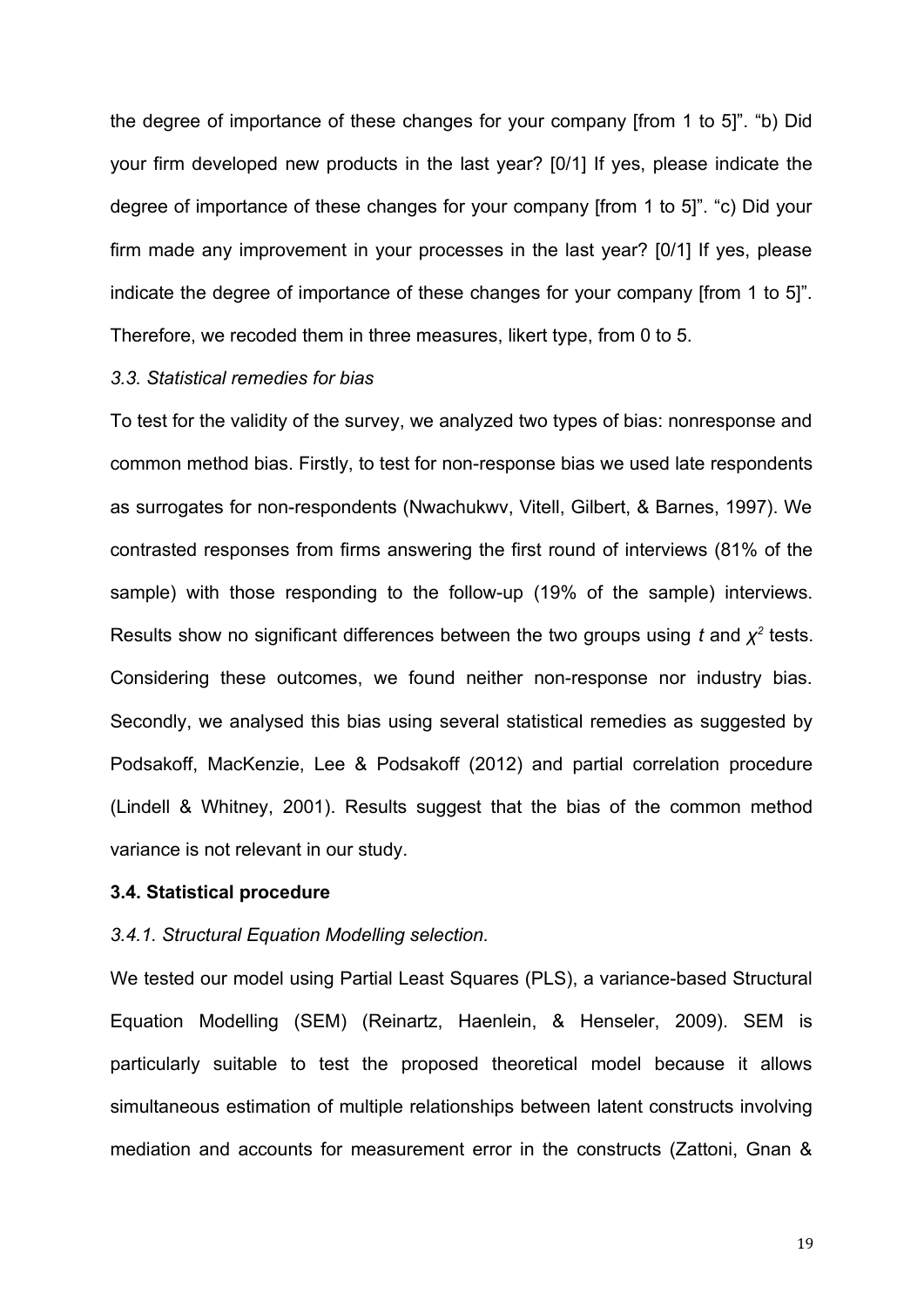Huse, 2016). Consequently, PLS-SEM is an appropriate technique to use in a theory development situation such as in this study (Chin, 2010). In addition, PLS-SEM analyses are more flexible than Covariance-Based SEM in order to model both reflective and formative latent factors at the same time (Roldán & Sánchez-Franco, 2012 among others). In this sense, we considered our three endogenous variables as composites, because it assumes a defining relationship between a construct and its indicators (Henseler et al. 2014, among others). We follow the recommendations of Rigdon (2016) in the estimates of composites, thus they were measured in a Mode A weighting scheme. This study uses SmartPLS 3.2.7 software (Ringle, Wende & Becker, 2015).

#### *3.4.2. Mediation analyses*

According to our research model, Fig. 1a describes the total effect of family management in firm performance, c. Fig. 1b represents H2-H5 mediation hypotheses, which posit how an independent variable (family management) affects a dependent variable (firm performance) through two sequential mediators (the use of MCS and TI) following a three-path mediation model (Hayes, 2009; Taylor et al., 2008), where the total effect of the family management on the firm performance can be expressed as the sum of the direct and indirect effects, the latter being estimated by the product of the path coefficients for each of the paths in the mediational chain (Alwin & Hauser, 1975). Thus,  $c = c' + a_1b_1 + a_2b_2 + a_1a_3b_2$ , with the latter three terms being specific indirect effects and their sum being the total indirect effect (Hayes, 2009), while c' is the direct effect of the family management on the financial performance, controlling for both mediators (the use of MCS and TI) (Taylor et al., 2008).

#### Insert figure 1 about here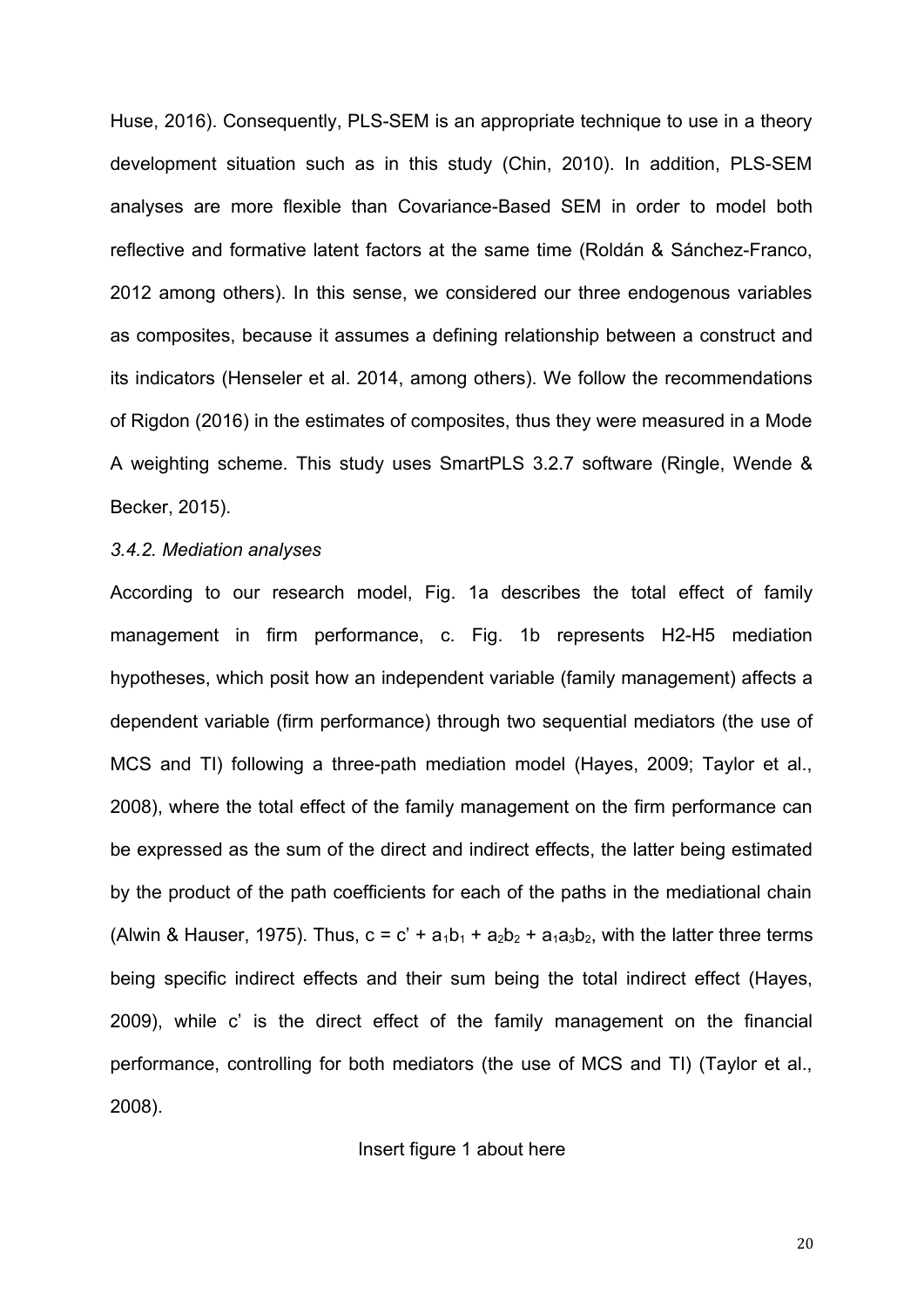The advantage of this approach is that it is able to isolate the indirect effect of both mediating variables, that is, the use of MCS (H2:  $a_1b_1$ ) and TI (H4:  $a_2b_2$ ) on performance, as well as the mediating role of MCS in the relationship between family management and TI (H3:  $a_1a_3$ ). In addition, this approach allows the analysis of indirect effects passing through both of these mediators in a sequential series (H5: a1a3b2) (Van Jaarsveld, Walker, & Skarlicki, 2010).

A traditional way of testing mediation hypotheses has been the Sobel (1982) test. It is commonly indicated for a formal test of mediation in multiple linear regressions. However, such a test cannot be applied with PLS because path coefficients are not independent when computed using PLS, and PLS does not provide raw unstandardized path coefficients (Sosik, Kahai, & Piovoso, 2009). In addition, Hayes (2009) indicates that Sobel test requires the assumption that the sampling distribution of the indirect effect is normal. As an alternative, we have applied the bootstrapping method for testing mediation, a nonparametric resampling procedure that does not impose the assumption of normality on the sampling distribution (Preacher & Hayes, 2008). MacKinnon, Cumbers, and Chapman (2002) and MacKinnon, Lockwood, and Williams (2004) suggest that the performance of bootstrapping is higher than the Sobel test.

# *3.4.3 Robustness Analyses*

Alternative measures were applied to check the robustness of our constructions. In this sense, we dichotomized the measure of performance by segmenting the sample above the median (1) or not (0) of principal components factor in order to apply logit regressions to mediation modelling. Further, the command '*binary\_mediation'* in Stata 14 (Peake and Watson, 2015) and causal mediation analysis (Imai, Keele and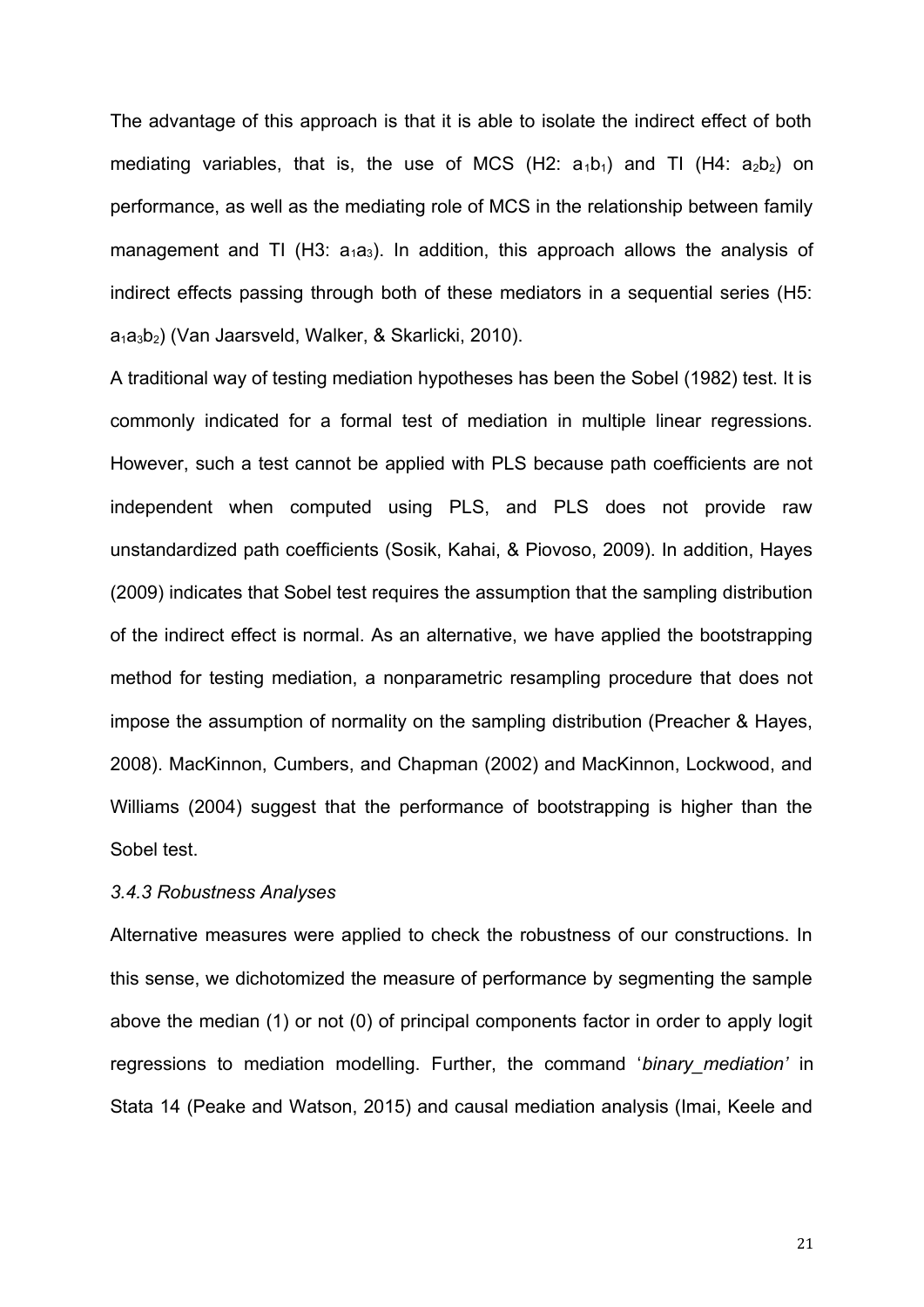Tingley, 2010), as well as sensitivity analysis were conducted. Results are consistent with our findings -not reported-.

#### **4. Results**

#### **4.1. Model validation**

Measure descriptive statistics and correlations are shown in table 1.

# Insert table 1 about here

Each latent variable in the model was measured by multiple indicators and evaluated in terms of reliability, validity and composition weights (Henseler, 2017). All the reliability and discriminant validity criteria, such as Cronbach's alpha, Average Variance Extracted, Dijkstra–Henseler's rho  $(\rho_A)$  and Jöreskog's composite reliability  $(p_c)$  (Hair, Hult, Ringle & Sarstedt 2017) exceed their shortcuts values, as shown in table 2 (panel A). In addition, we estate the relevance and significance of measures by considering the value of outer loadings (over 0.7) and their bootstrap significance by using a 10,000 samples bias corrected procedure. Furthermore, we performed a confirmatory composite analysis test (Henseler et al. 2014) following a blindfolding procedure (omission distance of 9) in order to determine the overall predictive relevance of the model as a first step in the quality assessment, since the  $Q^2$  values are above 0 (Henseler et al., 2009). In a second stage, we assess the discriminant validity according to Cross-Loadings (not reported), Fornell-Lacker and HTMT criteria (Henseler, Ringle, & Sarstedt, 2015) as shown in table 2 (panel B). In addition, constructs VIF ranged 1.00-1.12, suggesting that collinearity is not a problem (see table 3). Additionally, this study assesses quality by checking that the standardized root mean square residual (SRMR) does not exceed a value of 0.08 (Hu and Bentler, 1998). These results suggest a good of fit in model specifications. Finally, we checked that SRMR (Dijkstra and Henseler, 2015), as well as unweighted least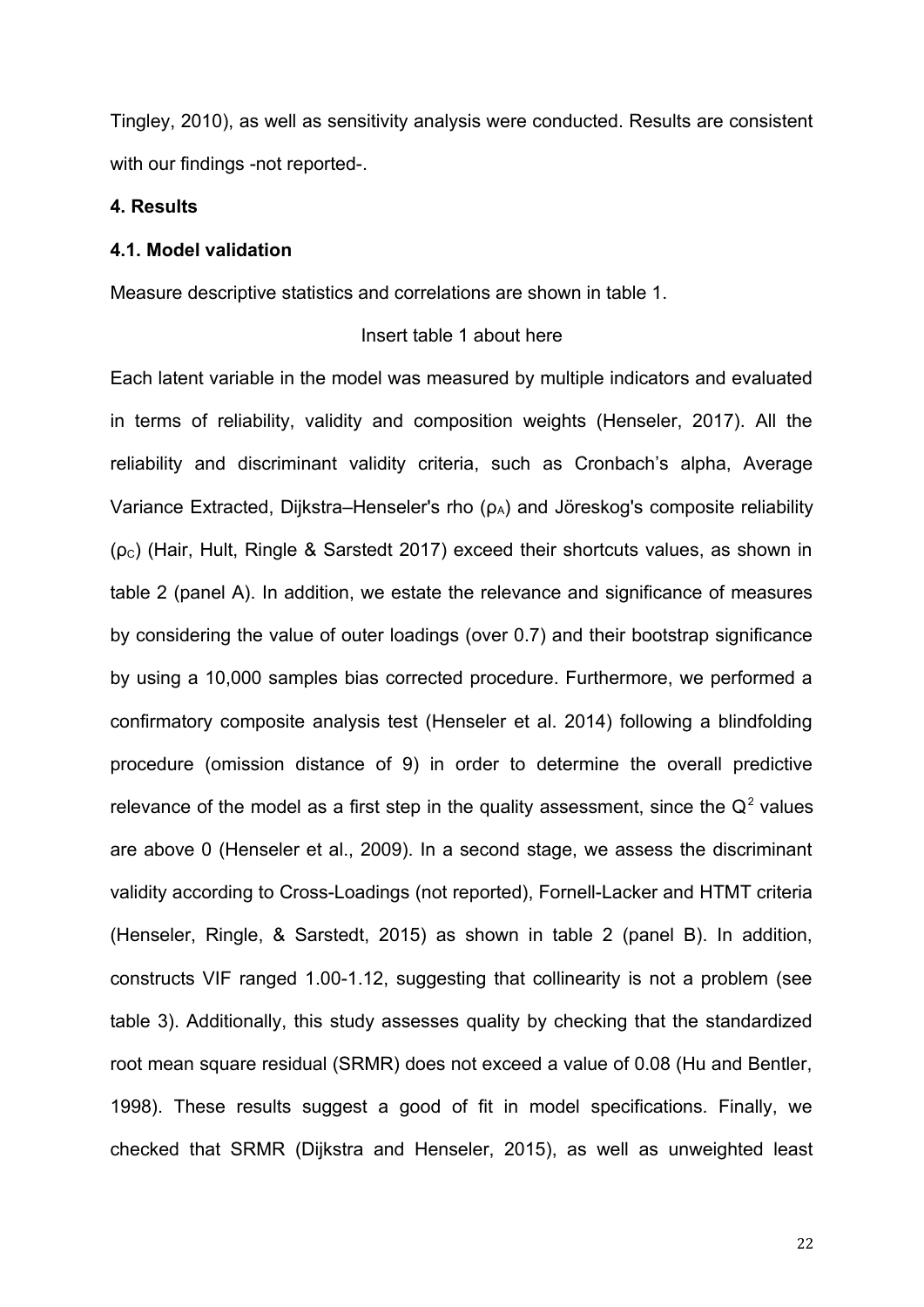squares distance ( $d_{ULS}$ ) and geodesic discrepancy ( $d_G$ ) (Henseler, Hubona & Ray, 2016) are into their own bias-corrected 95% confidence interval, suggesting that our model is true and meaningful.

# Insert table 2 about here

# **4.2. Structural results and hypotheses testing**

Our results suggest that family involvement in managing the business had a negative and significant impact on the use of MCS (path  $= -0.16$ \*\*) and on TI (path  $= -0.10$ \*), whereas its impact on performance was negative but not significant. Path coefficients from the use of MCS to the importance of TI and performance were both positive and significant (paths =  $0.28$ \*\*\* and  $0.14$ \*\* respectively). Finally, the path coefficient from TI to performance was positive and significant (path =  $0.17$ <sup>\*\*\*</sup>). These results are in concordance of mediation hypotheses. Path coefficients and their 10,000 resampling bootstrap significance levels are reported in Table 3 and Figure 2.

# Insert table 3 and figure 2 about here

We applied the analytical approach described by Preacher and Hayes (2008) and Taylor et al. (2008) to test our mediation hypotheses (H2–H5). The indirect effects are specified and contrasted with the mediators (i.e., the use of MCS and TI). We also examined the total (c) and direct (H1: c') effects of family management on firm performance. Following Chin' (2010) suggestions, we chose the bootstrapping procedure to test the indirect effects. This generates bias-corrected 95% and 99% bias-corrected confidence intervals (CI) for each individual indirect effect and sequential mediation (see table 3).

Total effect of family management over performance shows a significant influence (path c) while direct effects is not significant (path c'), suggesting that MCS and TI fully mediate on the relationship between Family Management and Performance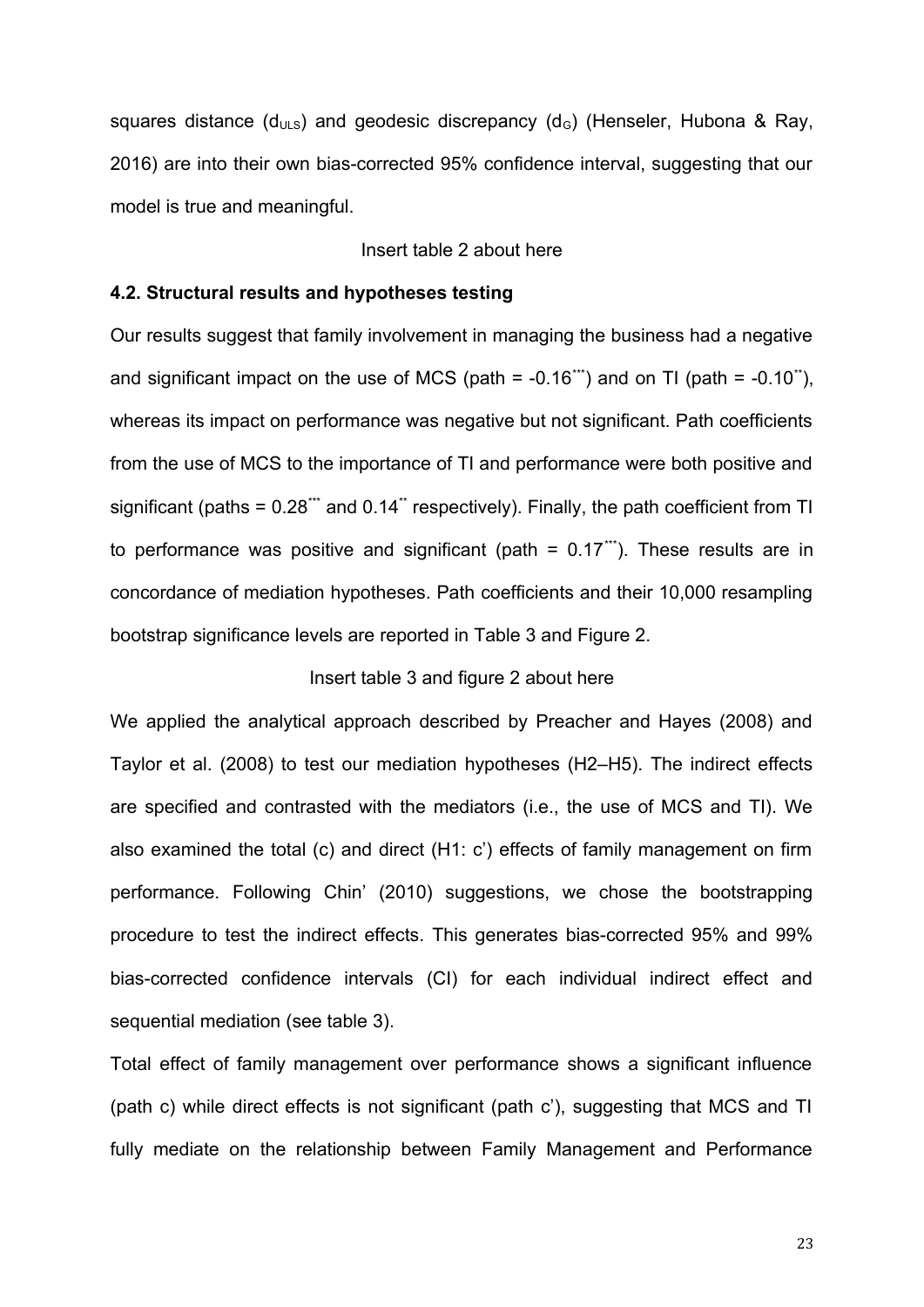(Baron & Kenny, 1986). Hence, H1 is not supported. Additionally, we found that indirect effects of family management on performance through the use of MCS and TI are both negative and significant, supporting H2 and H3. In this sense, the indirect effect of family management on performance is about 52.1% of the total effect, distributed in a 25.3% through the use of MCS, a 18.2% through TI, and an additional 8.6% sequentially. These results support H2, H3 and H5 respectively. Moreover, we found that indirect effect of MCS on performance is positive and significant. Thus, TI mediates on the relationship between MCS and performance. In fact, these findings allow us to describe that the use of MCS enhances the mediating effect of TI on family management – performance relationship. Finally, the use of MCS partially mediates between family management and TI, supporting H4. The proportion mediated is a 32.1% of the total effect of Family Management on TI.

# **5. Discussion**

Recent literature research has started to focus on the heterogeneity of family firms (Chua et al., 2012) by researching on the mediators and moderators of family involvement effect's and firm performance (Chrisman et al., 2012). In that sense, we analyse how the participation of family CEO may affect to the performance of family firms through a novel approach. Our analysis goes a step further because we examine the insights to explain this different behaviour according to two instrumental variables than can mediate the relationship between family involvement in management and the distinct performance of family firms. Particularly, we consider the mediating role of MCS and TI.

We contribute to filling a gap related to how mediator variables (MCS and TI) affect the relationship between family management and performance. In that sense, this article makes several contributions to the existing research on family business by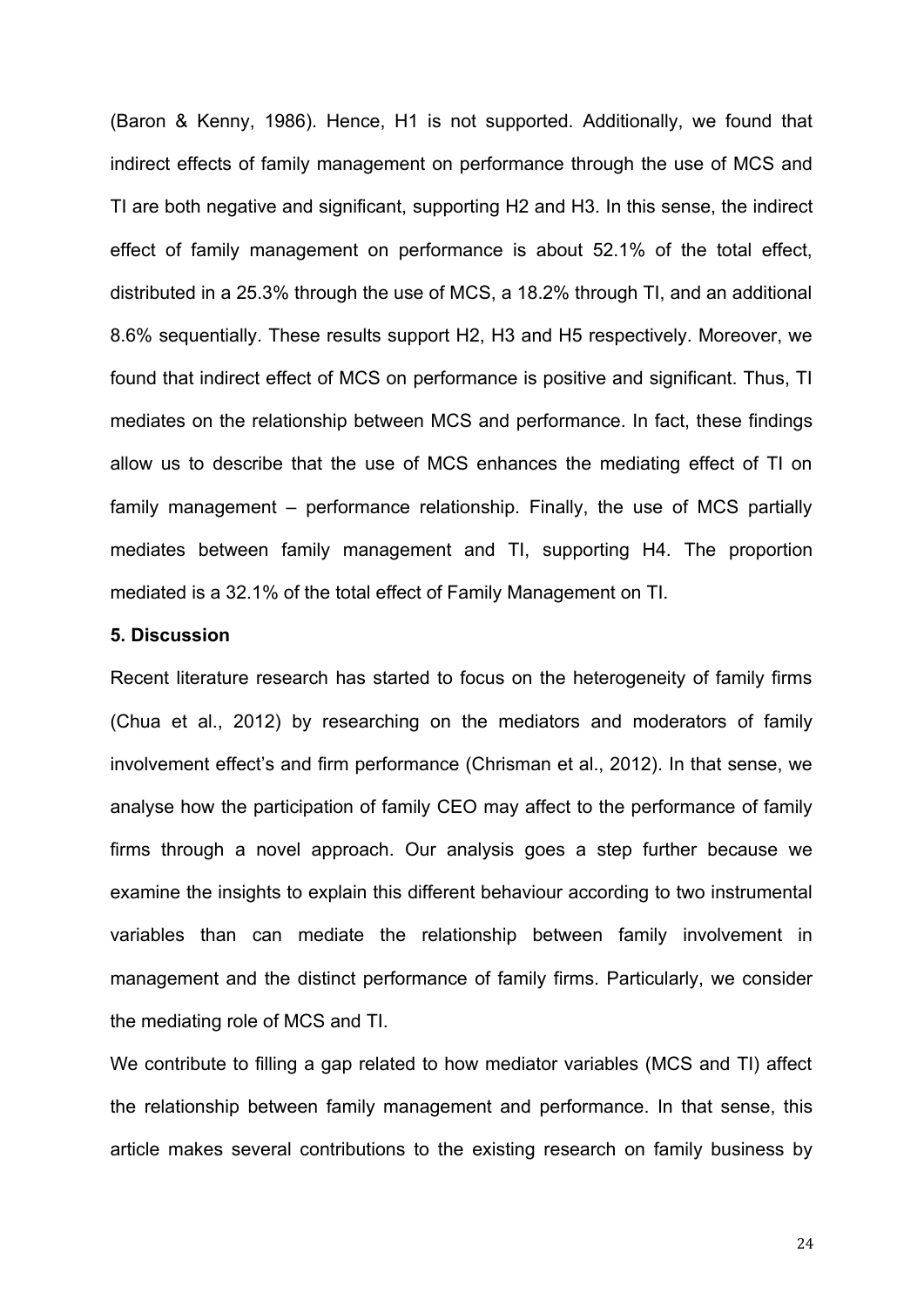analysing the relationships between family involvement in management, MCS, TI and firm performance, and overcomes the excessive traditional dependence on basic input-output models.

First, the study sheds new light on the influence of family management on firm performance, investigating the mediating effect of MCS. Our results confirm that family management has a negative effect on the use of MCS (Jorissen, Laveren, Martens & Reheul, 2005) and, through it, family managers have a negative influence on firm performance. Second, recent literature opted for clarifying varied findings on the influence of family management on TI by exploring the family management efficiency of turning TI inputs into outputs, but these results were also mixed (Duran et al., 2016; Diéguez-Soto et al., 2016). However, we choose making enquiries on the mediating effect of MCS on the connection between family management and TI, finding out that the negative effect of family management on the utilization of MCS has, through it, a negative impact on the TI. Third, the lesser extent of TI in familymanaged firms has a negative influence in firm performance. Finally, our study continues making an in-depth analysis on the effect of family involvement in management on firm performance, exploring the mediating effects of both MCS and TI simultaneously and sequentially. Our findings show that both the use of MCS and the obtaining of TI play a crucial mediating role in the understanding of the relationship between family management and firm performance. Collectively, these findings surfaced an important distinction between family-managed firms using MCS and achieving TI and the rest of family-managed firms: when family-managed firms utilize MCS and produce TI are much more likely to generate better performance whereas for the other family-managed firms, the opposite seems to be true. In other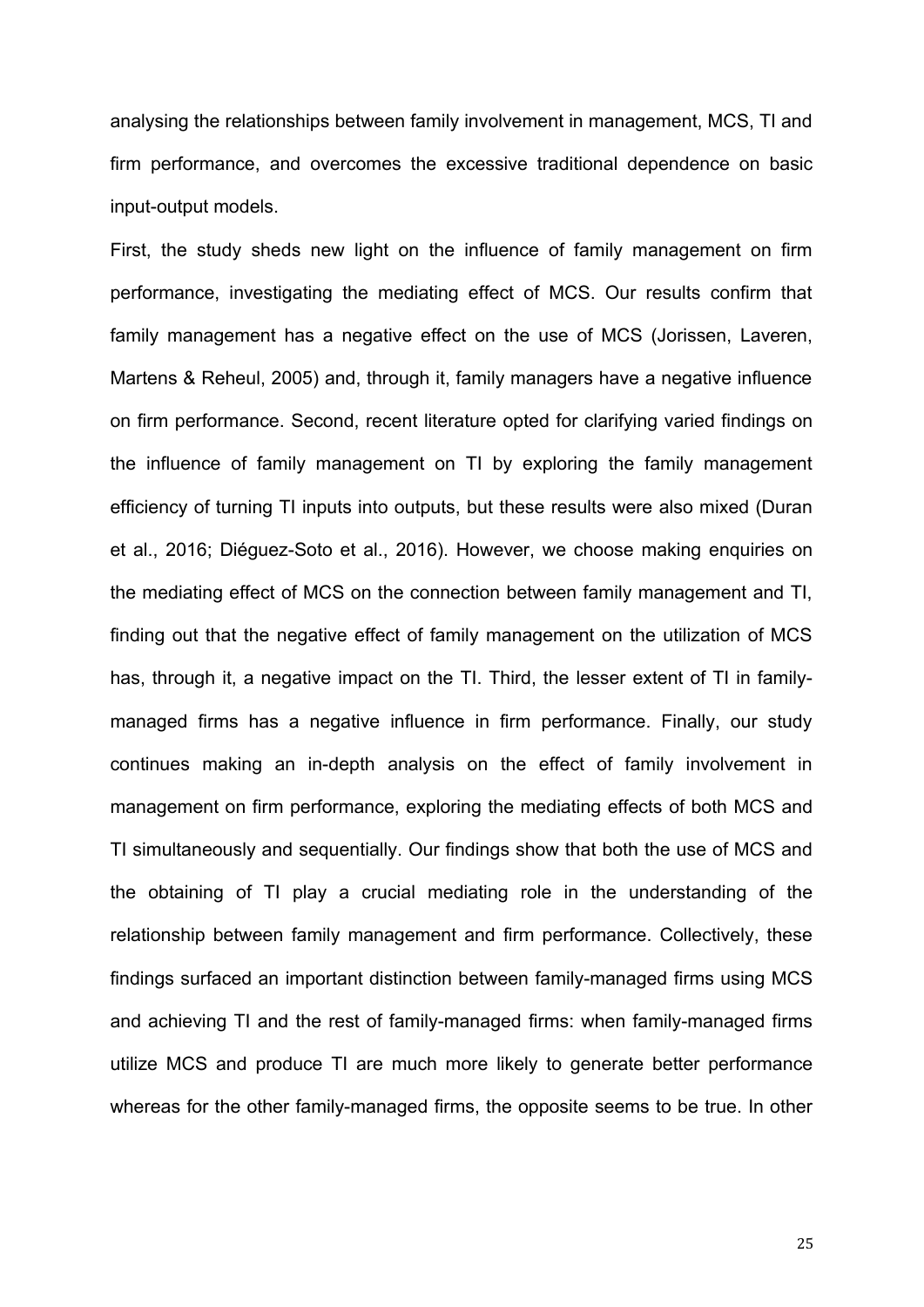words, the higher is the use of MCS and the greater the creation of TI, the more likely it is that family management performs better.

Our results have interesting implications for theory and practice. Our findings underline the importance of implementing MCS, especially in the case of family controlled firms (Arregle, Naldi, Nordqvist, & Hitt, 2012), such as those family firms managed by a family CEO. According to the agency theory, family directors (CEO) may have incentives to extract private benefits from other minority family members, and there is a higher tendency to support nepotism, hierarchies, family conflicts and entrenchment. The implementation of MCS helps to control opportunistic behaviour on the part of the family manager (CEO) and influences positively on the performance of family firms. Particularly, the utilization of MCS is appropriate in family firms characterized by informal and family-based controls that usually remain well-established throughout the organization's operations (Ansari & Bell, 1991) and where MCS are often used only for internal interests (family members) (Uddin, 2009). Likewise, our study highlights the relevance of using MCS to improve the obtaining of TIO. The use of formal MCS facilitates the exchange and promotion of specific tacit knowledge (Hall, 2010) and can be used as a control mechanism to reduce managerial entrenchment and mitigate family manager's shirking and opportunistic behaviour, enhancing the achievement of TI by family management.

Our findings also support that both MCS and TI fully mediate between family management and firm performance. In this sense, the mediated effect by MCS and TI of the influence of family management (CEO) on performance is nearly a 45.44% of the total effect. The use of MCS by family management has a double impact on firm performance, one direct and other through its impact on the obtaining of TI -see above theoretical explanations-. Our research also accentuates the significant role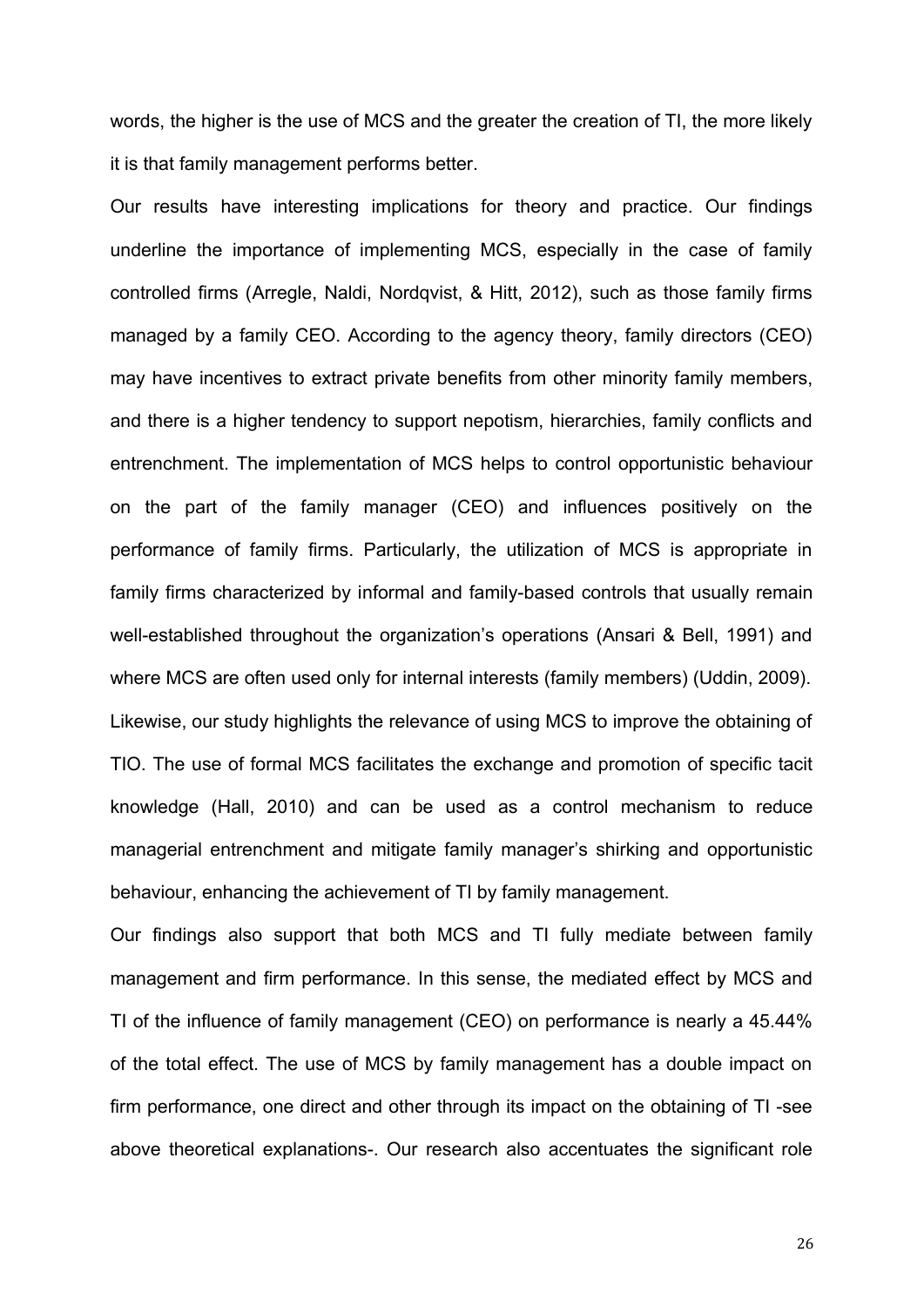played by TI in generating firm performance (Amit & Zott, 2001). The obtaining of TI may alleviate specific agency costs of family-managed firms. For instance, the achieving of TI requires executive talent and well-prepared human resources with reconigzed quality and expertise (Burkart et al., 2003) and makes family managers better positioned to balance economic and non-economic goals (Berrone et al., 2010).

The research also recognizes the heterogeneity of family firms (Chrisman & Patel, 2012). Chua et al. (2012) and Pazzaglia, Mengoli, and Sapienza (2013), among others, consider that this heterogeneity depends on generational stage, management team, CEO and the composition of the board of directors. Particularly, we observe the differences coming from the "governance-related heterogeneity" (Nordqvist, Sharma, & Chirico, 2014). Governance-related heterogeneity arises from family involvement being based on the difference between family-influenced firms and family-controlled firms (Arregle et al., 2012). This is the reason why we focus on the determinants of performance within family firms according to the heterogeneity of the management dimension. We confirm that in the particular case of private familymanaged firms is very important, in order to mitigate particular agency problems and balance economic and non-economic objectives associated to family-business subsystem, taking into account the effects of MCS and TI when firm performance is evaluated.

Finally, our study uses a sample of private family small and medium sized firms, while former literature has paid attention in public firms primarily. We focus in this specific group because most businesses are private, small and medium-size enterprises, and they contribute significantly to the economies worldwide and the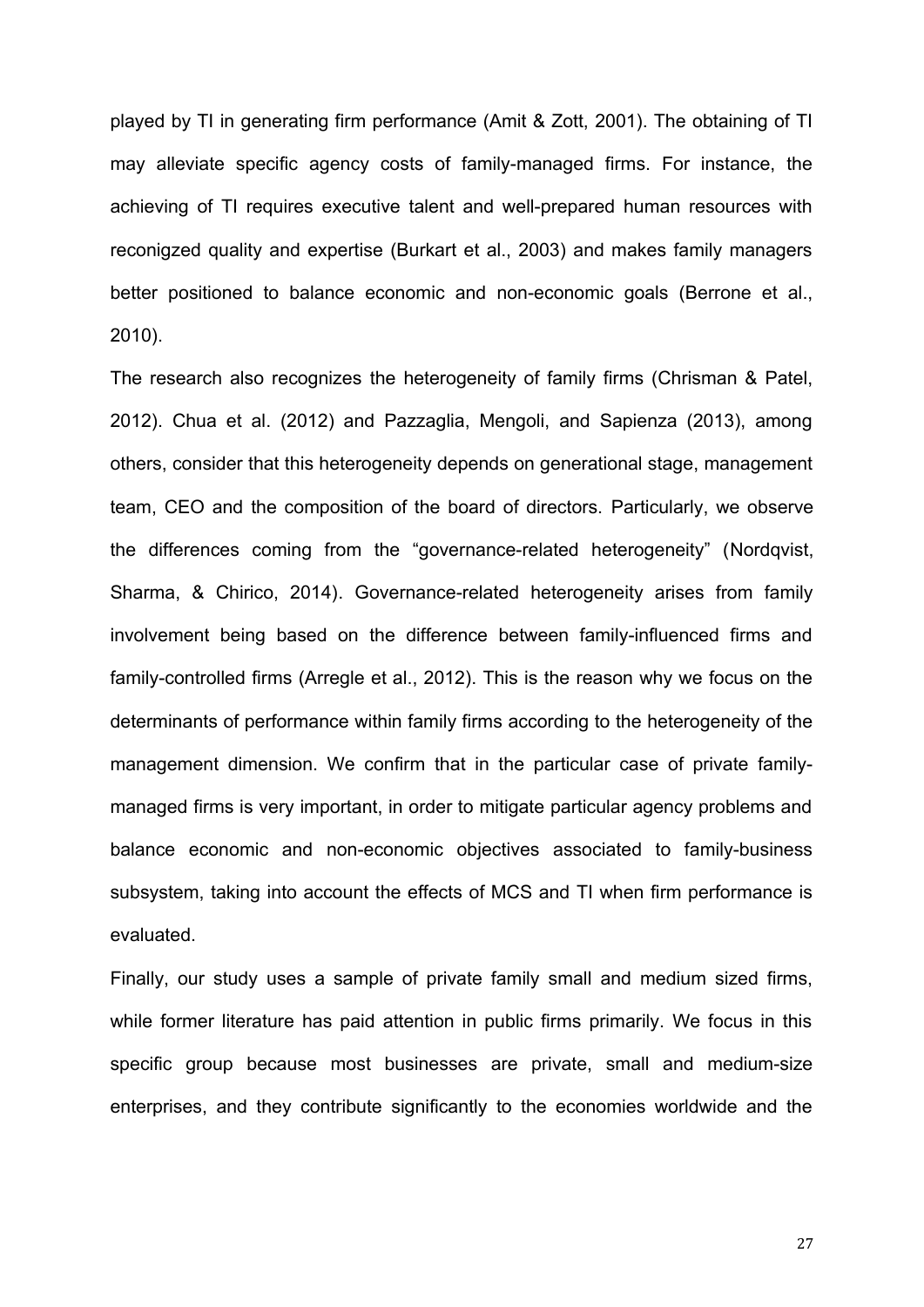incidence of the use of MCS and the occurrence of TI may be more pronounced and more significant in SMEs.

From practical point of view, our results indicate that family management may have a great impact on the use of MCS and TI and, ultimately, firm performance. In particular, our results encourage family managers to use formal MCS because in that way they will contribute to obtaining better firm performance, direct and indirectly through TI-. Therefore, our study support the view that firm performance is not dependent only on who occupies the CEO position (Morck, Shleifer & Vishny, 1988), but it is showing that the utilization of MCS is fundamental to explain why the variations in the behaviour and performance among family-managed firms may be as large as the variations between family-managed and non-family managed firms (Chua et al., 2012).

The research also offers limitations that provide avenues for future research. In particular, we control family involvement in management through a one-dimension variable (family managed vs non-family managed). In order to get a deeper knowledge, future research should consider a multidimensional approach to measure family involvement in the governance bodies, for example using theoretical or measurement approaches to heterogeneity within family firms, such as "familiness", "socio-emotional wealth", "social capital", "F-Pec scale". Therefore, extending this current study remains and important task for the next research lines. The study focuses in the case of private small and medium family firms, so it will be interesting to consider the particular behaviour of public family firms, which maintain different governance structures. Additionally, family firm heterogeneity can be studied considering other variables such as CEO family-connections (Miller, LeBreton-Miller & Lester, 2013), family and founder firms (Block et al., 2013), firms acquired by family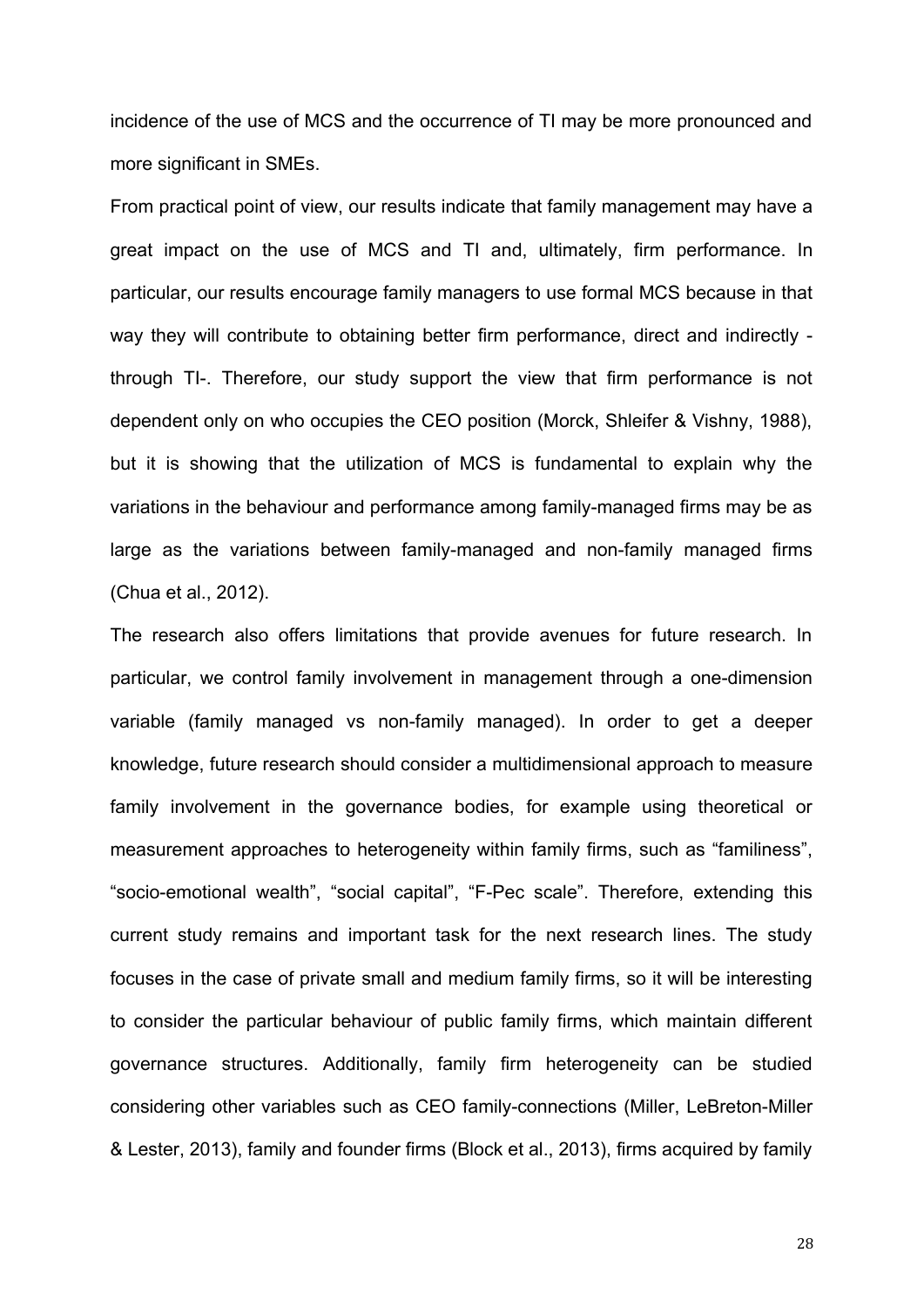owners versus those created or inherited by family owners (Pazzaglia et al., 2013). We focus on the Spanish context characterized by being a code-law country. Due to the fact that the institutional setting would affect family-business relationship, further research in a different institutional setting is needed. Finally, the period of time when we developed the qualitative research, 2010, comprises a critical moment for Spanish small and medium family firms because of the strong economic and financial crisis. Therefore, family firms probably behaved more conservatively than they would in a normal period; this fact may have affected respondent's answers introducing some bias in the data collected through the survey.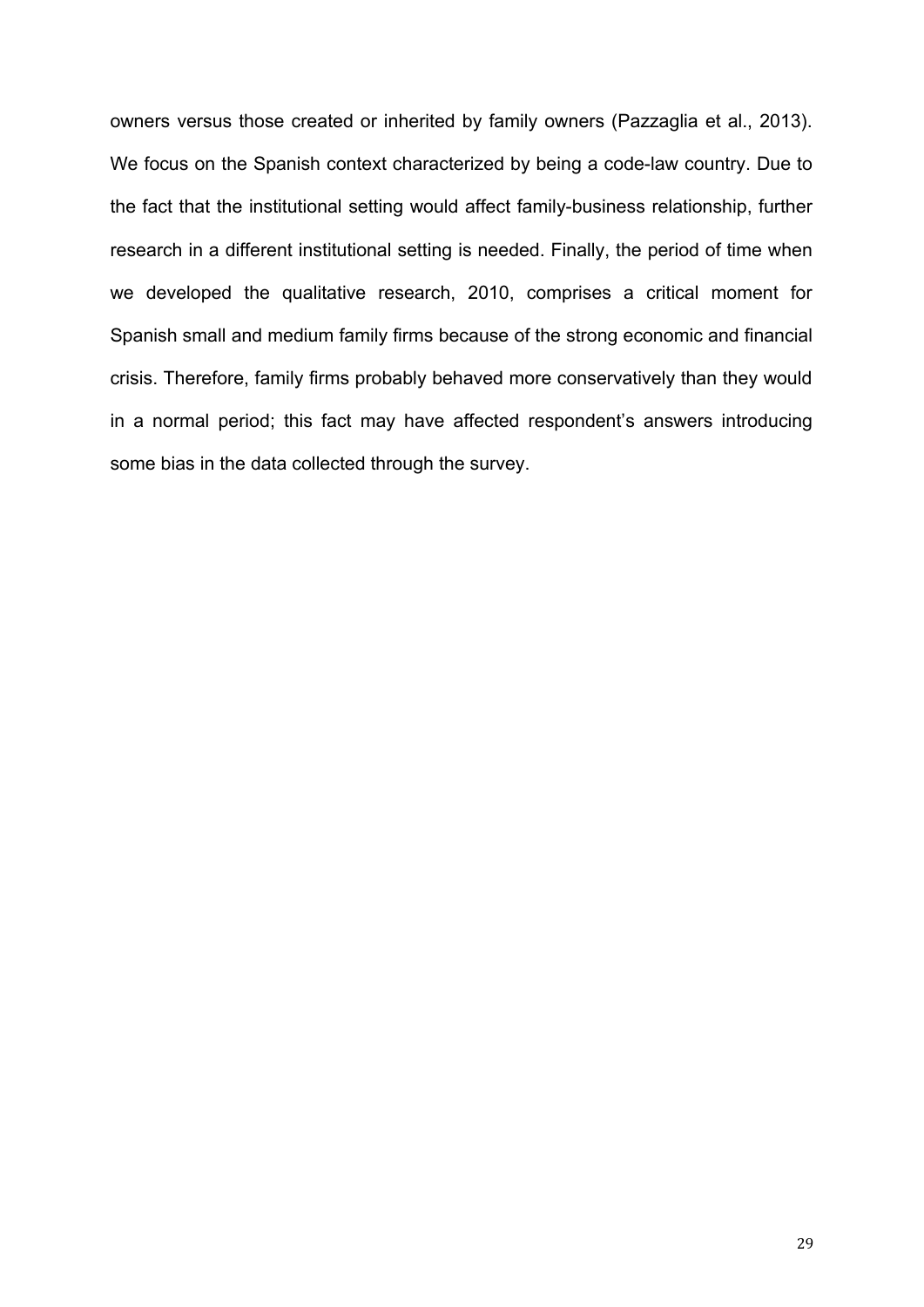#### **References**

2003/361/CE of 6<sup>th</sup> May 2003 (European Union, 2003).

Adler, R., Everett, A.M., & Waldron, M. (2000). Advanced management accounting techniques in manufacturing: utilization, benefits, and barriers to implementation. Accounting Forum, 24(2), 131-50.

Alwin, D.F., & Hauser, R.M. (1975). The decomposition of effects in path analysis. American Sociological Review, 40(1), 37-47.

Amit, R., & Zott, C. (2001). Value creation in e-business. Strategic Management Journal, 22, 493-520. DOI:10.1002/ smj.187.

Anderson, R.C., & Reeb, D.M. (2003). Founding family ownership and firm performance: Evidence from the S&P 500. Journal of Finance, 58(3): 1301-1329.

Ansari, S., & Bell, J. (1991). Symbolism, collectivism and rationality in organizational control. Accounting, Auditing and Accountability Journal, 4(2), 4-27.

Arregle, J., Naldi, L., Nordqvist, M., & Hitt, M. (2012). Internationalization of familycontrolled firms: A study of the effects of external involvement in governance. Entrepreneurship Theory and Practice, 36, 1115-1143.

Bammens, Y., Voordeckers, W., & van Gils, A. (2011). Boards of directors in family businesses: A literature review and research agenda. International Journal of Management Reviews, 13, 134-152.

Barney, J.B. (1991). Firm resources and sustained competitive advantage. Journal of Management, 17(1), 99-120.

Baron, R.M., & Kenny, D.A. (1986). The moderator-mediator variable distinction in social psychological research: Conceptual, strategic and statistical considerations. Journal of Personality and Social Psychology, 51, 1173-1182.

Becker, J.M., Klein, K., & Wetzels, M. (2012). Hierarchical Latent Variable Models in PLS-SEM. Guidelines for Using Reflective-Formative Type Models. Long Range Planning, 45 (5-6), 359-394.

Bedford, D.S. (2015). Management control systems across different modes of innovation: Implications for firm performance. Management Accounting Research, 28, 12-30.

Berrone, P., Cruz, C., Gomez-Mejia, L.R., & Larraza-Kintana, M. (2010). Socioemotional wealth and corporate responses to institutional pressures: Do familycontrolled firms pollute less? Administrative Science Quarterly, 55, 82-113.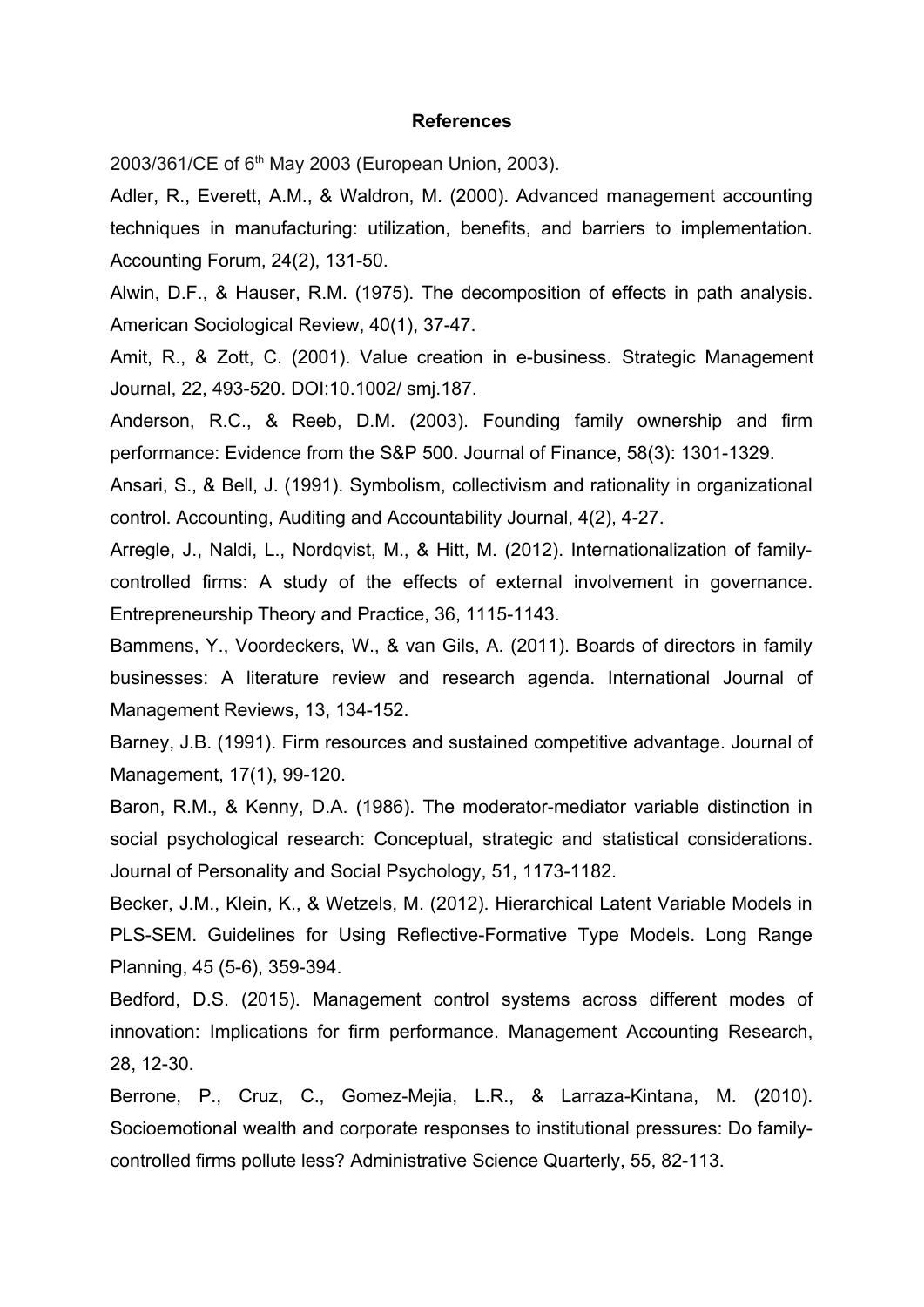Bertrand, M., & Schoar, A. (2006). The role of family in family firms. Journal of Economic Perspectives, 20, 73-96. doi:10.1257/jep.20.2.73.

Bisbe, J. & Otley, D. (2004). The effects of the interactive use of management control systems on product innovation. Accounting, Organizations and Society, 29, 709-737. Blanco-Mazagatos, V., de Quevedo-Puente, E., & Castrillo, L. A. (2007). The tradeoff between financial resources and agency costs in the family business: An exploratory study. Family Business Review, 20(3), 199-213.

Block, J.H., Miller, D., Jaskiewicz, P., & Spiegel, F. (2013). Economic and technological importance of innovations in large family and founder firms: An analysis of patent data. Family Business Review, 26, 180-199. doi:10.1177/0894486513477454.

Blundell, R., Griffiths, R., & Van Reenen, J. (1999). Market share, market value and innovation in a panel of British manufacturing firms. Review of Economic Studies, 66, 529-554.

Bright, J., Davies, R.E., Downes, C.A. & Sweeting, R.C. (1992). The deployment of costing techniques and practices: A UK study. Management Accounting Research, 3, 201-211.

Burkart, M., Pannunzi, F., & Shleifer, A. (2003). Family firms. Journal of Finance, 58, 2167-2201.

Carnes, C.M., & Ireland, R.D. (2013). Familiness and Innovation: Resource Bundling as the Missing Link. Entrepreneurship Theory & Practice, 37(6), 1399-1419.

Chapman, C.S. (1997). Reflections on a contingent view of accounting. Accounting, Organizations and Society, 22(2), 189-205.

Chenhall, R.H., & Morris, D. (1986). The impact of structure, environment, and interdependence on the perceived usefulness of management accounting systems. The Accounting Review, 61(1), 16-35.

Chenhall, R.H. (2003). Management control systems design within its organizational context: findings from contingency-based research and directions for the future. Accounting, Organizations and Society, 28(2), 127-168.

Chenhall, R.H., & Langfield-Smith, K. (1998). Adoption and benefits of management accounting practices: An Australian study. Management Accounting Research, 9, 1- 19.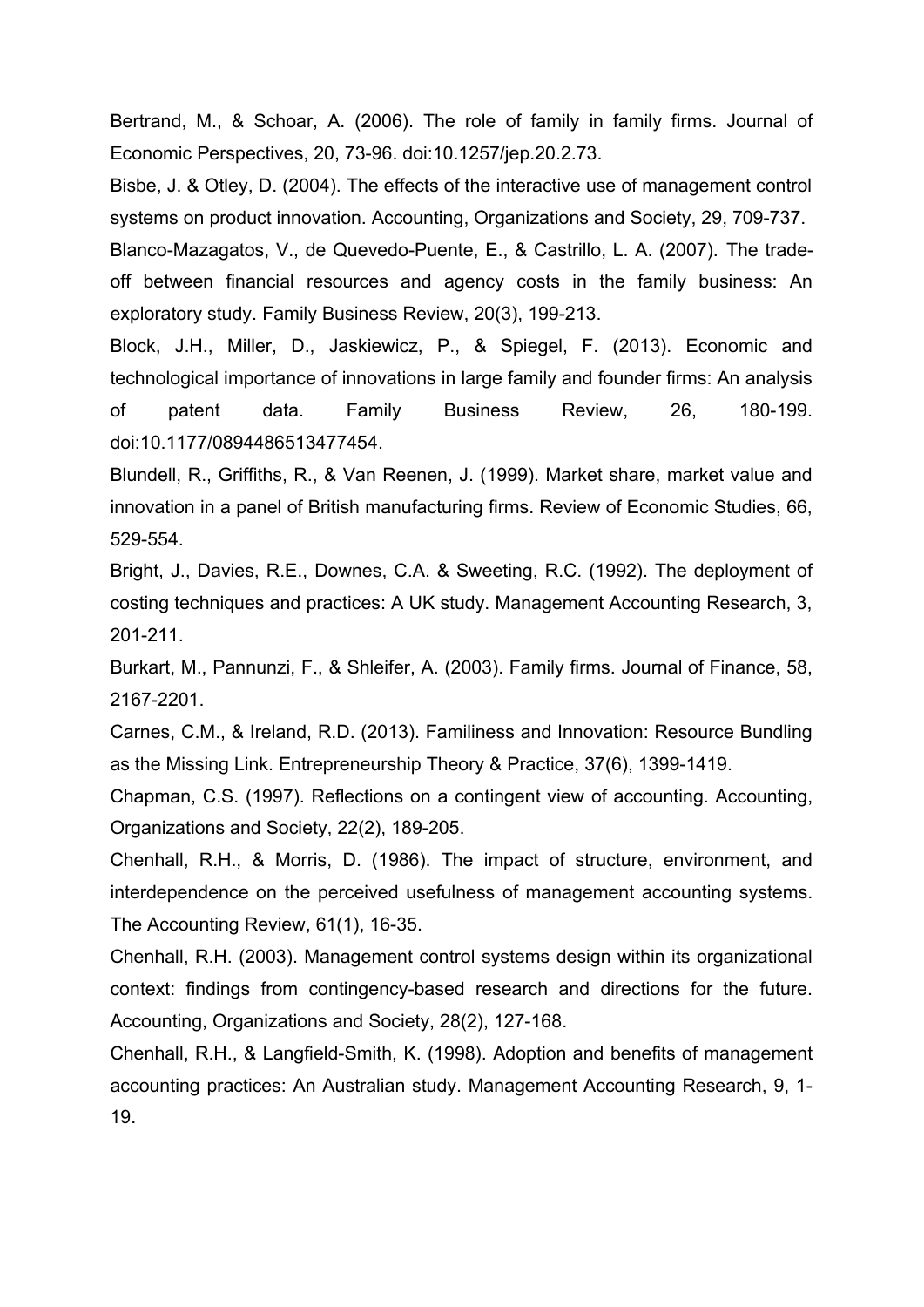Chin, C.L., Chen, Y.J., Kleinman, G., & Lee, P. (2009). Corporate ownership structure and innovation: Evidence from Taiwan's electronics industry. Journal of Accounting Auditing Finance, 24(1), 145-175.

Chin, W.W. (2010). How to write up and report PLS analyses. In V.E.Vinzi, W.W.Chin, J.Henseler, & H.Wang (Eds.), Handbook of partial least squares: Concepts, methods and applications (pp. 655-690). Berlin: Springer-Verlag.

Chrisman, J.J., & Patel, P.C. (2012). Variations in R&D investments of family and nonfamily firms: Behavioral agency and myopic loss aversion perspectives. Academy of Management Journal, 55, 976-997. DOI:10.5465/ amj.2011.0211.

Chrisman, J.J., Chua, J.H., Pearson, A.W., & Barnett, T. (2012). Family involvement, family influence, and family-centered non-economic goals in small firms. Entrepreneurship Theory and Practice, 36, 267-293.

Chrisman, J.J., Chua, J.H., & Sharma, P. (2005). Trends and Directions in the Development of a Strategic Management Theory of the Family Firm. Entrepreneurship, Theory and Practice, 29 (5), 555-576. DOI: 10.1111/j.1540- 6520.2005.00098.x.

Chrisman, J.J., Chua, J.H., De Massis, A., Frattini, F., & Wright, M. (2015). The ability and willingness paradox in family firm innovation. Journal of Product Innovation Management, 32 (3), 310-318. DOI:10.1111/jpim.12207.

Christmann, P. (2000). Effects of 'best practices' of environmental management of cost advantage: the role of complementary assets. Academy of Management Journal, 43(4), 663-680.

Chua, J.H., Chrisman, J.J., Steier L.P., & Rau, S.B. (2012). Sources of Heterogeneity in Family Firms: An Introduction. Entrepreneurship Theory & Practice, 36(6), 1103- 1136.

Chua, J.H., Chrisman, J.J., & Sharma,P. (1999). Defining the family business by behavior. Entrepreneurship Theory and Practice, 23(4), 19-39.

Chua, J.H., Chrisman, J.J., & Steier, L.P. (2003). Extending the theoretical horizons of family business research. Entrepreneurship: Theory & Practice, 27(4), 331-338.

Classen, N., Carree, M., Van Gils, A., & Peters, B. (2014). Innovation in family and non-family SMEs: An exploratory analysis. Small Business Economics, 42(3), 565- 609.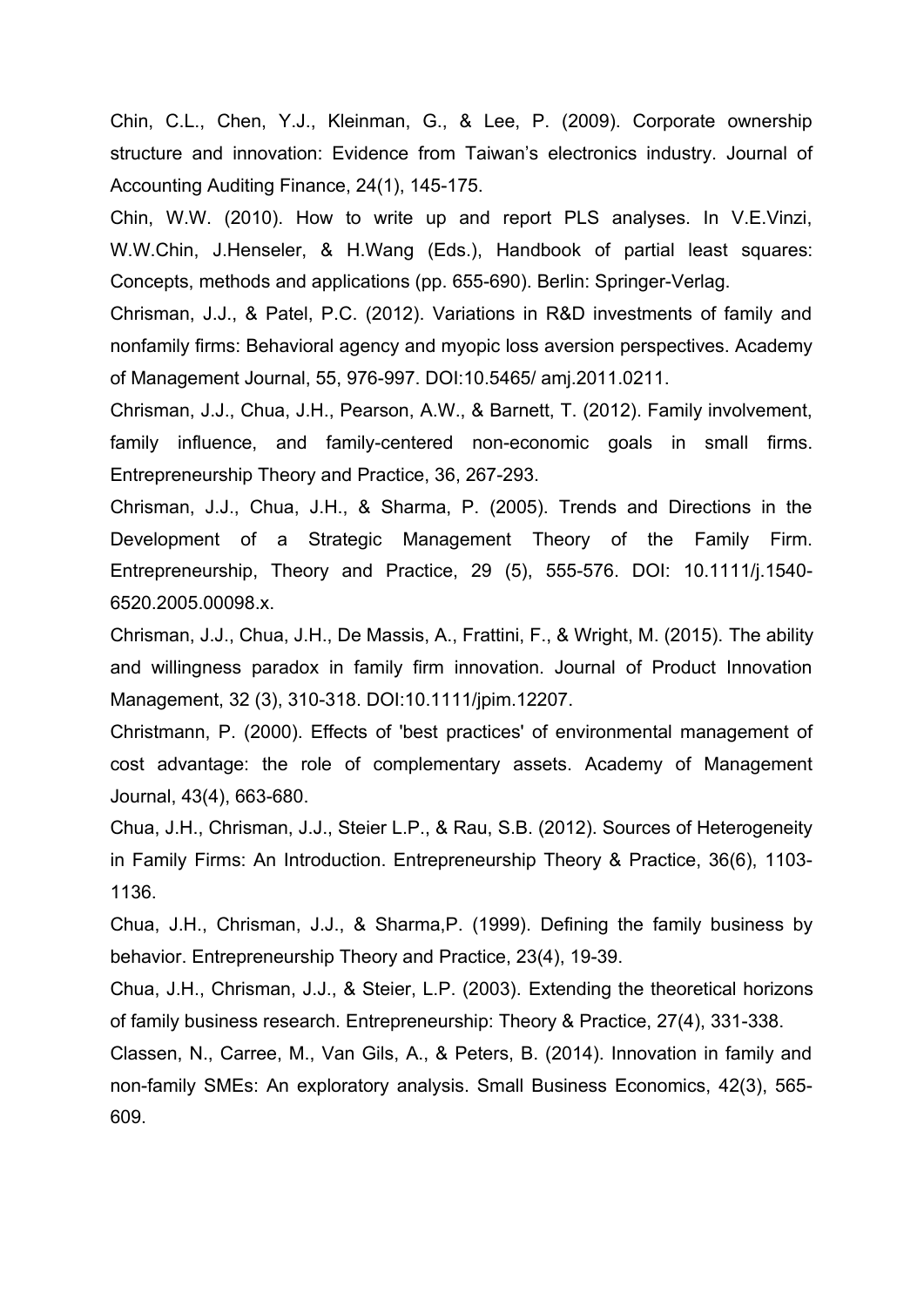Classen, N., Van Gils, A., Bammens, Y., & Carree, M. (2012). Accessing resources from innovation partners: The search breadth of family SMEs. Journal of Small Business Management, 50, 191-215. DOI:10.1111/j.1540- 627X.2012.00350.x.

Dávila, A. (2000). An empirical study on the drivers of management control systems design in new product development. Accounting, Organizations and Society, 25, 383- 410.

Dávila, A., & Foster, G. (2005). Management accounting systems adoption decisions: Evidence and performance implications from early-stage/startup companies. Accounting Review, 80(4), 1039-1068.

Diéguez-Soto, J., P. López-Delgado, and A. Rojo-Ramírez (2015). Identifying and Classifying Family Businesses. Review of Managerial Science 9 (3), 603–634. doi:10.1007/s11846-014-0128-6.

Diéguez-Soto, J., Duréndez, A., García-Pérez-de-Lema, D., & Ruiz-Palomo, D. (2016). Technological, management, and persistent innovation in small and medium family firms: The influence of professionalism. Canadian Journal of Administrative Sciences, 33 (4), 332-346. DOI: 10.1002/cjas.1404.

Diéguez-Soto, J.; Manzaneque, M., & Rojo-Ramírez, A.A. (2016). Technological Innovation Inputs, Outputs and Performance: the moderating role of Family Involvement in Management. *Family Business Review*, 29(3), 327-346.

Dijkstra, T.K. & Henseler, J. (2015). Consistent partial least squares path modeling, MIS

Quarterly,39 (2), 297-316.

Duran, P., Kammerlander, N. van Essen, M. & Zellweger, T. (2016). Doing more with less: Innovation input and output Q8 in family firms. Academy of Management Journal, 59(4), 1224-1264.

Dyer, W.G. Jr. (2006). Examining the 'family effect' on firm performance. Family Business Review, 19(4), 253-273.

Ernst, H. (2002). Success factors of new product development: a review of the empirical literature. International Journal of Management Reviews, 4 (1), 1-40.

Flamholtz, E.G. (1983). Accounting, budgeting and control systems in their organizational context: Theoretical and empirical perspectives. Accounting, Organizations and Society, 8(2-3), 153-169.

Freeman, C. (1976). Economics of industrial innovation. London: Pinter.

Geroski, P., Machin, S., & Van Reenen, J. (1993). The profitability of innovating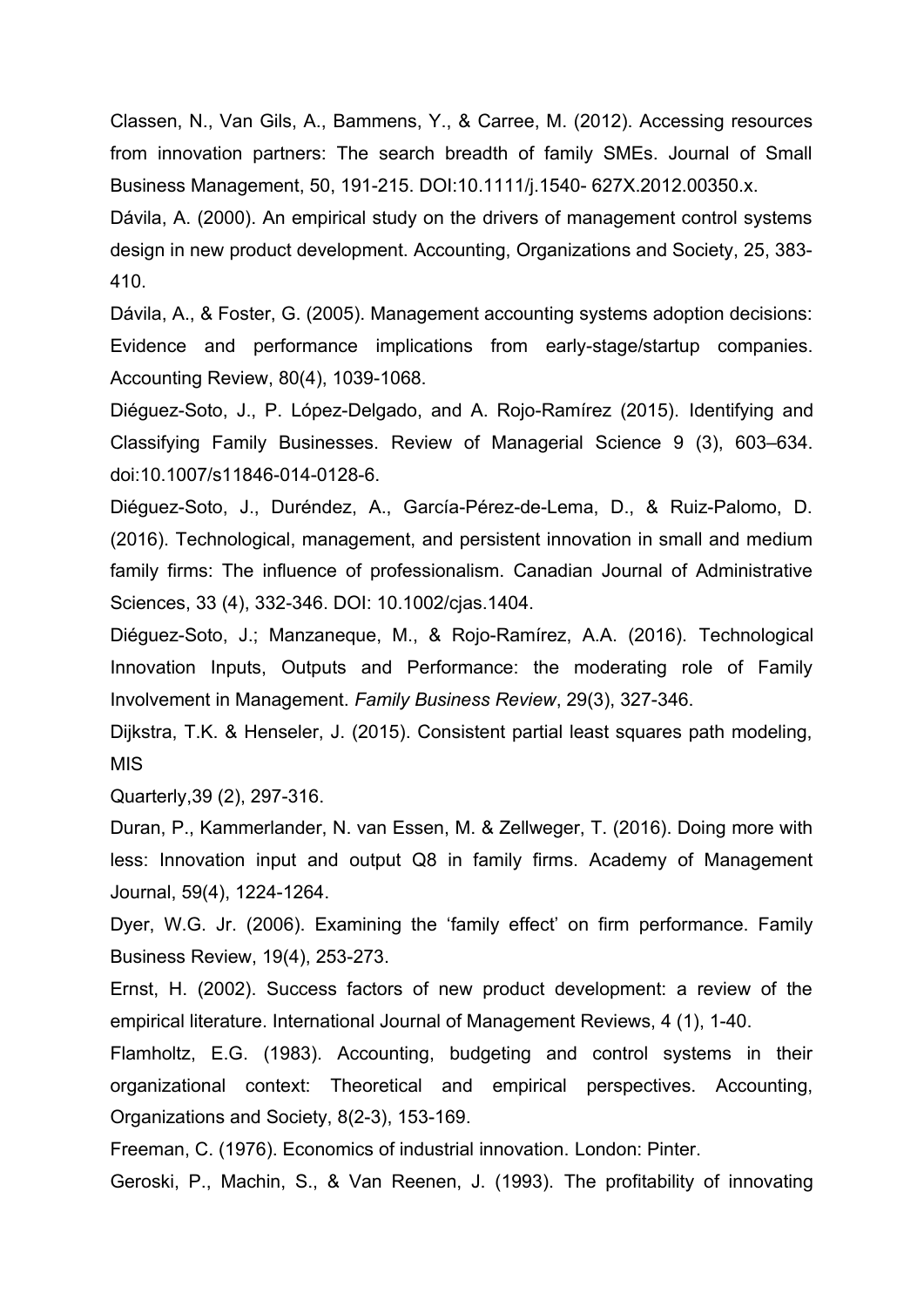firms. RAND Journal of Economics, 24, 198-211.

Gomez-Mejia, L.R., Nuñez-Nickel, M., & Gutierrez, I. (2001). The Role of Family Ties in Agency Contracts. Academy of Management Journal, 44(1), 81-95.

Gomez-Mejia, L. R., Haynes, K. T., Nunez-Nickel, M., Jacobson, K. J. L., & Moyano-Fuentes, J. (2007). Socioemotional wealth and business risks in family-controlled firms: Evidence from Spanish olive oil mills. Administrative Science Quarterly, 52, 106-137.

Habbershon, T.G., Williams, M., & MacMillan, I.C. (2003). A unified systems perspective of family firm performance. Journal of Business Venturing, 18(4), 451- 465.

Hair, J.F., Hult, G.T. M., Ringle, C.M., & Sarstedt, M. (2017). A Primer on Partial Least Squares Structural Equation Modeling (PLS-SEM), 2nd edition. Thousand Oaks: Sage.

Hall, M. (2010). Accounting information and managerial work. Accounting, Organizations and Society, 35(3), 301-315.

Hamelin, A. (2011). Small business groups enhance perfor- mance and promote stability, not expropriation. Evidence from French SMEs. Journal of Banking and Finance, 35, 613-626.

Hayes, A.F. (2009). Beyond Baron and Kenny: Statistical mediation analysis in the new millennium. Communication Monographs, 76(4), 408-420.

Helsen, Z., Lybaert, N., Steijvers, T., Orens, R., & Dekker, J. (2016).Management control systems in family firms: A review of the literature and directions for the future. Journal of Economics Surveys, 1-26. [http://dx.doi.org/10.1111/joes.12154.](http://dx.doi.org/10.1111/joes.12154)

Henri, J.F. (2006). Management control systems and strategy: A resource-based perspective. Accounting, Organizations and Society, 31(6), 529-558.

Henseler, J. (2017). Bridging Design and Behavioral Research With Variance-Based Structural Equation Modeling. Journal of Advertising, 46(1), 178-192. DOI:10.1080/00913367.2017.1281780.

Henseler, J., Dijkstra, T.K., Sarstedt, M., Ringle, C.M., Diamantopoulos, A., Straub, D.W., et al. (2014). Common beliefs and reality about partial least squares: Comments on Rönkkö & Evermann (2013). Organizational Research Methods, 17(2), 182-209.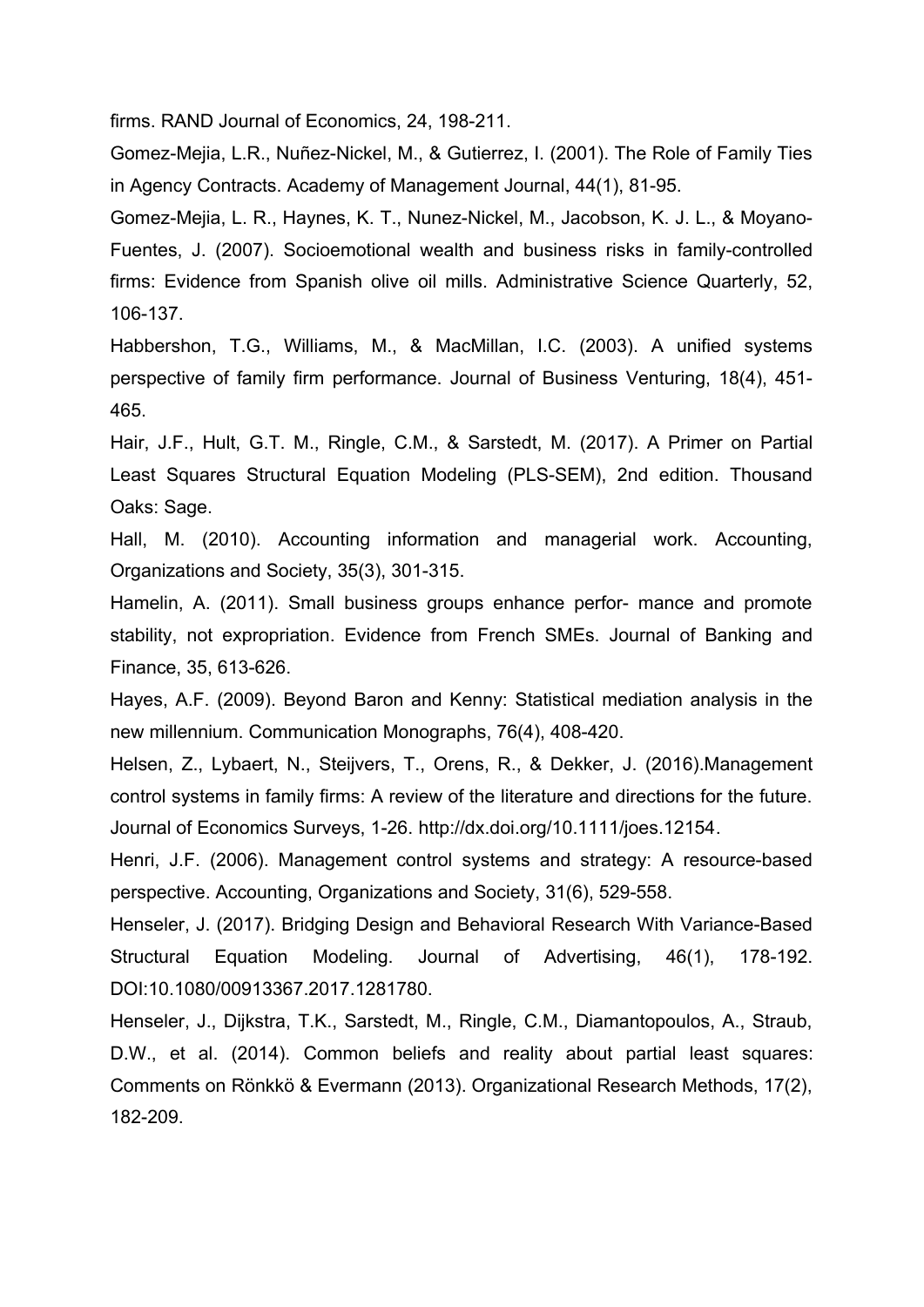Henseler, J., Hubona, G. & Ray, P.A. (2016). Using PLS path modeling in new technology research: updated guidelines. Industrial Management & Data Systems, 116 (1), 2-20.

Henseler, J., Ringle, C.M., & Sarstedt, M. (2015). A new criterion for assessing discriminant validity in variance-based structural equation modeling. Journal of the academy of marketing science, 43, 115-135

Henseler, J., Ringle, C.M., & Sinkovics, R.R. (2009). The use of partial least squares path modeling in international marketing. Advances in International Marketing, 20, 277-320.

Hertenstein, J.H., & Platt, M.B. (2000). Performance measures and management control in new product development. Accounting horizons, 14(3), 303-323.

Hopper, T., Tsamenyi, M., Uddin, S., & Wickramasinghe, D. (2009).Management accounting in less developed countries: What is known and needs knowing. Accounting, Auditing & Accountability Journal, 22(3), 469-514.

Hu, L.T., & Bentler, P.M. (1998). Fit indices in covariance structure modeling: Sensitivity to underparameterized model misspecification. Psychological Methods, 3(4), 424-453

Hughes, A. (2001). Innovation and business performance: Small entrepreneurial firms in the UK and the EU. New Economy, 8(3), 157-163.

Huybrechts, J., Voordeckers, W., & Lybaert, N. (2013). Risk taking of private family firms: the influence of a nonfamily CEO and the moderating effect of CEO tenure. Family Business Review, 26, 161-179.

Imai, K., Keele, L., & Tingley, D. (2010). A General Approach to Causal Mediation Analysis. Psychological Methods, 15, 309-334.

Ireland, R.D., Hitt, M.A., Camp, S.M., & Sexton, D.L. (2001). Integrating entrepreneurship and strategic management actions to create firm wealth. Academy of Management Executive, 15, 49-63. DOI:10.5465/AME.2001.4251393.

Irwin, J.G., Hoffman, J.J., & Lamont, B.T. (1998). The Effect of the Acquisition of Technological Innovations on Organizational Performance: A Resource-Based View. Journal of Marketing, 15, 25-54.

Jorissen, A., Laveren, E., Martens, R., & Reheul, A. (2005). Real versus samplebased differences in comparative family business research. Family Business Review, 18(3), 229-246.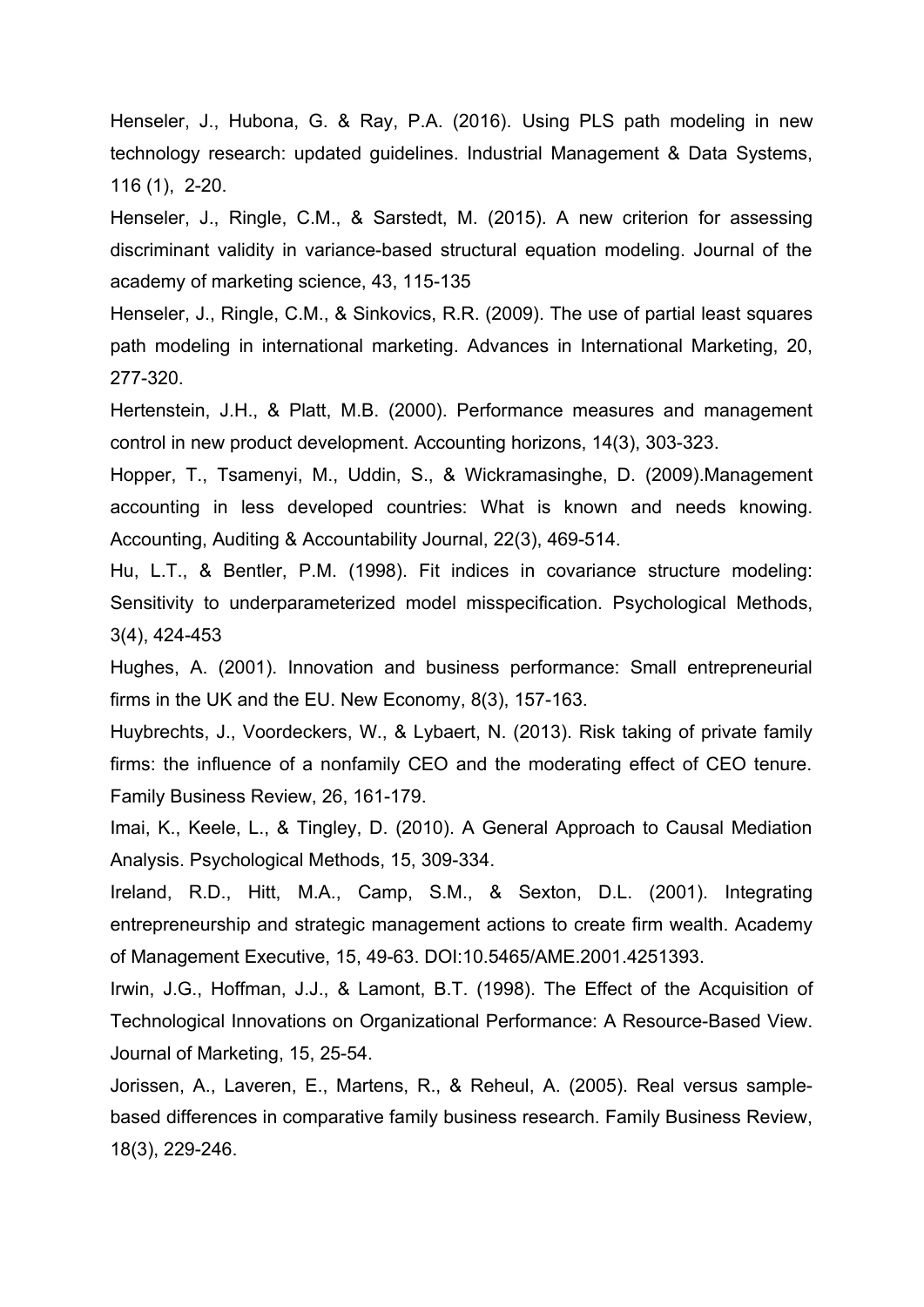Kaplan, R.S., & Norton, D.P. (1992). The Balanced Score Card: Measures that Drive Performance. Harvard Business Review, 70 (1), 71-79.

Kaplan, R.S., & Norton, D.P. (1993). Putting the Balanced Score Card to work. Harvard Business Review, 71 (5), 134-149.

Kellermanns, F.W., & Eddleston, K. (2004). Feuding families: When conflict does a family firm good. Entrepreneurship Theory and Practice, 28, 209-228.

Kennedy, T. & Affleck-Graves, J. (2001). The impact of activity-based costing techniques on firm performance. Journal of Management Accounting Research, 13, 19-45.

Klomp, L. and van Leeuwen, G. (2001). 'Linking innovation and firm performance: a new approach'. International Journal of the Economics of Business, 8, 343-64.

Kotey, B. (2005). Goals, management practices and performance of family SMEs. International Journal of Entrepreneurial Behaviour & Research, 11(1), 3-24.

Li, T., & Calantone, R.J. (1998). The impact of market knowledge competence on new product advantage: conceptualization and empirical examination. Journal of Marketing, 62, 13-29.

Lindell, M. K., & Whitney, D. J. 2001. Accounting for common method variance in cross-sectional research designs. Journal of Applied Psychology, 86: 114-121.

MacKinnon, D.P., Lockwood, C.M., & Williams, J. (2004). Confidence limits for the indirect effect: Distribution of the product and resampling methods. Multivariate Behavioral Research, 39(1), 99-128.

MacKinnon, D.P., Cumbers, A., & Chapman, K. (2002). Learning, innovation and regional development: A critical appraisal of recent debates. Progress in Human Geography, 26, 293-311.

Matzler, K., Veider, V., Hautz, J., & Stadler, C. (2015). The impact of family ownership, management, and gover- nance on innovation. Journal of Product Innovation Management, 32, 319-333.

McMahon, R., & Davies, L. (1994). Financial reporting and analysis practices in small enterprises: their association with growth rate and financial performance. Journal of Small Business Management, 32(1), 9-17.

Miller, D., LeBreton-Miller, I., & Lester, R.H. (2013). Family firm governance, strategic conformity, and performance: Institutional vs. strategic perspectives. Organization Science, 24(1), 189-209.

Miller, D., & LeBreton-Miller, I. (2005). Managing for the long run. Boston: Harvard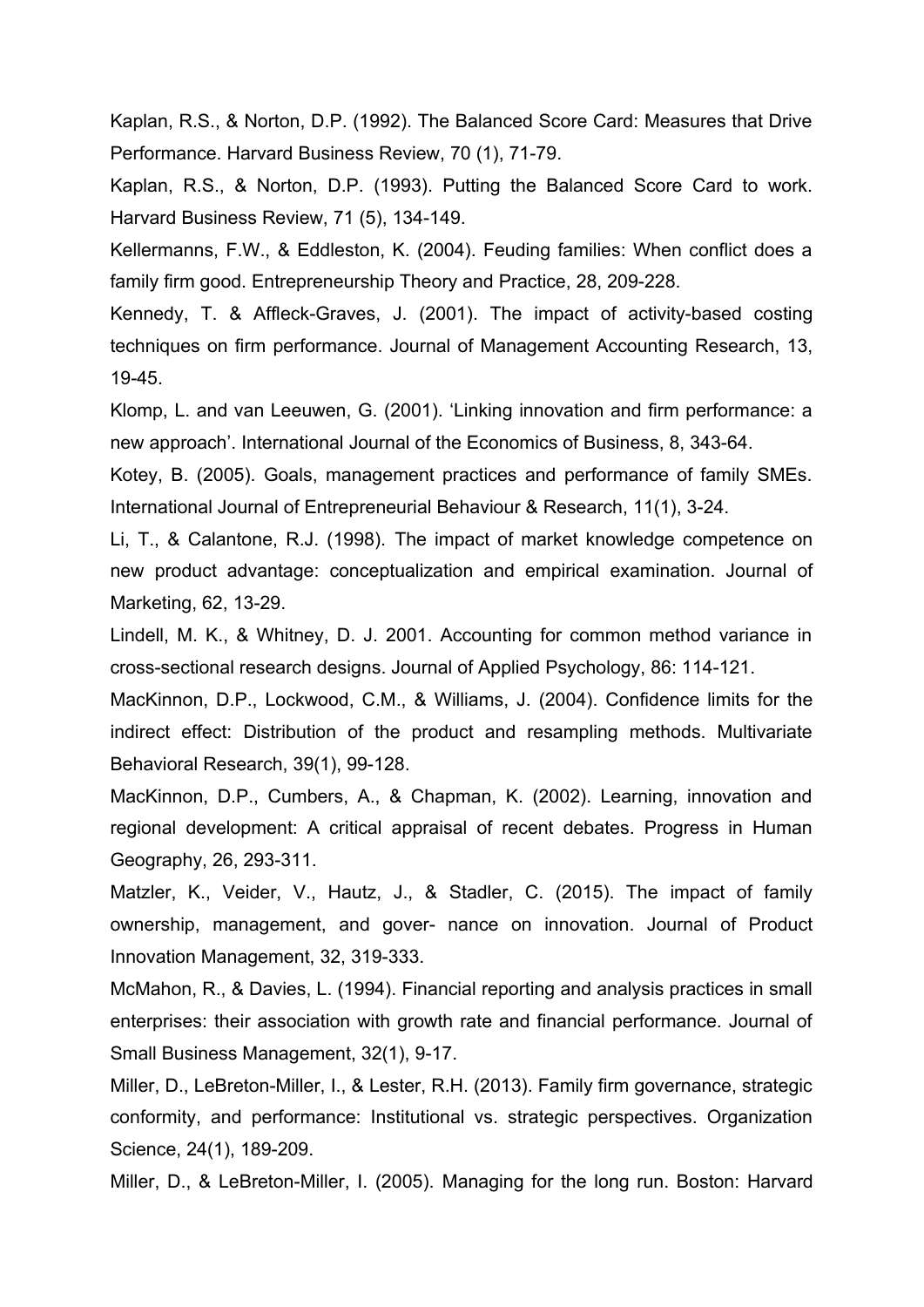Business School Press.

Morck, R., Shleifer, A., & Vishny, R., (1988). Management Ownership and Market Valuation: An Empirical Analysis. Journal of Financial Economics, 20, 293-315.

Nordqvist, M., Sharma, P., & Chirico, F., (2014). Family firms heterogeneity and governance: A configuration approach. Journal of Small Business Management, 52 (2), 192-209.

Nwachukwv, S., Vitell, S., Gilbert, F., & Barnes, J. (1997). Ethics and social responsibility in marketing: an examination of the ethics evaluation of advertising strategies. Journal of Business Research, 39(2), 107-118.

O'Regan, N., & Sims, M. (2008). Identifying high technology small firms: A sectoral analysis. Technovation, 28, 408-423.

Otley, D. (1999). Performance management: a framework for management control systems research. Management Accounting Research, 10(4), 363-382.

Pazzaglia F, Mengoli, S., & Sapienza, E. (2013). Earnings quality in acquired and nonacquired family firms: a socioemotional wealth perspective. Family Business Review, 26, 374-386. DOI:10.1177/0894486513486343.

Peake, W.O., & Watson, W. (2015). Ties that Bind? A Mediation Analysis Exploring Contract Use in Family versus Nonfamily Firms*.* Journal of Small Business Management, 53(4), 1185-1202.

Perren, L., Berry, A. & Partridge, M. (1999). The evolution of management information, control and decision-making processes in small, growth orientated service sector businesses. Small Business and Enterprise Development, 5(4), 351- 362.

Phelps, C.C. (2010). A longitudinal study of the influence of alliance network structure and composition on firm exploratory innovation. Academy of Management Journal, 53(4). 890- 913.

Piercy, N.F., Cravens, D.W., & Morgan, N.A. (1999). Relationships between sales management control, territory design, salesforce performance and sales organization effectiveness. British Journal of Management, 10(2), 95-111.

Podsakoff, P.M., MacKenzie, S.B., Lee, J.Y., & Podsakoff, N.P. (2012). Sources of Method Bias in Social Sciences Research and Recommendations on How to Control It. Annual Review of Psychology, 63, 539-569.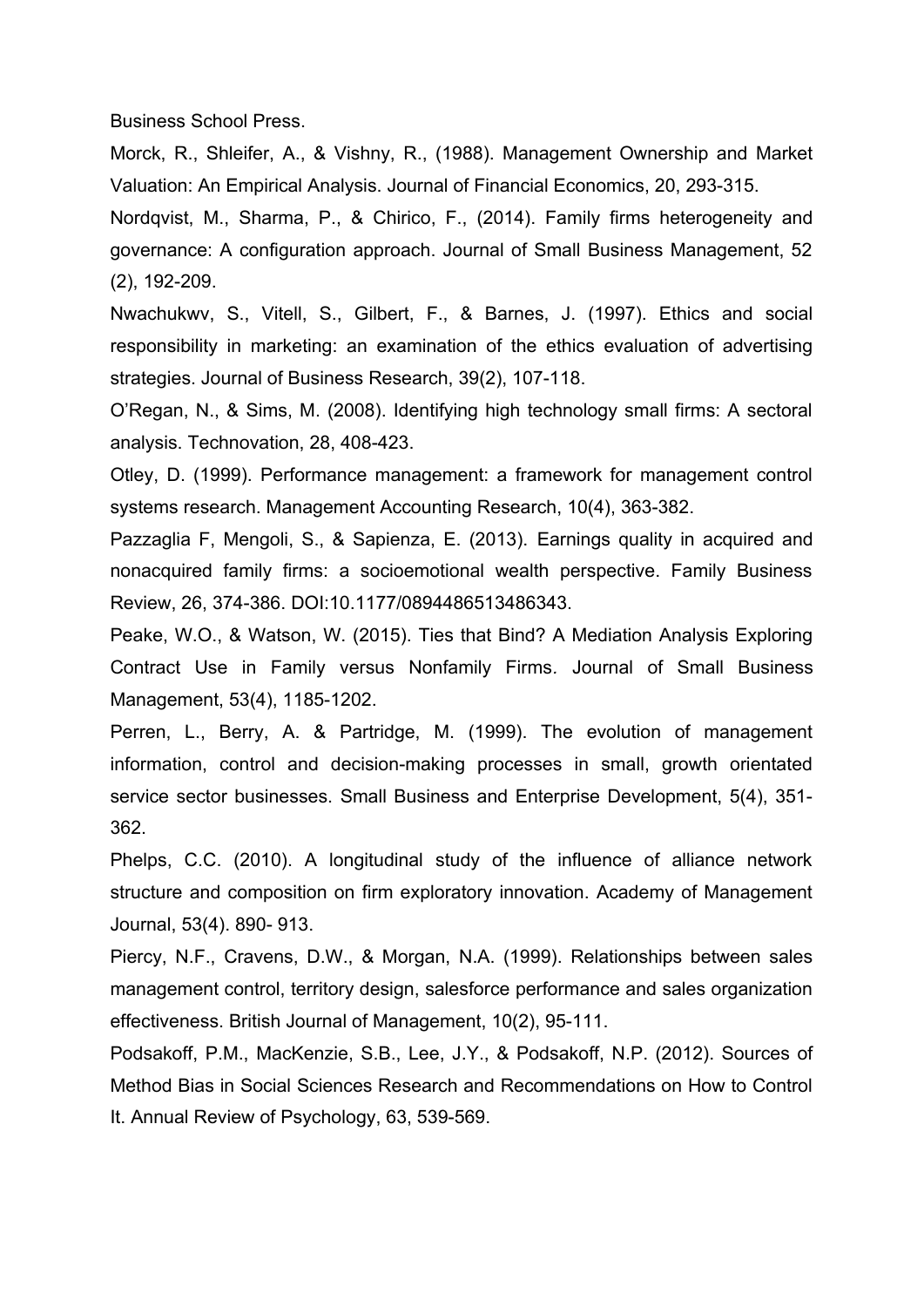Preacher, K.J., & Hayes, A.F. (2008). Asymptotic and resampling strategies for assessing and comparing indirect effects in multiple mediator models. Behavior Research Methods, 40(3), 879-891.

Quinn, R.E., & Rohrbaugh, J. (1983). A spatial model of effectiveness criteria: towards a competing values approach to organizational analysis. Management Science, 29(3), 363-377.

Rauch, A., Wiklund, J., Lumpkin, G.T., & Frese, M. (2009). Entrepreneurial orientation and business performance: An assessment of past research and suggestions for the future. Entrepreneurship Theory and Practice, 33, 761-787.

Reinartz, W., Haenlein, M., & Henseler, J. (2009). An empirical comparison of the efficacy of covariance-based and variance-based SEM. International Journal of Research in Marketing, 26(4), 332-344.

Rigdon, E.E. (2016). Choosing PLS path modeling as analytical method in European management research: A realist perspective. European Management Journal, 34 (6), 598-605. DOI: http://doi.org/10.1016/j.emj.2016.05.006.

Ringle, C.M., Wende, S. & Becker, J.M. (2015). SmartPLS 3.2.7. Boenningstedt: SmartPLS GmbH [computer software], retrieved from: http://www.smartpls.com.

Roldán, J.L., & Sánchez-Franco, M.J. (2012). Variance-based structural equation modeling: Guidelines for using partial least squares in information systems research. In M. Mora, O. Gelman, A. Steenkamp, & M. Raisinghani (Eds.), Research methodologies in engineering of software systems and information systems: Philosophies, methods and innovations (pp. 193-221). Hershey, PA: Information Science Reference.

Romano, C.A., Tanewski, G.A., & Smyrnios, K.X. (2001). Capital Structure Decision Making: A Model for Family Business. Journal of Business Venturing, 16(3), 285- 310.

Sandino, T. (2007). Introducing the first management control systems: evidence from the retail sector. The Accounting Review, 82(1), 265-293.

Schmidt, T., Achleitner, A.K., Ampenberger, M., & Kaserer, C. (2014). Family firms and R&D behavior: New evidence from a large-scale survey. Research Policy, 43(1), 233-244.

Schulze, W.S., Lubatkin, M.H., & Dino, R.N. (2002). Altruism, agency, and the competitiveness of family firms. Managerial and Decision Economics, 23, 247-259.

Sciascia, S., & Mazzola, P. (2008). Family involvement in ownership and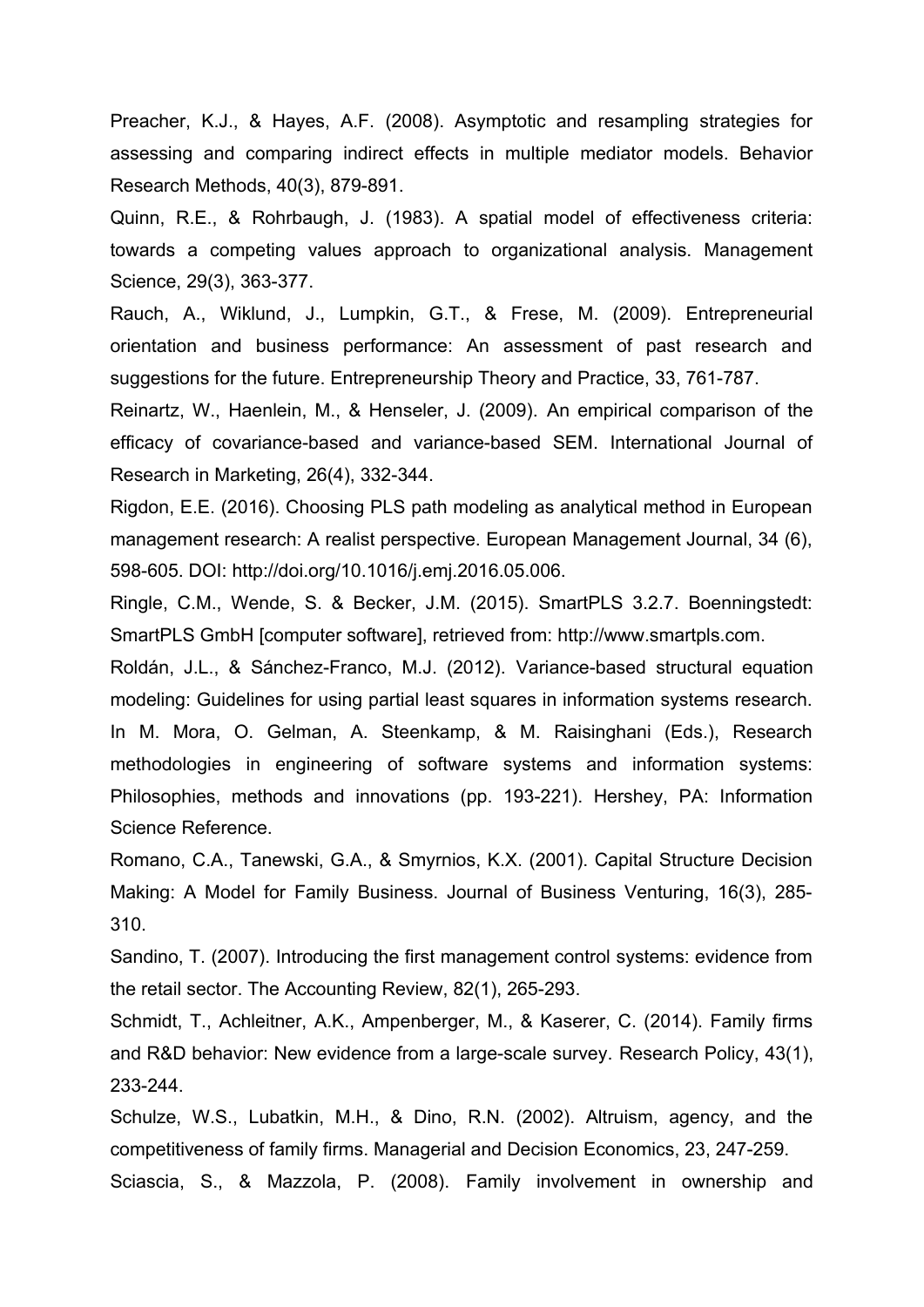management exploring non-linear effects on performance. Family Business Review, 4, 331-345.

Sciascia, S., Nordqvist, M., Mazzola, P., & De Massis, A. (2015). Family ownership and R&D intensity in small and medium-sized firms. Journal of Product Innovation Management, 32, 349-360.

Senftlechner, D., Martin, R.W., & Hiebl, M.R.W. (2015). Management accounting and management control in family businesses: Past accomplishments and future opportunities. Journal of Accounting & Organizational Change, 11(4), 573-606.

Simons, R. (1995). Levers of Control . Boston, MA: Harvard Business School Press Simsek, Z. (2009). Organizational ambidexterity: Towards a multilevel understanding. Journal of Management Studies, 46(4), 597-624.

Smith, W.K., & Tushman, M.L. (2005). Managing strategic contradictions: A top management model for managing innovation streams. Organization science, 16(5), 522-536.

Sobel, M.E. (1982). Asymptotic confidence intervals for indirect effects in structural equation models. In S. Leinhardt (Ed.), Sociological methodology (pp. 290-312). Washington, DC: American Sociological Association.

Sosik, J.J., Kahai, S.S., & Piovoso, M.J. (2009). Silver bullet or voodoo statistics? A primer for using the partial least squares data analytic technique in group and organization research. Group & Organization Management, 34(1), 5-36.

Souitaris, V. (2003). Determinants of technological innovation. Current research trends and future prospects. In Shavinina, L.V. (ed.), International Handbook on Innovation (pp. 513-528), Oxford, UK: Elsevier Science, Ltd.

Strecker, N. (2009). Innovation Strategy and Firm Performance: An empirical study of publicly listed firms. Germany: Gabler Edition Wissenschaft.

Subramaniam, M. and Venkatraman, N. (1999). The influence of leveraging tacit overseas knowledge for global new product development capability: an empirical examination. In Hitt, M.A., Clifford, P.G., Nixon, R.D., & Coyne, K.P. (eds), Dynamic Strategic Resources (pp. 373-401). Chichester: John Wiley & Sons.

Taylor, A., MacKinnon, D., & Tein, J. (2008). Tests of the three-path mediated effect. Organizational Research Methods, 11(2), 241-269.

Tidd, J., Bessant, J., & Pavitt, K. (2001). Managing Innovation: Integrating technological, market & organisational change. Chichester: John Wiley & Sons.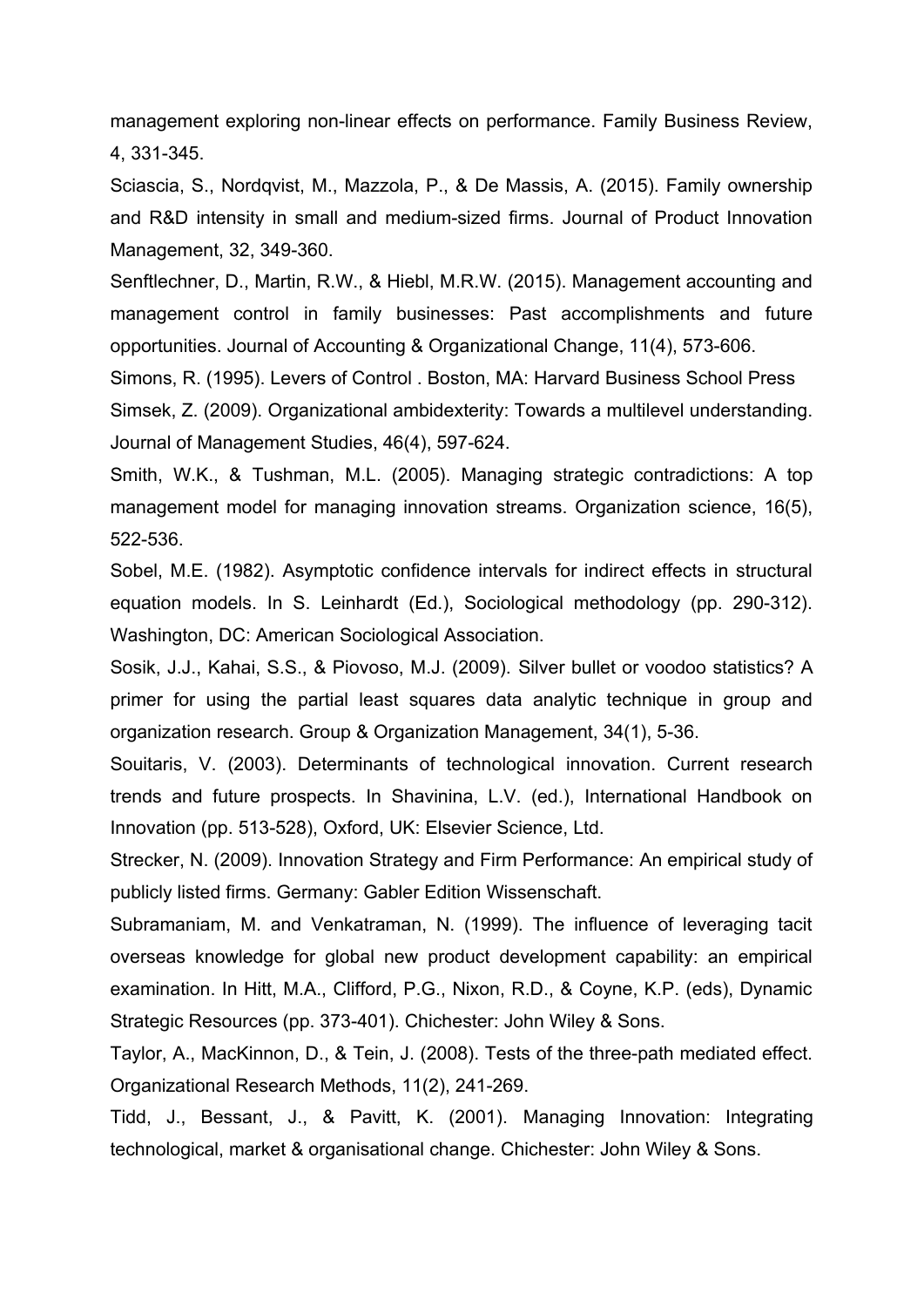Uddin, S. (2009). Rationalities, domination and accounting control: A case study from a traditional society. Critical Perspectives on Accounting, 20(6), 782-794.

Van Auken, H., Madrid, A., & García-Pérez de Lema, D. (2008). Innovation and performance in Spanish manufacturing SMEs. International Journal of Entrepreneurship and Innovation Management, 8(1), 35-56.

Van Gils, A. (2005). Management and governance in Dutch SMEs. European Management Journal, 23(5), 583-589.

Van Jaarsveld, D.D., Walker, D.D., & Skarlicki, D.P. (2010). The role of job demands and emotional exhaustion in the relationship between customer and employee incivility. Journal of Management, 36(6), 1486-1504.

Von Krogh, G., Ichijo, K., & Nonaka, I. (2000). Enabling knowledge creation: How to unlock the mystery of tacit knowledge and release the power of innovation. Oxford, UK: Oxford University Press.

Westhead, P., & Howorth, C. (2006). Ownership and management issues associated with family firm performance and company objectives. Family Business Review, 19(4), 301-316.

Ylinen, M., & Gullkvist, B. (2014). The effects of organic and mechanistic control in exploratory and exploitative innovations. Management Accounting Research, 25(1), 93-112.

Zahra, S.A., (1996). Governance, ownership, and corporate entrepreneurship: the moderating impact of industry technological opportunities. Academy Management Journal, 39 (6), 1713-1735.

Zahra, S.A. (2005). Entrepreneurial risk taking in family firms. Family Business Review, 18(1), 23–40.

Zattoni, A., Gnan, L. & Huse, M. (2016). Does Family Involvement Influence Firm Performance? Exploring the Mediating Effects of Board Processes and Tasks. Journal of Management, 41(4), 1214-1243. DOI: 10.1177/0149206312463936.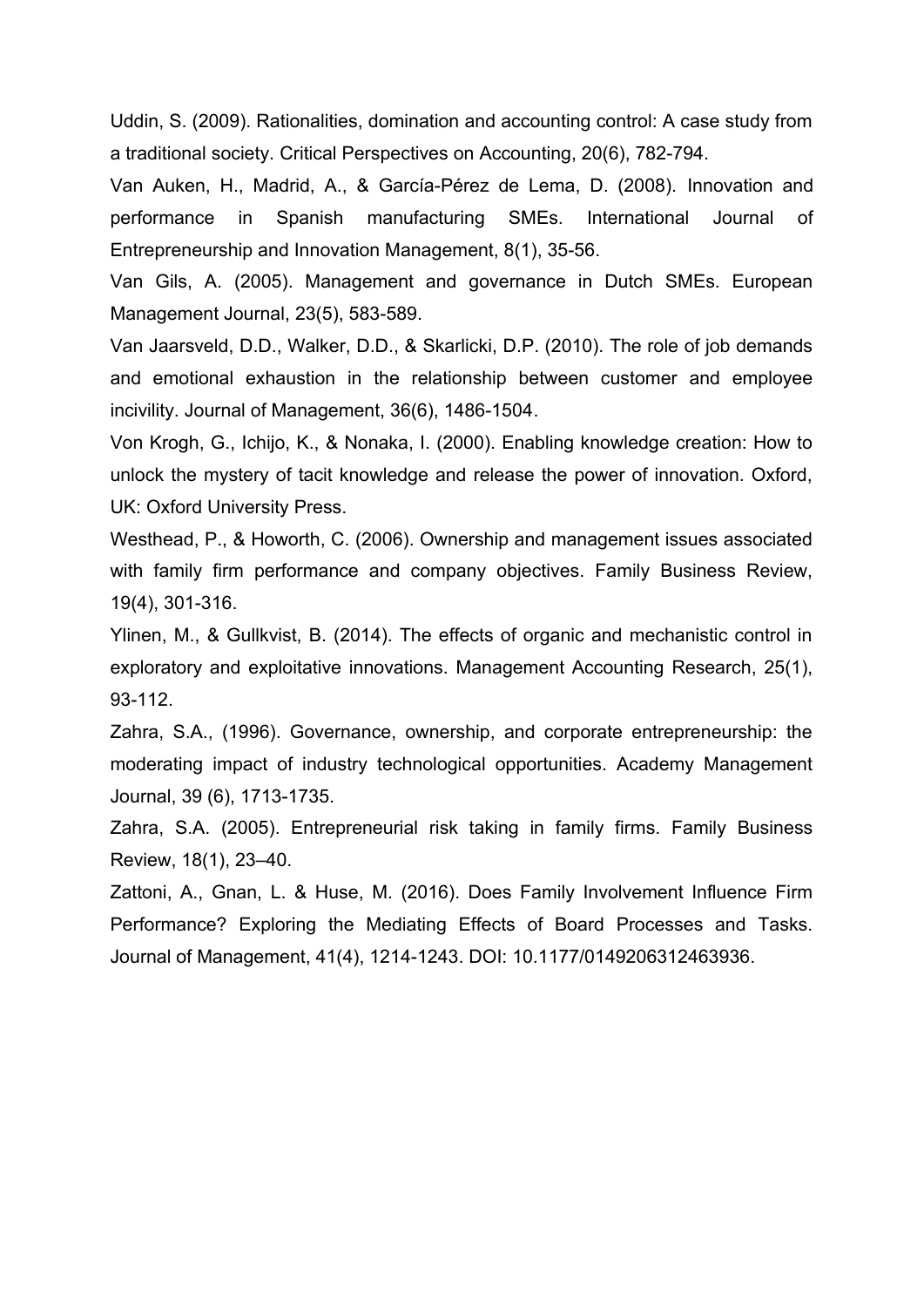# **FIGURES AND TABLES**



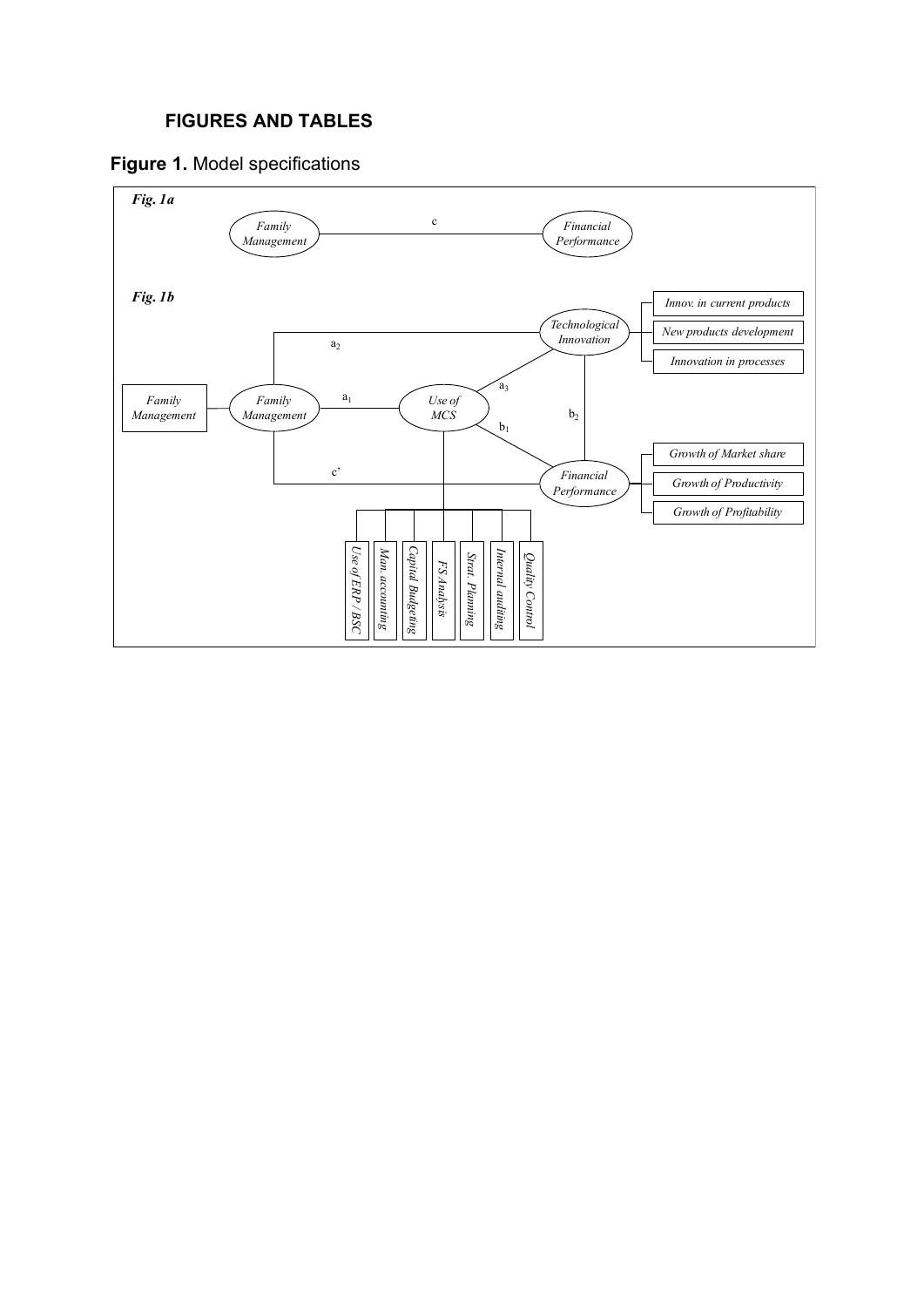



ns*p*>0.05 (not significant); \* *p*<0.05; \*\* *p*<0.01; \*\*\* *p*<0.001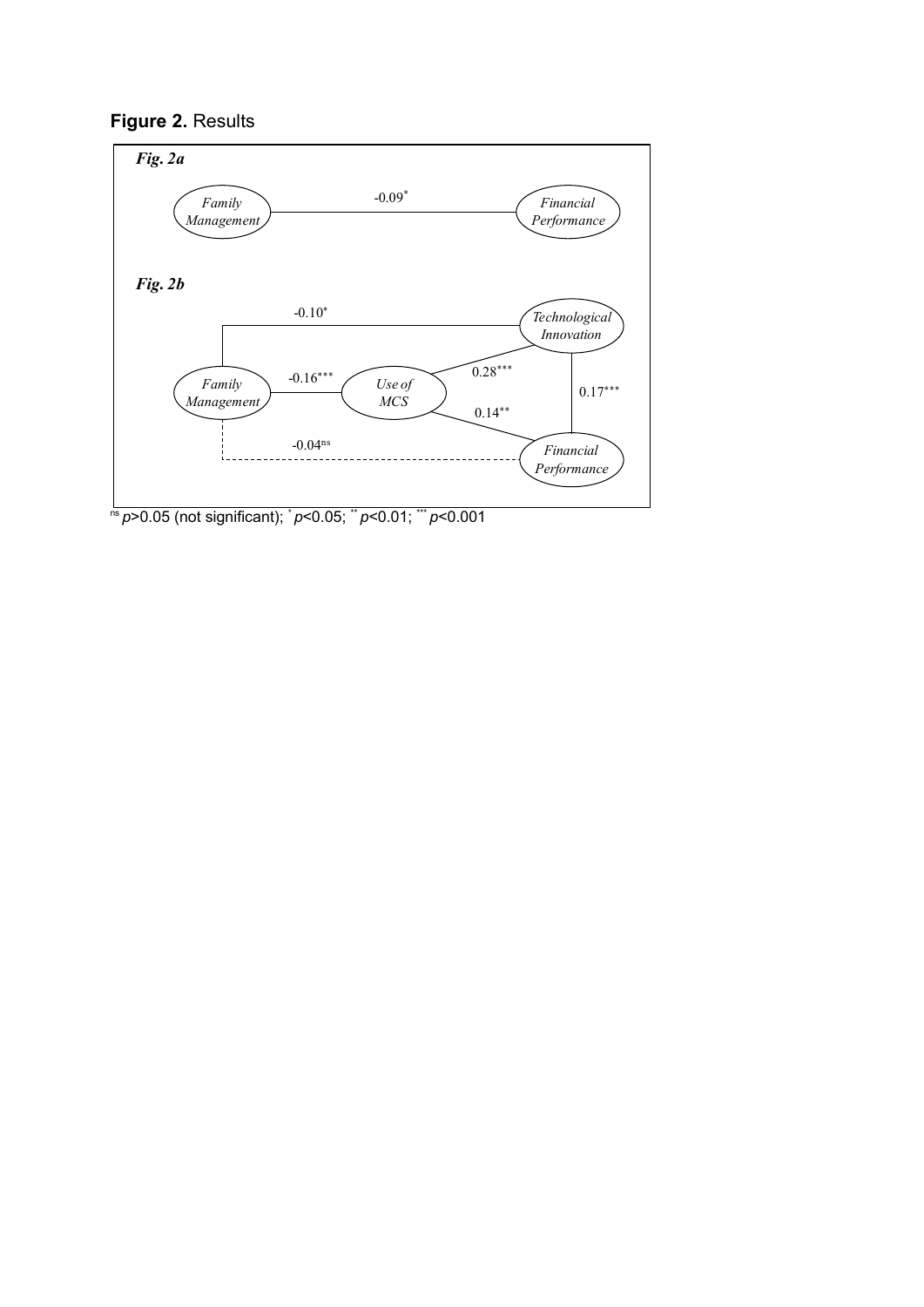|                                  | Mean | sd   | min          | max |         | 2    | 3    | 4    | 5    | 6    |      | 8    | 9    | 10   | 11   | 12   | 13   | 14 |
|----------------------------------|------|------|--------------|-----|---------|------|------|------|------|------|------|------|------|------|------|------|------|----|
| Family managed                   | 0.90 | 0.30 | $\mathbf{0}$ |     |         |      |      |      |      |      |      |      |      |      |      |      |      |    |
| 2 ERP/BSC systems                | 2.48 | 1.43 |              | 5   | $-0.15$ |      |      |      |      |      |      |      |      |      |      |      |      |    |
| 3 Managerial accounting          | 2.94 | 1.34 |              | 5   | $-0.13$ | 0.50 |      |      |      |      |      |      |      |      |      |      |      |    |
| 4 Capital budgeting              | 3.18 | 1.24 |              | 5   | $-0.07$ | 0.32 | 0.61 | 1    |      |      |      |      |      |      |      |      |      |    |
| 5 Financial statement analysis   | 3.36 | 1.20 |              | 5   | $-0.12$ | 0.39 | 0.55 | 0.64 | 1    |      |      |      |      |      |      |      |      |    |
| Strategical planning<br>6.       | 2.96 | 1.23 |              | 5   | $-0.13$ | 0.42 | 0.47 | 0.55 | 0.60 |      |      |      |      |      |      |      |      |    |
| Internal auditing                | 2.78 | 1.42 |              | 5   | $-0.11$ | 0.35 | 0.38 | 0.38 | 0.47 | 0.52 |      |      |      |      |      |      |      |    |
| 8 Quality control systems        | 3.16 | 1.40 |              | 5   | $-0.12$ | 0.27 | 0.33 | 0.39 | 0.41 | 0.44 | 0.52 |      |      |      |      |      |      |    |
| Current products innovation<br>9 | 1.70 | 1.92 | $\mathbf{0}$ | 5   | $-0.13$ | 0.19 | 0.17 | 0.18 | 0.20 | 0.18 | 0.13 | 0.22 |      |      |      |      |      |    |
| New products development         | 1.33 | 1.84 | $\mathbf{0}$ | 5   | $-0.12$ | 0.13 | 0.10 | 0.18 | 0.19 | 0.23 | 0.11 | 0.21 | 0.57 |      |      |      |      |    |
| Innovation in processes          | 1.70 | 1.96 | $\mathbf{0}$ | 5   | $-0.12$ | 0.23 | 0.14 | 0.16 | 0.19 | 0.21 | 0.15 | 0.23 | 0.56 | 0.48 |      |      |      |    |
| market share growth              | 2.92 | 1.03 |              | 5   | $-0.05$ | 0.11 | 0.13 | 0.16 | 0.17 | 0.12 | 0.11 | 0.08 | 0.13 | 0.11 | 0.21 |      |      |    |
| productivity<br>3.               | 2.97 | 1.06 |              | 5   | $-0.12$ | 0.09 | 0.15 | 0.14 | 0.16 | 0.11 | 0.15 | 0.13 | 0.15 | 0.14 | 0.25 | 0.64 |      |    |
| profitability<br>4               | 2.68 | 1.03 |              | 5   | $-0.05$ | 0.12 | 0.12 | 0.12 | 0.14 | 0.08 | 0.12 | 0.10 | 0.09 | 0.07 | 0.18 | 0.69 | 0.73 |    |

# **Table 1.** Descriptive statistics and correlations of measures

Empirical correlations of indicators. Means, population standard deviations, min and max values of empirical original matrix. Major heterotrait correlation: 0.25; minor monotrait correlation: 0.27.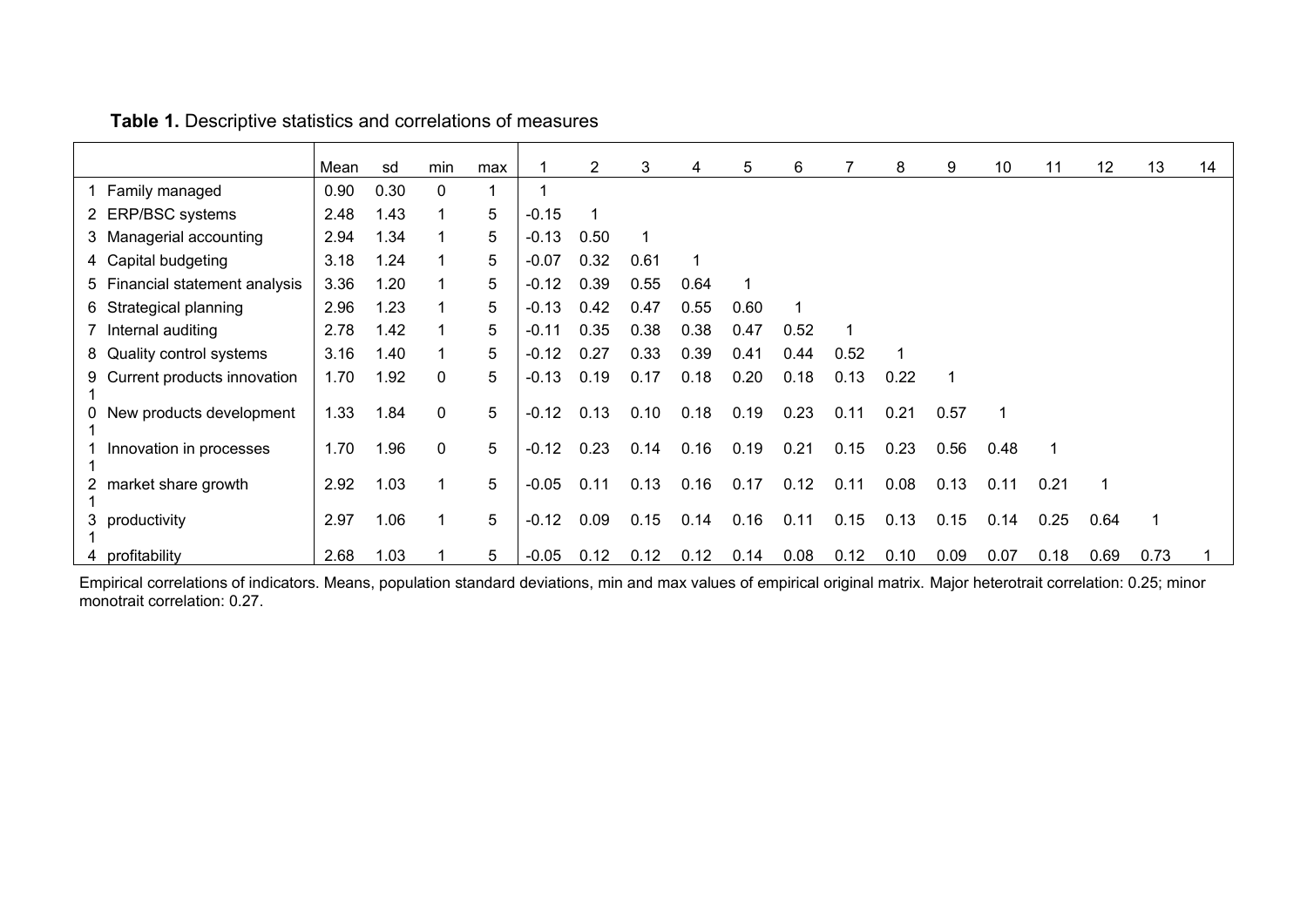| vanart <sub>i</sub>        |                                                                     |                                |               |           |                                    |                |            |          |          |                |
|----------------------------|---------------------------------------------------------------------|--------------------------------|---------------|-----------|------------------------------------|----------------|------------|----------|----------|----------------|
|                            | Panel A. Outer model validation and confirmatory composite analysis |                                |               |           |                                    |                |            |          |          |                |
|                            |                                                                     |                                |               |           | <b>CVR</b>                         | <b>CVC</b>     |            |          |          |                |
| Construct                  | Indicator                                                           | Loading                        |               | sd        | $Q^2$                              | $Q^2$          | α          | $\rho_A$ | $\rho_c$ | <b>AVE</b>     |
|                            |                                                                     |                                |               |           | 0.01                               | 0.37           |            |          | 0.88     | 0.53           |
| Use of MCS                 |                                                                     |                                |               |           | 3                                  | $\overline{7}$ | 0.852      | 0.854    | 8        | $\overline{2}$ |
|                            |                                                                     |                                |               | 0.03      | 0.01                               | 0.23           |            |          |          |                |
|                            | ERP/BSC systems                                                     | 0.638                          |               | 3         | 9                                  | 8              |            |          |          |                |
|                            |                                                                     |                                |               | 0.02      | 0.01                               | 0.41           |            |          |          |                |
|                            | Managerial accounting                                               | 0.744                          |               | 6         | 6                                  | $\overline{2}$ |            |          |          |                |
|                            |                                                                     |                                |               | 0.02      | 0.00                               | 0.42           |            |          |          |                |
|                            | Capital budgeting                                                   | 0.758                          |               | 6<br>0.01 | $\overline{2}$<br>0.01             | 9<br>0.48      |            |          |          |                |
|                            | <b>Financial statement</b>                                          | 0.803                          | ***           |           |                                    | 3              |            |          |          |                |
|                            | analysis                                                            |                                |               | 9<br>0.02 | 4<br>0.01                          | 0.46           |            |          |          |                |
|                            | Strategical planning                                                | 0.788                          |               | 1         | 6                                  | 2              |            |          |          |                |
|                            |                                                                     |                                |               | 0.02      | 0.01                               | 0.34           |            |          |          |                |
|                            | Internal auditing                                                   | 0.695                          |               | 7         | $\mathbf{1}$                       | 9              |            |          |          |                |
|                            |                                                                     |                                |               | 0.03      | 0.01                               | 0.26           |            |          |          |                |
|                            | Quality control systems                                             | 0.666                          |               | 0         | 3                                  | 5              |            |          |          |                |
| Tech.                      |                                                                     |                                |               |           | 0.06                               | 0.36           |            |          | 0.86     | 0.68           |
| Innovation                 |                                                                     |                                |               |           | $\overline{\mathbf{4}}$            | 5              | 0.775      | 0.789    | 8        | 8              |
|                            | <b>Current products</b>                                             |                                |               | 0.01      | 0.06                               | 0.41           |            |          |          |                |
|                            | innovation                                                          | 0.845                          |               | 9         | 6                                  | 5              |            |          |          |                |
|                            | New products                                                        |                                |               | 0.02      | 0.05                               | 0.34           |            |          |          |                |
|                            | development                                                         | 0.793                          |               | 6         | 6                                  | $\overline{2}$ |            |          |          |                |
|                            |                                                                     |                                |               | 0.01      | 0.06                               | 0.33           |            |          |          |                |
|                            | Innovation in processes                                             | 0.849                          |               | 9         | 8                                  | 9              |            |          |          |                |
|                            |                                                                     |                                |               |           | 0.04                               | 0.52           |            |          | 0.91     | 0.79           |
| Performance                |                                                                     |                                |               |           | 5                                  | 4              | 0.869      | 0.889    | 9        | 1              |
|                            |                                                                     |                                |               | 0.01      | 0.04                               | 0.47           |            |          |          |                |
|                            | market share growth                                                 | 0.869                          |               | 7<br>0.01 | 5<br>0.05                          | 8<br>0.50      |            |          |          |                |
|                            | productivity                                                        | 0.905                          |               | 3         | 8                                  | 7              |            |          |          |                |
|                            |                                                                     |                                |               | 0.01      | 0.03                               | 0.58           |            |          |          |                |
|                            | profitability                                                       | 0.893                          |               | 5         | 1                                  | 8              |            |          |          |                |
|                            |                                                                     |                                |               |           |                                    |                |            |          |          |                |
|                            |                                                                     |                                |               |           |                                    |                |            |          |          |                |
|                            |                                                                     | Panel B. Discriminant validity |               |           |                                    |                |            |          |          |                |
|                            |                                                                     | $\mathbf{I}$                   | $\mathsf{II}$ |           | $\ensuremath{\mathsf{III}}\xspace$ |                | ${\sf IV}$ |          |          |                |
| $\overline{\phantom{a}}$   | Family managed                                                      | 1                              | 0.18          |           | 0.16                               |                | 0.09       |          |          |                |
| $\ensuremath{\mathsf{II}}$ | Use of MCS                                                          | $-0.16$                        | 0.73          |           | 0.36                               |                | 0.22       |          |          |                |
| III                        | Tech. Innovation                                                    | $-0.14$                        | 0.30          |           | 0.83                               |                | 0.24       |          |          |                |
| IV                         | Performance                                                         | $-0.09$                        | 0.19          |           | 0.21                               |                | 0.89       |          |          |                |

**Table 2.** Outer model validation, confirmatory composite analysis and Discriminant validity

Panel A. Original sample loadings reported. Significance and standard deviations performed by 10,000 rep. Bootstrapping procedure. CVR Q<sup>2</sup>: cross-validated redundancies Q<sup>2</sup>, and CVC Q<sup>2</sup>: cross-validated communalities  $Q^2$ , performed by a 9 Distance-Blindfolding procedure. α: Chronbach's Alpha;  $ρ_A$ : Dijkstra–Henseler's rho; ρ<sub>c</sub>: Jöreskog's composite reliability; AVE: Average Variance Extracted.

Panel B. HTMT ratio over the diagonal (cursive). Fornell-Lacker criterion: squared-root of AVE in diagonal (bold) and construct correlations below diagonal.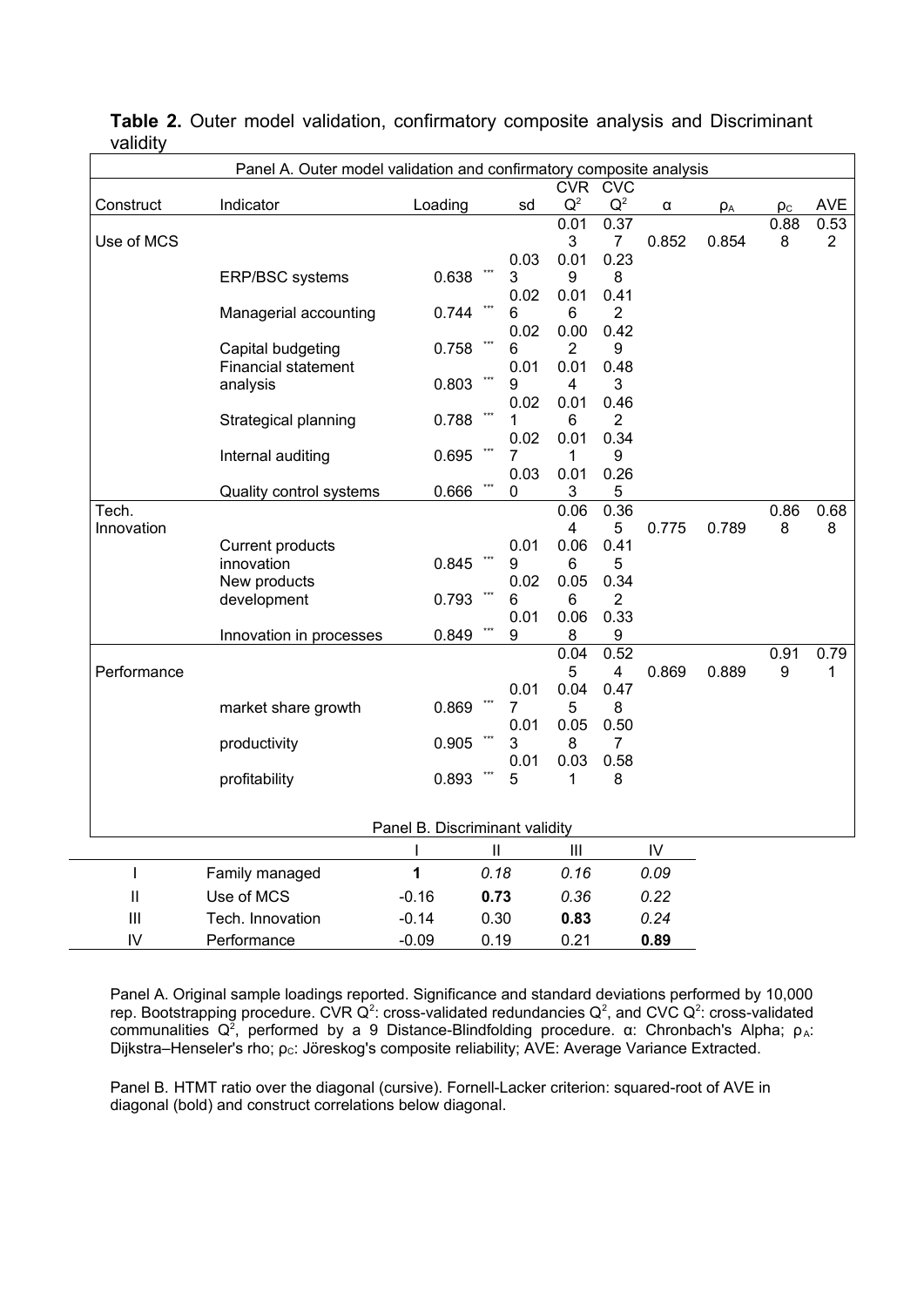|                                                                               | Path           | sd                     | lo99     | hi99                                | lo <sub>95</sub>           | hi95     |            |
|-------------------------------------------------------------------------------|----------------|------------------------|----------|-------------------------------------|----------------------------|----------|------------|
| Direct effects                                                                |                |                        |          |                                     |                            |          | <b>VIF</b> |
| Family managed $\rightarrow$ Use of MCS                                       | $-0.164$       | 0.03<br>9              | $-0.259$ |                                     | $-0.059$ $-0.235$ $-0.080$ |          | 1.00       |
| Family managed $\rightarrow$ Tech. Innovation                                 | $-0.098$       | 0.04<br>$\overline{2}$ | $-0.206$ |                                     | 0.006 -0.178               | $-0.017$ | 1.02<br>ጸ  |
| Family managed $\rightarrow$ Performance                                      | ns<br>$-0.043$ | 0.04<br>0              | $-0.145$ | 0.066                               | $-0.122$                   | 0.041    | 1.03<br>8  |
| Use of MCS $\rightarrow$ Tech. Innovation                                     | 0.282          | 0.03<br>7              | 0.179    | 0.373                               | 0.203                      | 0.349    | 1.02       |
| Use of MCS $\rightarrow$ Performance                                          | 0.137          | 0.04<br>4              | 0.021    | 0.247                               | 0.047                      | 0.221    | 1.11<br>6  |
| Tech. Innovation $\rightarrow$ Performance                                    | 0.165          | 0.04<br>3              | 0.046    | 0.268                               | 0.078                      | 0.244    | 1.10<br>9  |
| Indirect effects                                                              |                |                        |          |                                     |                            |          | <b>VAF</b> |
| Global indirect effect                                                        |                |                        |          |                                     |                            |          |            |
| Family managed $\rightarrow$ Performance<br>Individual indirect effects       | $-0.046$       | 0.01                   |          | $-0.083$ $-0.017$ $-0.073$ $-0.023$ |                            |          | 52.1       |
| Fam. man. $\rightarrow$ Use of MCS $\rightarrow$<br>Performance               | $-0.023$       | 0.00<br>q              |          | $-0.050$ $-0.004$ $-0.044$ $-0.007$ |                            |          | 25.3       |
| Fam. man. $\rightarrow$ Tech. Innov. $\rightarrow$<br>Performance             | $-0.016$       | 0.00                   | $-0.043$ | 0.001                               | $-0.035$                   | $-0.003$ | 18.2       |
| Fam. man. $\rightarrow$ MCS $\rightarrow$ Tech. Innov. $\rightarrow$<br>Perf. | $-0.008$       | 0.00<br>3              |          | $-0.017$ $-0.002$ $-0.015$ $-0.003$ |                            |          | 8.6        |
| Family man. $\rightarrow$ Use of MCS $\rightarrow$ Tech.<br>Innov.            | $-0.046$       | 0.01                   | $-0.080$ |                                     | $-0.016$ $-0.072$ $-0.023$ |          | 32.1       |
| Use of MCS $\rightarrow$ Tech. Innov. $\rightarrow$<br>Performance            | $***$<br>0.047 | 0.01<br>4              | 0.013    | 0.084                               | 0.022                      | 0.074    |            |
| <b>Total effects</b>                                                          |                |                        |          |                                     |                            |          |            |
| Family managed $\rightarrow$ Tech. Innovation                                 | $-0.144$       | 0.04<br>2              | $-0.247$ |                                     | $-0.036$ $-0.223$ $-0.061$ |          |            |
| Use of MCS $\rightarrow$ Tech. Innovation                                     | 0.282          | 0.03<br>$\overline{7}$ | 0.179    | 0.373                               | 0.203                      | 0.349    |            |
| Family managed $\rightarrow$ Performance                                      | $-0.089$       | 0.04<br>0              | $-0.189$ | 0.023                               | $-0.165$                   | $-0.003$ |            |
| Use of MCS $\rightarrow$ Performance                                          | ***<br>0.183   | 0.04<br>2              | 0.071    | 0.286                               | 0.095                      | 0.263    |            |
| Tech. Innovation $\rightarrow$ Performance                                    | 0.165          | 0.04<br>3              | 0.046    | 0.268                               | 0.078                      | 0.244    |            |

# **Table 3.** Structural model and hypotheses testing

Original path values, as well as 10,000 rep. Bootstrapping Standard Deviations, 99% and 95% biascorrected confidence intervals reported. VIF: Inner model Variance Inflation Factors. VAF: proportion mediated.